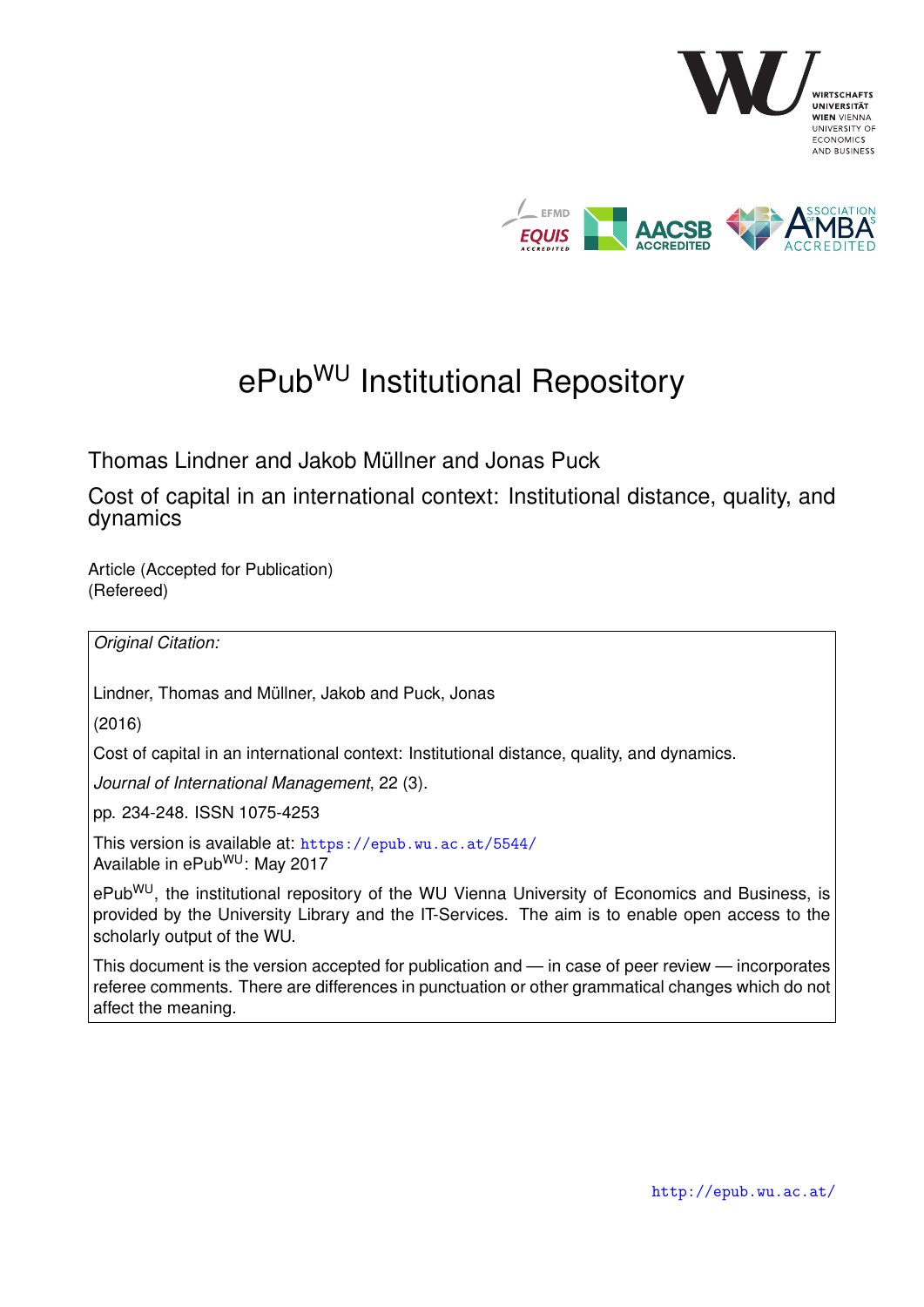# **Cost of capital in an international context:**

# **Institutional distance, quality, and dynamics**

**Abstract:** Cost of debt is a key cognitive anchor for managerial decisions and an important determinant of firm profitability. We extend international management research by analyzing the effects of institutional distance, institutional quality, and their dynamics on the cost of debt in the context of foreign direct investments (FDI). We test our conceptual model on a sample of companies making 3,764 greenfield foreign direct investments from developed into less developed markets. Using hierarchical linear modelling, we show that the financial consequences of internationalizing into countries with weak institutions depend on both the institutional distance between countries, as well as their institutional quality. Furthermore, we find that recent changes in institutional quality form expectations about future development and ultimately influence post investment financing costs.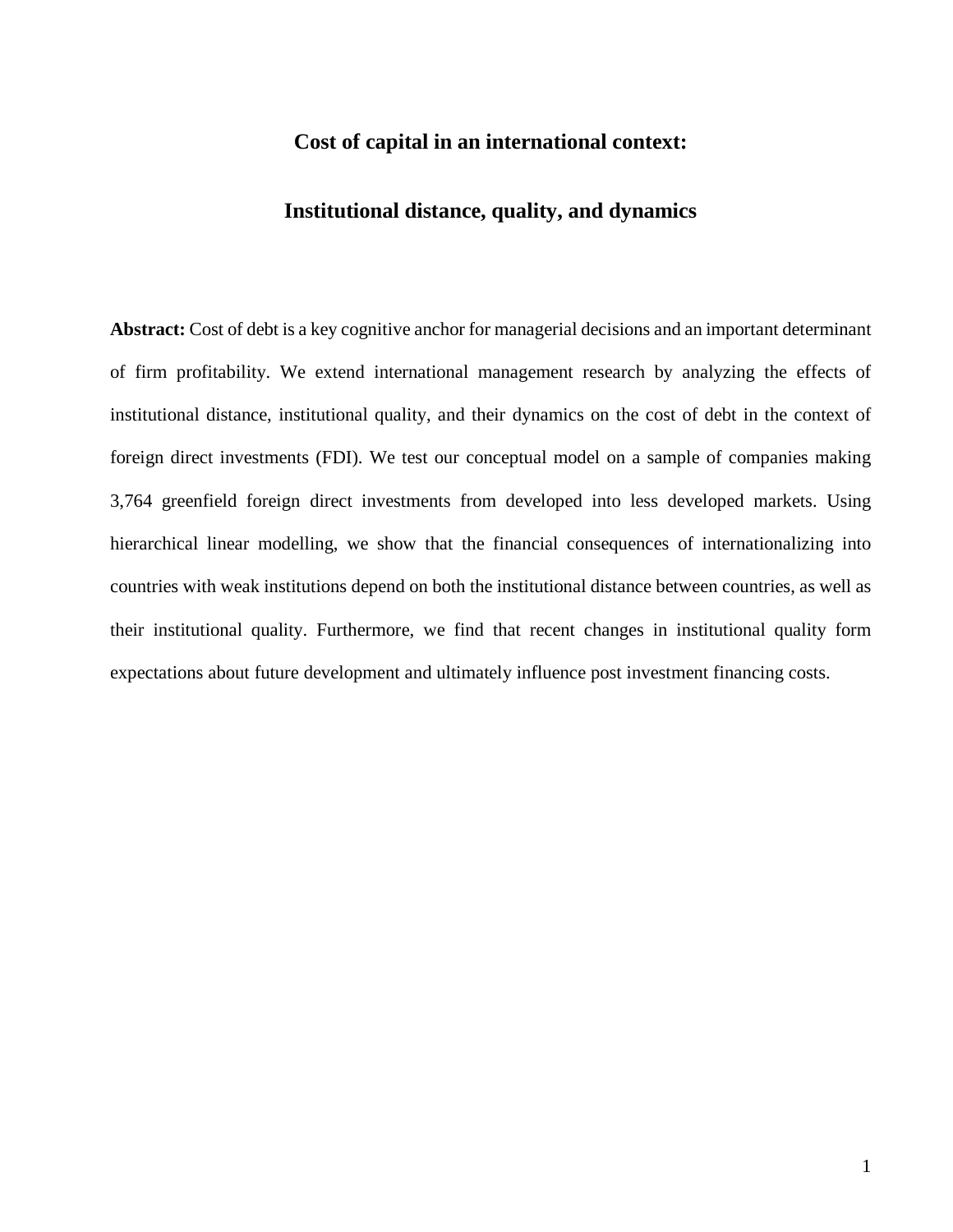### **1. Introduction**

When firms internationalize, a key question for management is the effect of the investment on the firms' cost of capital and specifically the cost of debt (Gallo, 2015). Cost of debt determines the availability of capital for future investments and the profitability of current operations. As investment decisions are based on the expected returns, corrected for the cost of raising capital (Fama and French, 2004), cost of debt is a crucial determinant in strategy formation (Sharpe, 1964). The literatures on underinvestment (Myers and Majluf, 1984) and asset substitution (Jensen and Meckling, 1976) attest to the pivotal importance of the cost of debt in international investment decisions (Mansi and Reeb, 2002; Reeb et al., 2001). In the field of finance, cost of debt is frequently explained using trade-off theory (Kraus and Litzenberger, 1973). From this theoretical perspective, the core determinants of cost of debt are tax benefits of debt on the one hand and "bankruptcy penalties" on the other (Kraus and Litzenberger, 1973 p.912). Tax benefits rather play a role in firms' reaction to the cost of debt (Goldstein et al., 2001). They are mostly associated with a company's domestic tax rate. Foreign tax rates certainly influence the location choice of an investment, but to a lesser extent the ex-post change in cost of debt. Hence, specifically an increasing probability of bankruptcy and the associated cost of financial distress are major drivers of the cost of borrowing for a company.

Finance literature identifies numerous determinants of cost of debt on the firm- as well as on the industry-level based on this model (Fama and French, 2002). Research on the country or cross-country level, however, remains scarce and theoretically under-developed. Empirically, the few existing studies focus either solely on a company's home or host country context (Chen et al., 2011; Hail and Leuz, 2009; Koedijk and Van Dijk, 2004; Qi et al., 2010), or solely on the differences between the two (Gray et al., 2013; Zhu and Cai, 2014). Theoretically, while making an important contribution to the literature, arguments do not relate to an overarching theoretical concept of the environment, but rather focus on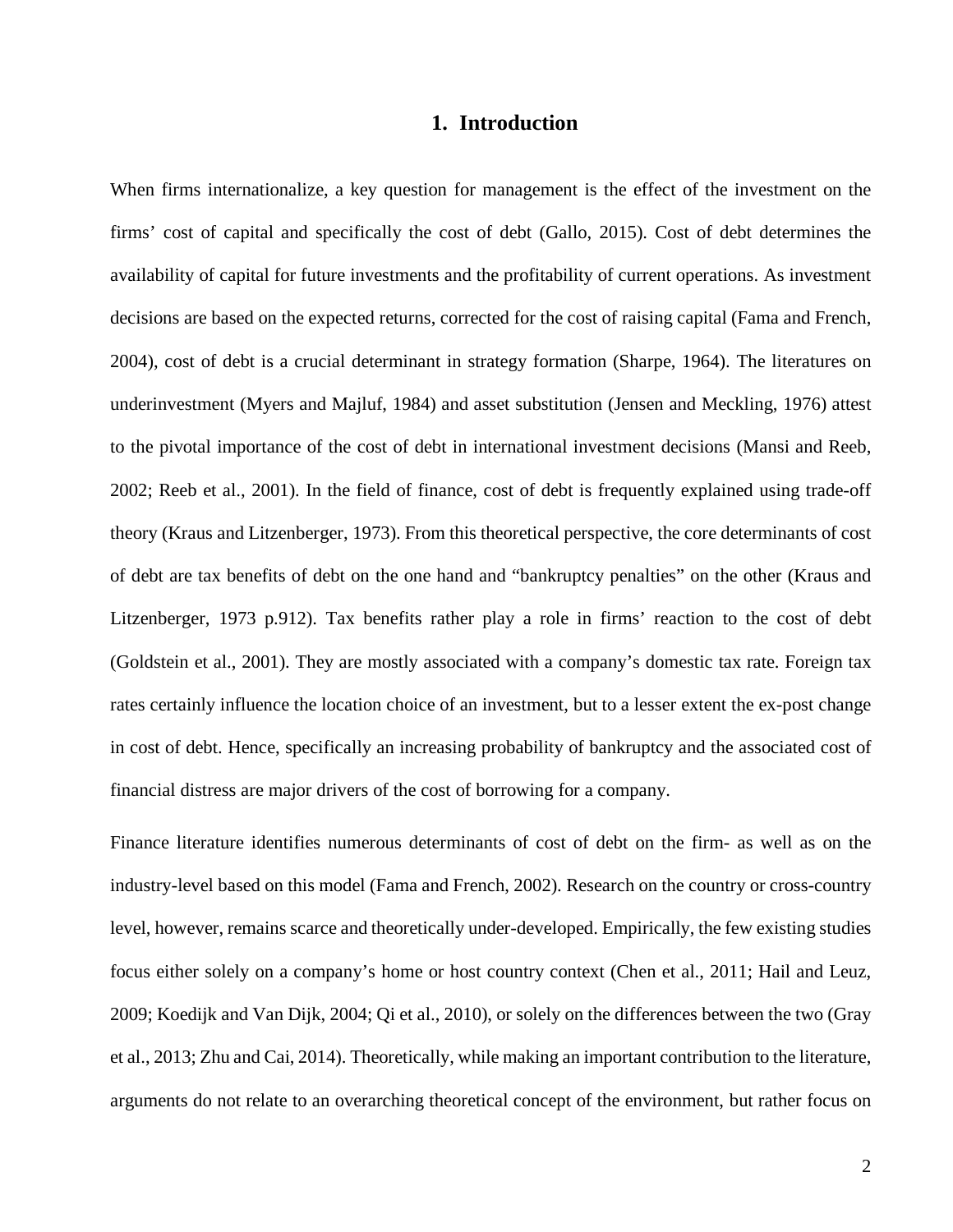selective influences and remain largely fragmented in their overall contribution. We believe that complementing trade-off theory with the institutional perspective from the field of international business provides a promising alley to develop a more consistent conceptual framework of countrylevel influences on the cost of debt.

The institutional perspective in international business (Berry et al., 2010; North, 2004; Peng et al., 2009; Scott, 1995) is guided by the assumption that not only firm or industry characteristics, but to equal extent, the institutional context matters for international investment and the risks associated with it. Literature conceptualizes this institutional context along three dimensions: Institutional quality, institutional distance, and institutional dynamics. Institutional quality, i.e. the quality of formal and informal institutions within a country, has been a major research area in the field of IB and strategy for a long time (e.g. Filatotchev et al., 2013; Kostova and Roth, 2002). Scholars have shown that host (Bell et al., 2014; Henisz, 2000; Meyer et al., 2009; Moore et al., 2012) and home country institutional quality (Kogut et al., 2002; Vasudeva et al., 2013) significantly influence risk associated with firms' international activities. To a lesser degree, researchers theorized on the relevance of distance between the home and host countries' institutional contexts (e.g. Zaheer, 1995). Just recently, scholars have started to transfer this approach to the field of international finance and capital markets research (Bell et al., 2012; Bell et al., 2010). Lastly, the dynamics of institutional contexts have received least attention (Peng et al., 2008). This is surprising since investment decisions are driven by expectations about future risk and hence not (solely) by the current institutional setting, but also by the dynamics (development) of the institutional environment over time. Decision makers within and outside the firm base their assessment of risk associated with an international investment also on the trend of institutional development over time (improvement or deterioration) and the expectations they form because of observed changes (Jacowitz and Kahneman, 1995; Tversky and Kahneman, 1974). Research provides substantial empirical evidence of the impact of different dimensions of institutional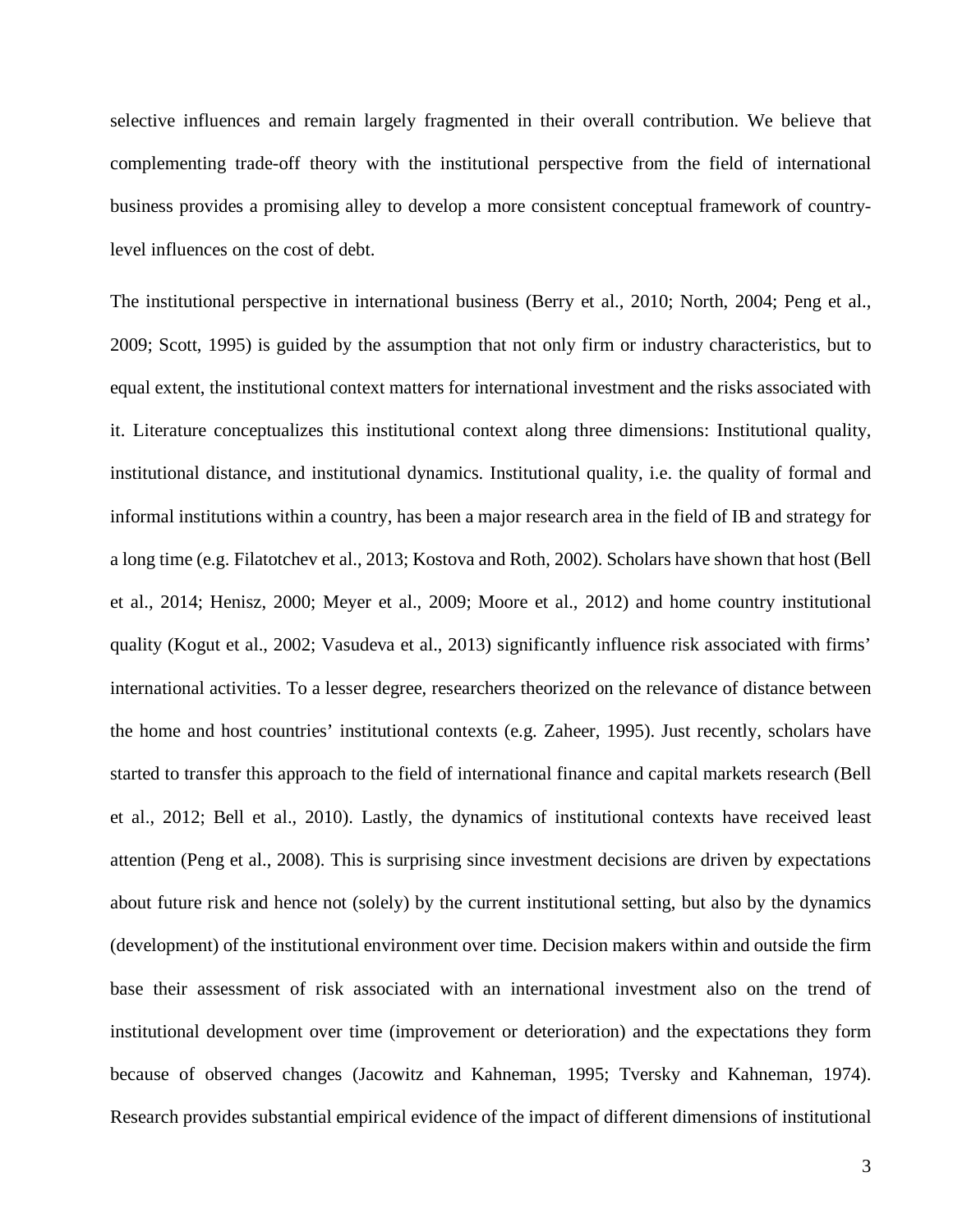context on risk associated with strategic decisions, such as foreign market entry mode, ownership choice, or other strategic foreign investment decisions (Brouthers, 2002; Capron and Guillén, 2009; Delios and Henisz, 2000; Hernández and Nieto, 2015; Hwang, 1989; Rueda-Sabater, 2000; Yiu and Makino, 2002). Given the conceptual relevance and the empirical evidence as a relevant determinant of risk, we integrate the institutional logic along the three lines with the trade-off perspective. Specifically, we reason that institutional contexts, i.e. their quality, distance, and dynamics, will also matter for the risk of bankruptcy in the trade-off perspective on international investments. Firms investing in foreign markets are always facing all three dimensions of institutional context as well as their interdependencies. Omitting one of the dimensions in the assessment of the institutional context may lead to biased conclusions. Consequently, the objectives of this paper are to develop a framework of institutional influences and their relevant interdependencies on the cost of debt associated with an international investment, and to test this framework empirically.

Our study makes the following important interdisciplinary contributions to theory in the fields of finance and international business (Cheng et al., 2009). First, by integrating trade-off theory from the field of finance with the institutional perspective from the field of IB, we extend the institutional perspective from the field of IB to the field of finance, and provide evidence that predictions based on this perspective also hold in the cost of capital logic. While classically rooted in factor markets, we thus expand the applicability of this perspective to a relatively new field, where applications of the institutional perspective so far are limited. Second, by combining both perspectives, we also contribute to trade-off theory from the field of finance. We do so by expanding the set of determinants of the bankruptcy risk, and by offering a conceptualization of institutional context based on the institutional perspective. As financial markets are often argued to be 'efficient' across borders, we believe this is an important addition and helps to build a more comprehensive framework that integrates institutional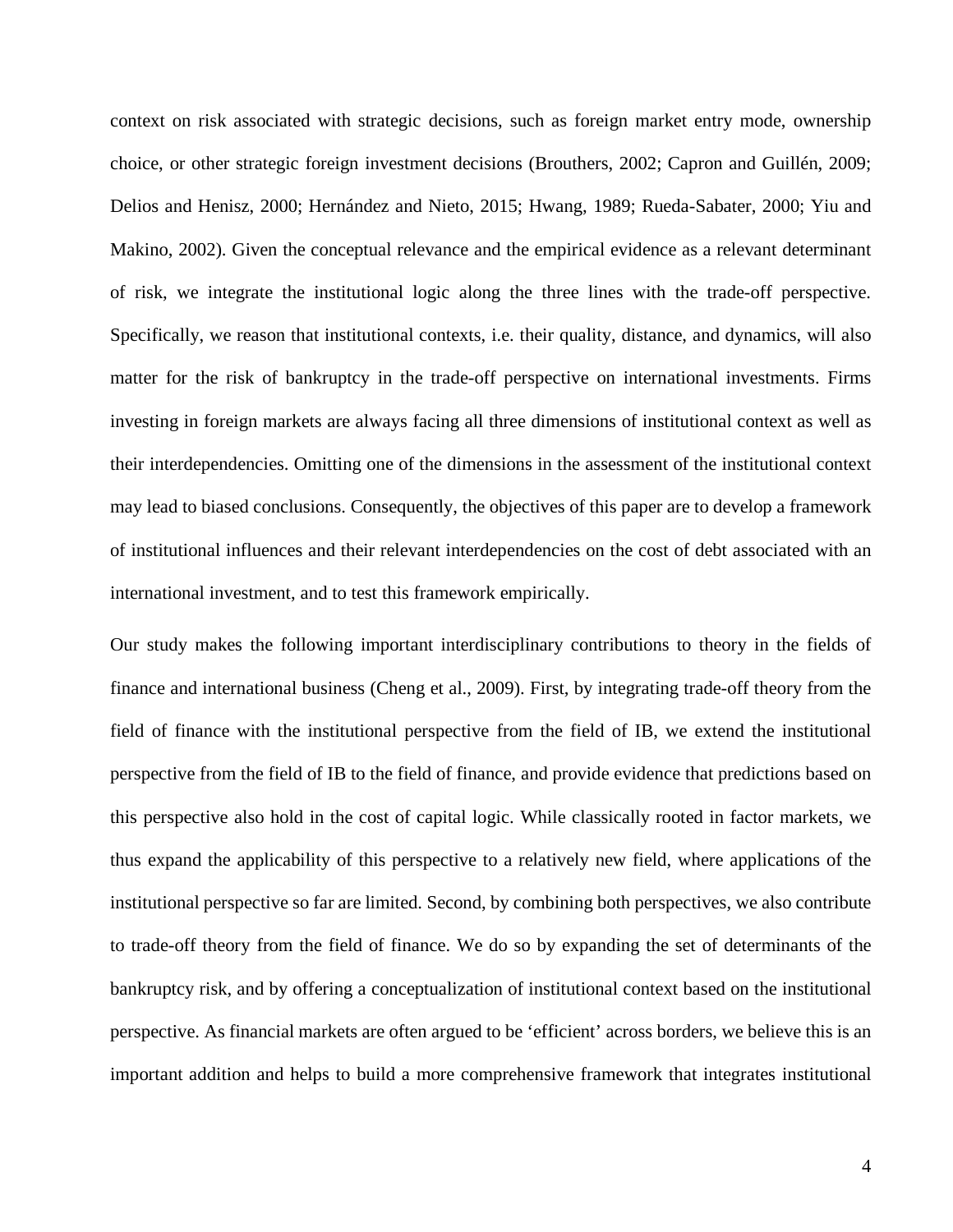barriers and frictions. This is specifically relevant as we are among the first to provide a theory-based framework of institutional country-level indicators that matter for FDI financing.

We conduct our study in an environment in which companies from developed countries make greenfield investments in less developed countries, in order to get a clear and undistorted picture of the role of country risk in the cost of capital. This allows us to explicitly analyze the effect of an investment without firm-level confounding effects found in mergers and acquisitions. We use hierarchical linear modelling to account for firm level and country-level effects while controlling for the impact of industries, time, and firm-level variables following Fama and French (2002).

#### **2. Theory and Hypotheses**

Corporate strategy, finance and IB literature acknowledge close links between strategic decisions and financial constraints faced by the firm (Filatotchev and Piesse, 2009; Forssbæck and Oxelheim, 2008; Kochhar and Hitt, 1998). Similarly, finance literature provides theories that link financial resources with strategic decisions, investment behavior, and growth (Beck and Demirguc-Kunt, 2006; Beck et al., 2005). Yet, very little research has addressed the financial consequences of strategic decisions and even less the role of investment context therein.

The most prominent theories from the field of finance explaining the cost of capital are pecking order theory (Myers, 1977, 1984; Myers and Majluf, 1984) and trade-off theory (Kraus and Litzenberger, 1973). We base our theoretical reasoning on trade-off theory because it explicitly includes investment risk and the cost of financial distress. Pricing of equity is determined by investors' expected return on investment relative to the risk associated with it. Since creditors do not participate in the upside of an investment, their assessment is predominantly focused on risk. Risk is also the core element in our framework linking trade-off theory and institutional context. Hence, to have a clearer identification of risk effects we focus on cost of debt rather than equity. The main drivers of debt ratios in trade-off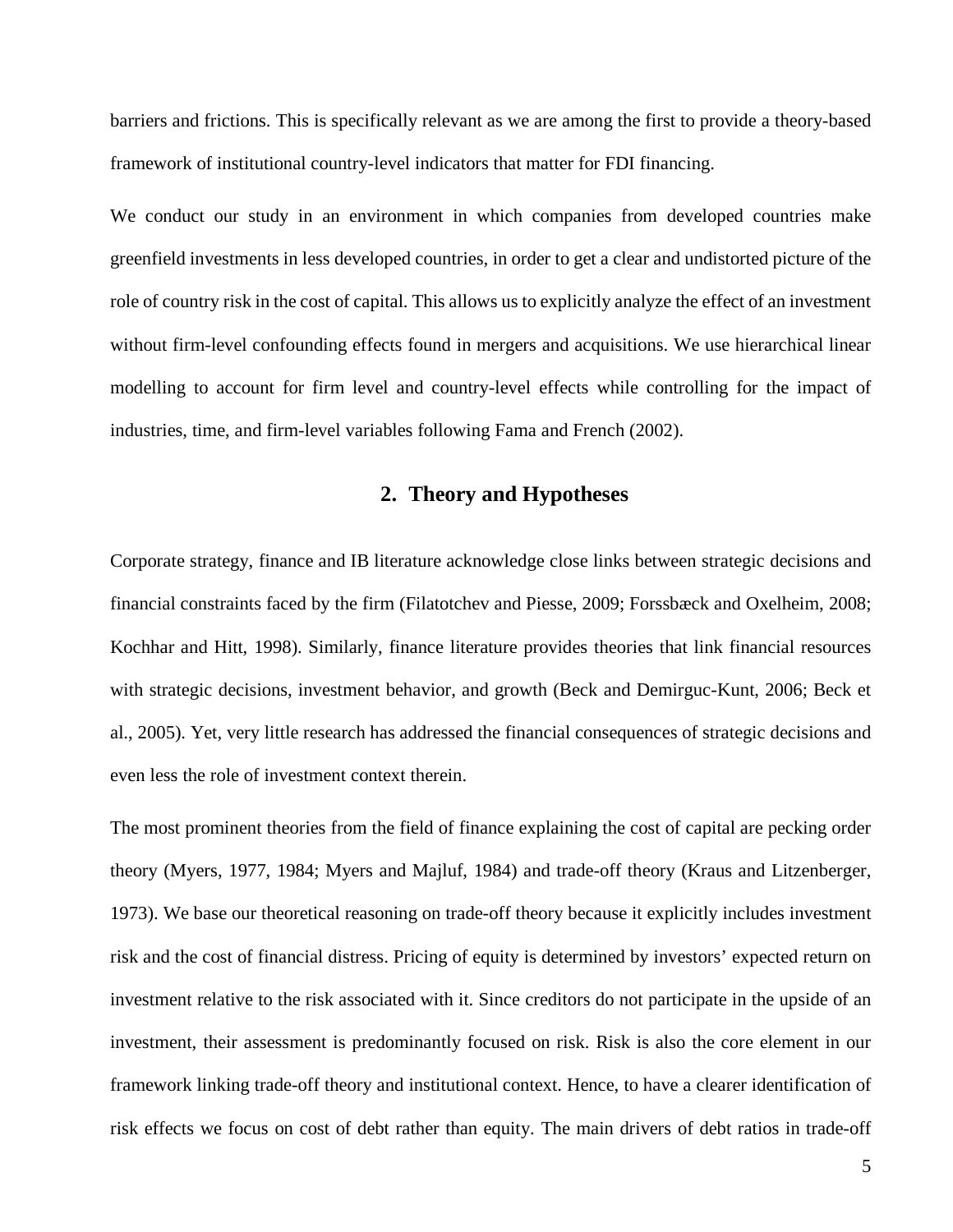theory are tax benefits of debt on the one hand and "bankruptcy penalties" on the other hand (Kraus and Litzenberger, 1973 p.912). The tax benefit is largely related to marginal tax rates at the global headquarter, not the financing of individual investment projects (Faulkender and Petersen, 2006). Also, the tax benefit mainly affects the way firms adapt the financial structure given the cost of debt (Goldstein et al., 2001). Therefore, we focus on the expected bankruptcy cost. If the probability of bankruptcy and the associated cost of financial distress increase, so will the cost of borrowing for a company. This cost is strongly related to the risk of investments, as the sum and structure of these risks drive the probability of bankruptcy.

Trade-off theory does not explicitly address issues of international context or internationalization. However, scholars argue, "[…] there may be factors unique to multinational firms […] and the traditional capital structure models for domestic corporations may be inadequate" (Burgman, 1996 p.563). In line with this reasoning, the institutional perspective provides three clear links between cost of debt and the institutional context of an international investment. First, diversification logic predicts that internationalizing multinationals (MNCs) can reduce their cost of debt by diversification of investments in institutionally distant country markets (Fatemi, 1984). This is because diversification reduces firm-specific risk (Shapiro, 1978; Stulz, 1999) and in consequence the expected probability of bankruptcy following trade-off theory logic. On the contrary and second, from a trade-off theory perspective additional risk resulting from the presence in markets with imperfect institutional settings (i.e. institutionally founded risk) increases the probability of bankruptcy and the cost of debt. Consequently, the change in cost of debt is contingent upon the institutional context of the home and host market, as well as the distance between them. Third, since cost of debt is directly linked to expected or future probability of bankruptcy, it is also evident that investors consider not only the static institutional parameters in their assessment of cost of debt, but also their future expectations on institutional development.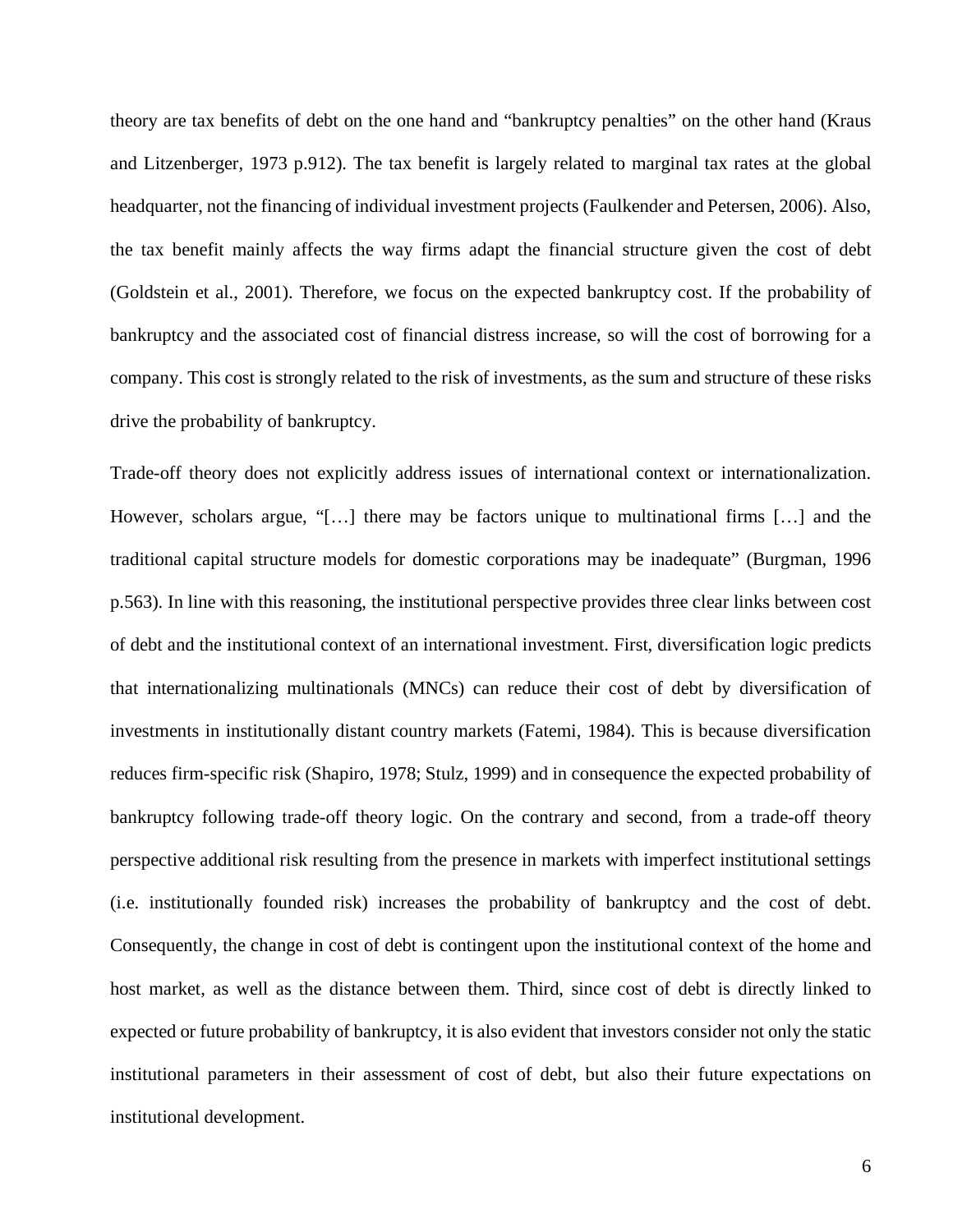Overall, the institutional perspective proposes three simultaneous but potentially conflicting effects of the institutional environment on cost of debt changes in the context of international investments. We simultaneously assess the three contextual dimensions within our model: the distance between the two institutional settings, the country specific quality of institutions, and finally, the inter-temporal dimension of how the distance and institutions in the two countries are expected to change.

Trade-off theory assumes that the cost of debt is a function of firm risk and expected probability of bankruptcy. A firm's risk of default is reduced by diversifying into imperfectly correlated markets (Bodnar et al., 1999; Burgman, 1996; French and Poterba, 1991; Geringer et al., 1989; Kwok and Reeb, 2000; Reeb et al., 1998; Reeb et al., 2001; Rugman, 1976). In an international context, we expect the effect of diversification to increase with institutional distance between the home and host country: Institutional differences imply different states of economic development, which in turn are associated with uncorrelated cash flows (Lewellen, 1971; Longin and Solnik, 1995). Thus, by investing in institutionally distant markets, firms can reduce their overall risk of bankruptcy. In consequence, with increasing diversification in institutionally distant markets, firms can raise debt more cheaply. Of course, one particular investment is not the only contributor to firms' cost of debt. Therefore, we refer in all our hypotheses to marginal cost of debt. That is, the change in cost of debt following an international investment. Regarding an investment in such an institutionally distant market and its effect on the cost of debt, we develop H1:

**Hypothesis 1**: Investments into institutionally distant countries diversify risk and decrease the marginal cost of debt.

However, while distance provides opportunities for diversification, the institutional quality in the home and host countries affect context-specific risk (Hayakawa et al., 2013), which also influences the marginal cost of debt triggered by an investment. If the a-priori institutional quality of the home country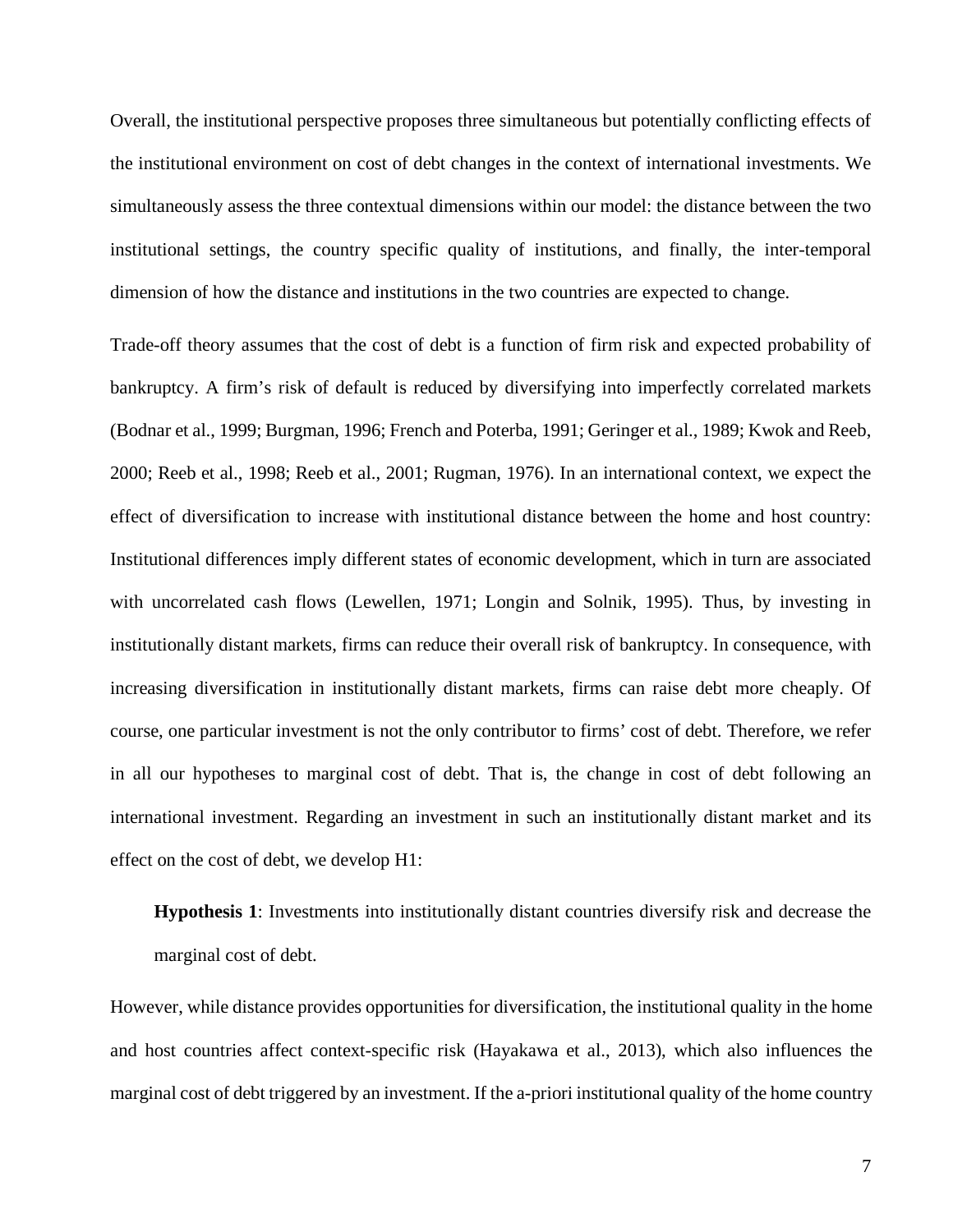is high, investments in lower quality countries make a strong difference to the overall risk-exposure of the firm and therefore ultimately to marginal cost of debt. When a-priori home country institutional quality is comparatively low (for a developed market), the a-priori base risk of bankruptcy for the focal company is comparatively high. When investing from such a comparatively high-risk environment into a less developed country, the marginal risk from an investment will be comparatively low, as will be the marginal cost of debt. This reasoning is supported by a number of studies that relate cost of capital to home country institutions (Bancel and Mittoo, 2004; Brounen et al., 2006; De Jong et al., 2008; Demirgüç-Kunt and Maksimovic, 1999; Fan et al., 2012; Hall et al., 2004; Rajan and Zingales, 1995; Rajan and Zingales, 1998).We therefore derive the following hypothesis:

**Hypothesis 2a**: Investments from institutionally weaker home countries add limited risk and lead to lower marginal cost of debt.

While the home country context determines the initial base risk of international operations and the company's ex-ante probability of default, host country institutional quality influences the ex-post addition of marginal risk and hence the marginal cost of debt. Consequently, host country institutional context needs to be included in the modelling of marginal cost of debt.

Some studies account for host country characteristics in financial decisions and cost of capital. For example, Giannetti (2003) finds that host country institutional aspects such as creditor protection, stock market development and legal enforcement heavily influence companies' financing choices. Qi et al. (2010) show that political rights in the host country negatively affect the cost of corporate bonds and Armstrong et al. (2000) show that the development of bankruptcy laws in the markets of MNCs affects the pricing of both equity and debt. Relying on trade-off theory, we reason that investments in low quality institutional environments increase overall corporate risk, the probability of bankruptcy and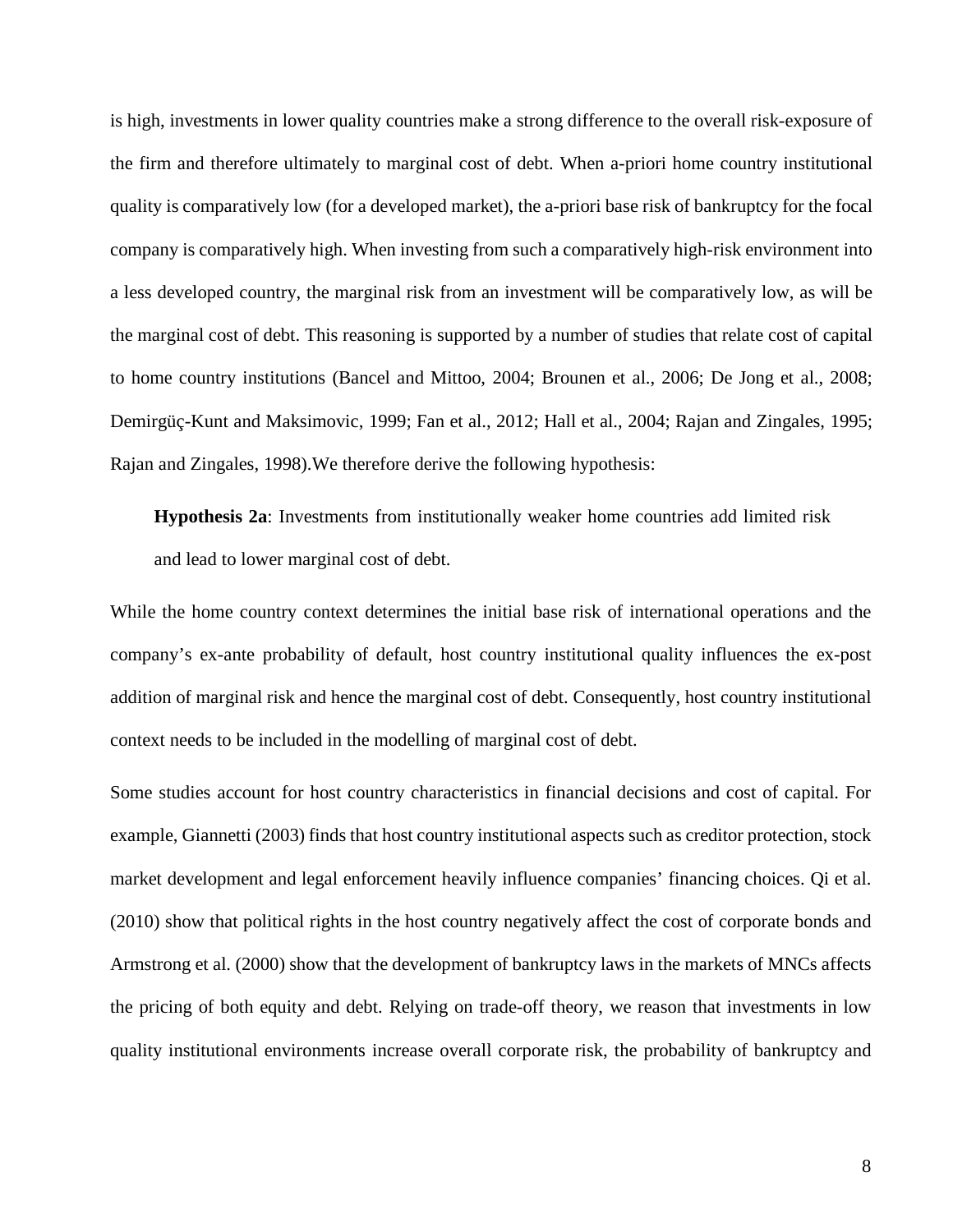ultimately the cost of debt. Straightforwardly, the lower the institutional quality of the host country context in question, the higher will be the marginal cost of debt.

**Hypothesis 2b**: Investments into institutionally weak host countries add relatively more risk and increase the marginal cost of debt.

In trade-off theory, cost of debt is determined by the creditors' assessment of probability of default of a company in the future. Both the institutional distance and the institutional quality of countries are not static (Berry et al., 2010). Effects of these dynamics have been observed before. Inoue et al. (2013), for example, show decreasing returns on preferential access to government equity as institutions in a country develops. Investor's assessment of the probability of default is also forward-looking. Future expectations of creditors regarding the institutional environments and distance affect their assessment of risk and the marginal cost of debt sustained by an internationalizing company. This forward-looking perspective of cost of capital determination makes it necessary to include future expectations about the institutional environment. Our literature review revealed only two studies that link firms' financial decisions to environmental or institutional dynamics. However, both of them strongly support our claim that inter-temporal changes will have an effect on cost of debt in international context: Simerly and Li (2000) find that environmental dynamics on an industry level affects firms' capital structure. Hail and Leuz (2009) show that future growth prospects affect cost of capital in cross-listings.

When managers and creditors evaluate risks associated with investment projects, expectations of future risk are crucial. Therefore, we argue that the cost at which creditors are prepared to finance an international investment depends not only on the distance and on institutional quality at the time of investment, but also on the expectations of how they will evolve in the future. Hence, we include proxies for institutional dynamics and creditors' expectations for the individual countries involved and the distance between them.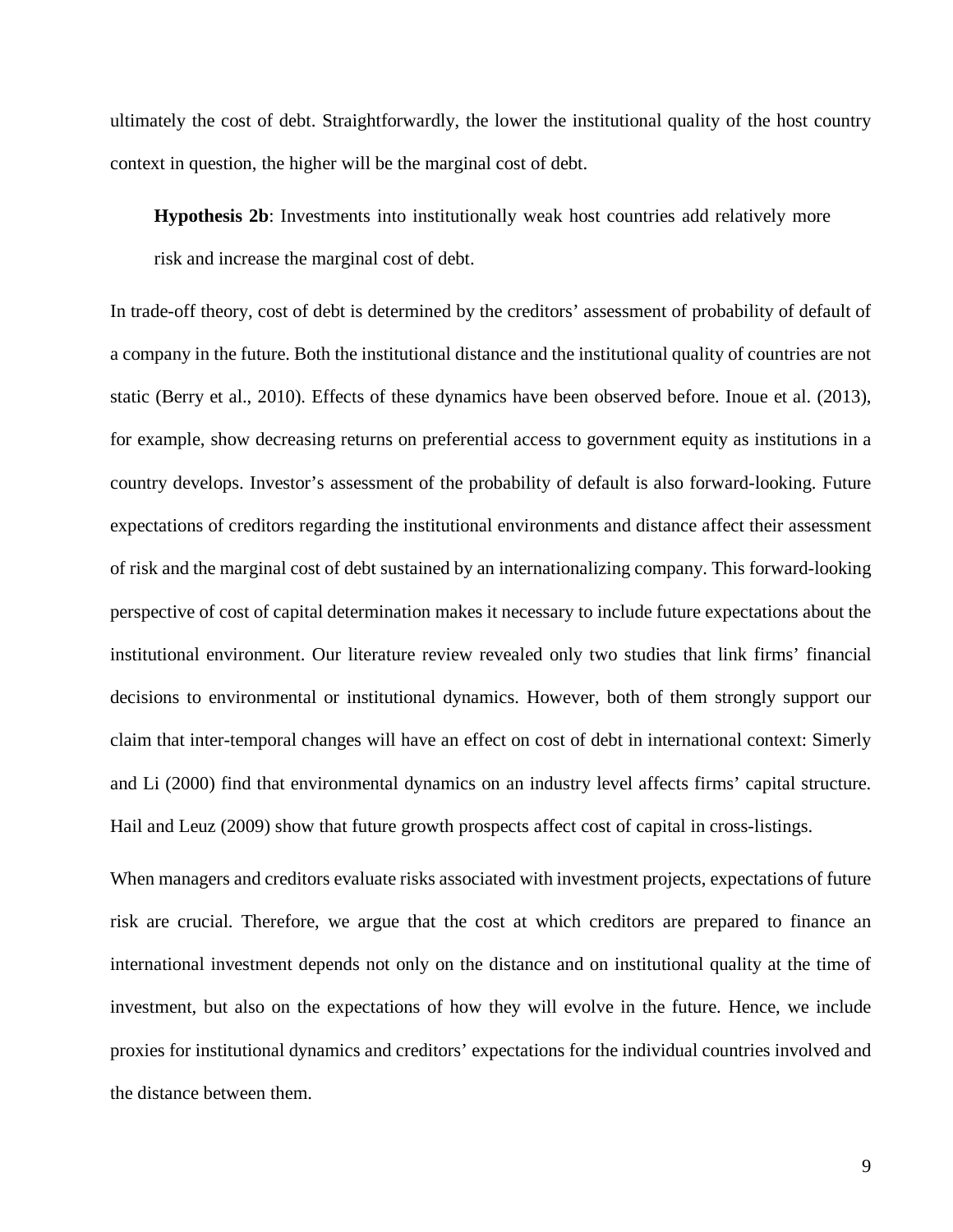In the absence of reliable estimates for future institutional distance and quality, investors tend to use past changes as cognitive anchors to predict future changes (Jacowitz and Kahneman, 1995; Tversky and Kahneman, 1974). This natural behavior to use past trends for forecasts under uncertainty, even if they have very little predictive capacity, has also been labelled topically oriented trend adjustment in the forecasting literature (Bofinger and Schmidt, 2003; Meub et al., 2015). Consequently, creditors face uncertainty of future developments with regards to future institutional distance. Investors form their expectations based on trends they observe in data and they adjust their estimation of bankruptcy risk accordingly. Investors' assessment of the diversification effect into institutionally distant markets inevitably alters if the institutional gap is likely to change in the near future. Therefore, we argue that negative changes in institutional distance (reflecting an expected reduction of institutional distance and an erosion of the diversification effect) lead to an increase in the marginal cost of debt, and vice versa.

**Hypothesis 3**: Investments between institutionally converging countries reduce diversification potential and increase marginal cost of debt.

Home and host country institutional quality also have dynamic properties. Following the argumentation leading to H2a and H2b, we argue that a decrease in home country institutional quality decreases the risk added by internationalizing to an institutionally weaker host country. That is because internationalizing into an institutionally weaker country makes less of a difference to the overall probability of bankruptcy. In other words, expected institutional quality reductions at home lead to higher expected base risk, a lower marginal risk increase and a reduction in marginal cost of debt. Applying the same logic, it can be anticipated that an expected deterioration in institutional quality in the host country increases the anticipated probability of bankruptcy and the marginal cost of debt.

**Hypothesis 4a**: Investments from institutionally weakening home countries add less risk and decrease marginal cost of debt.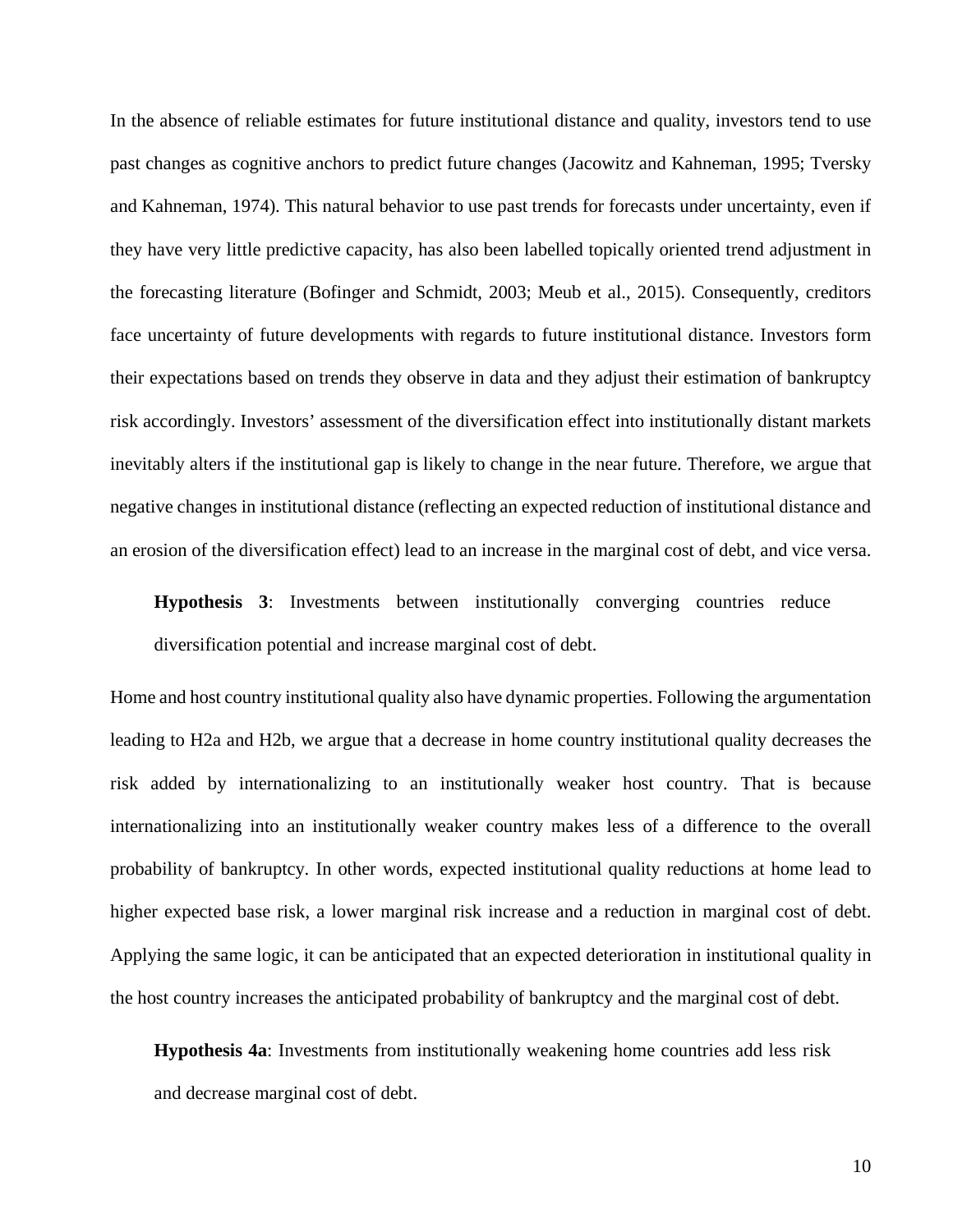**Hypothesis 4b**: Investments into institutionally weakening host countries add more risk and increase marginal cost of debt.

One of our core propositions is that only an integrative assessment of all three dimensions of institutional context including relevant interactions will help to provide a consistent and robust picture of marginal cost of debt in the context of international investments. As theory proposes that diversification and marginal risks of a specific market entry have opposing effects, but both always occur simultaneously, one needs to consider the interaction of the two. We proposed that internationalization provides a diversification advantage. However, if institutional quality in a host country is very low, the diversifying effect of distance is counterbalanced by the additional risk of bankruptcy resulting from an investment in a weak institutional environment. In a holistic assessment of institutional context, the value stemming from diversification into an institutionally distant country is outweighed by low institutional quality in the host country. This is supported by evidence in the literature, as De Jong et al. (2008), for example, show that country specific effects have both a direct and indirect or interacting effect on firm's capital structure decisions. Therefore, we formulate a moderating effect between institutional distance and host country institutional quality:

**Hypothesis 5:** The negative effect of institutional distance on marginal cost of debt is moderated by host country institutional quality: The diversification effect of institutional distance is reduced in host countries with low institutional quality.

Addressing the inter-temporal dimension, managers and investors may anticipate future deterioration in host country institutional quality and increase the cost of debt for the internationalizing company accordingly. In line with our reasoning leading to hypothesis 5, we propose a moderating effect between institutional distance and the dynamics of host country institutional quality: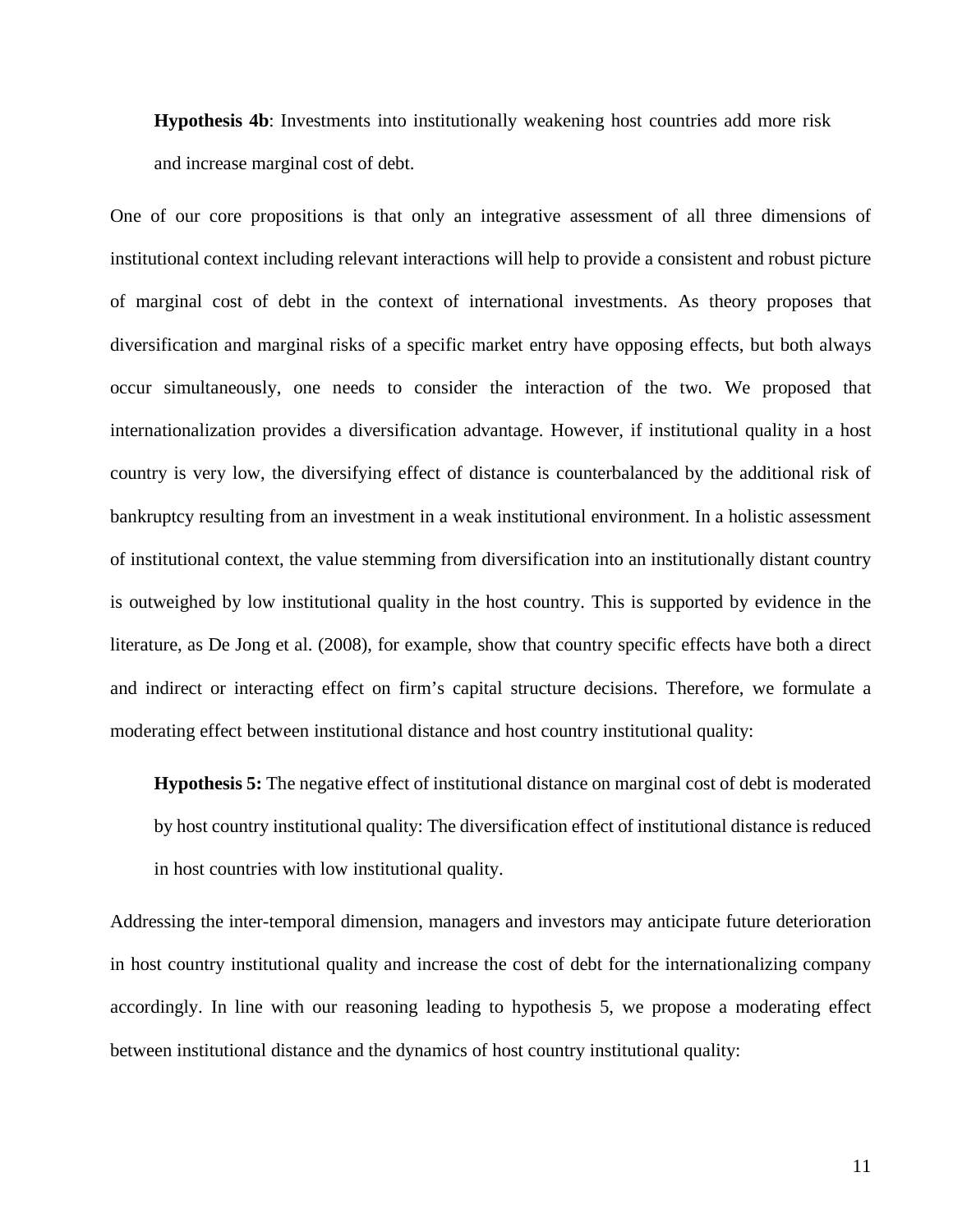**Hypothesis 6:** The negative effect of institutional distance on marginal cost of debt is moderated by host country institutional changes: The diversification effect of institutional distance is reduced in host countries with deteriorating institutional quality.

In sum, these hypotheses represent our conceptual model of the institutional contextualizations of marginal cost of debt in the context of international investments. All of them are founded in the overlap between the institutional perspective in IB and trade-off theory. [Figure 1](#page-25-0) provides an overview of our conceptual model.

#### **3. Sample and Methods**

We choose to limit our analysis to firms from developed markets internationalizing into less developed economies, since the cost of debt determination has been shown to be different for companies from markets at different levels of development (Booth et al., 2001). Our definition of developed markets is based on the Morgan Stanley Capital International Index (MSCI). The index is the most widely used equity benchmark index for emerging markets (Asness et al., 2013). We chose the term "less developed" for all other countries intentionally to highlight the down-stream nature of all investment and we exclude all investment in which despite MSCI classification, we do not see a clear treatment of a risk increase (i.e. investment is made into a target country of higher risk than the source country). We focus on a downstream sample for theoretical and empirical reasons to achieve the clearest identification of cost of debt effects as possible. Theoretically, systematic differences in the market's pricing of debt for firms from less-developed markets (increased a-priori liability of foreignness, potential positive signaling effects), differences in financing patterns between companies from developed and less-developed countries, and generally differing investment behavior would require consideration of further cost-of debt effects in a bidirectional sample (Gozzi et al., 2010). Such systematic differences would most likely affect the dependencies in our model, would introduce noise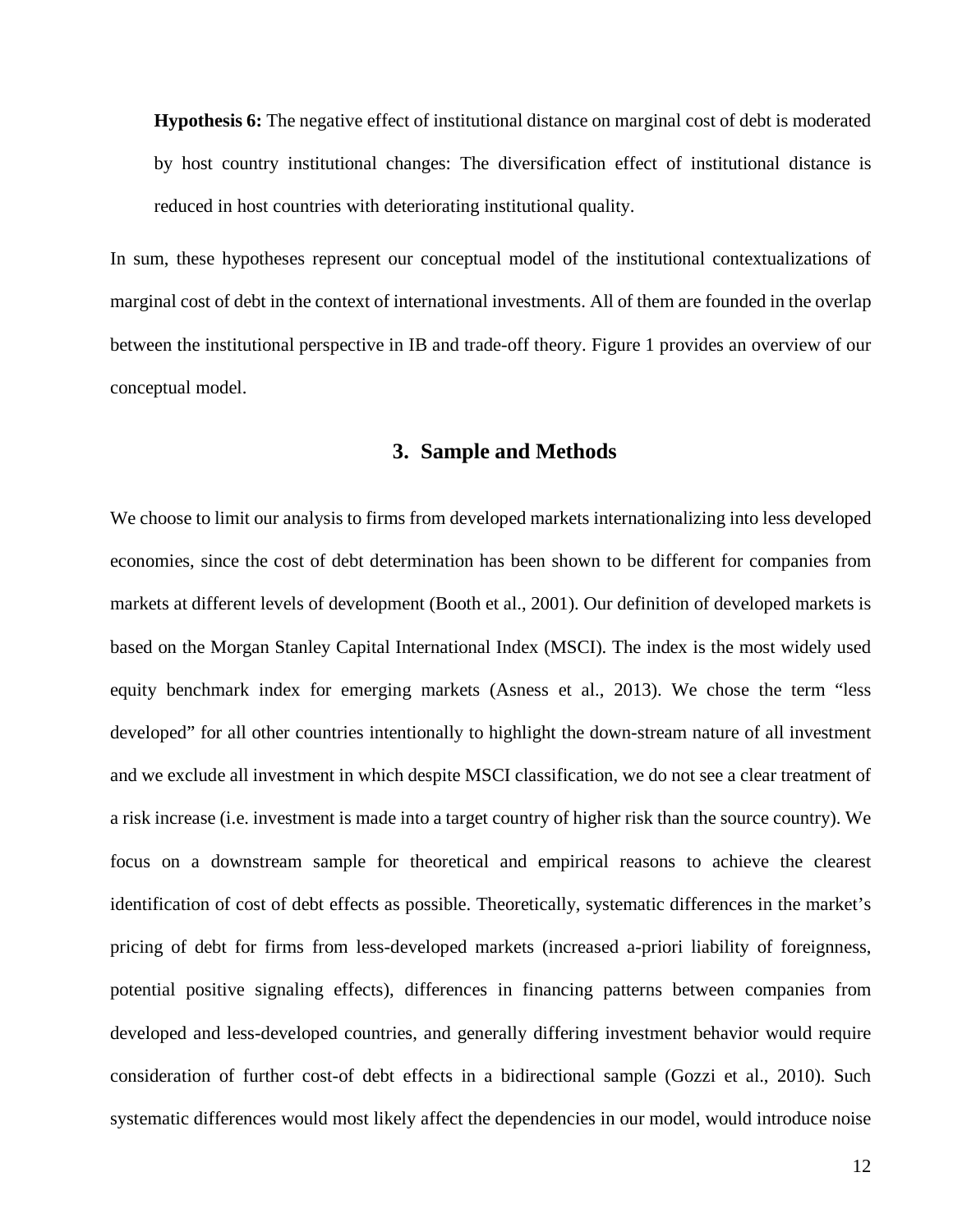into our sample and would imply a transferability of results, which we believe, is unwarranted due to the idiosyncrasies of companies internationalizing from less-developed countries. Empirically, modelling the trade-off in a clear and directed manner requires us to have a clear observation of increasing risk (or diversification). Also, there is more variation in host country settings among less developed countries. Finally, focusing on investments in countries with weaker institutional quality allows us to trace the effects of host country institutional quality on cost of debt and we can make sure that the investment projects in question always have countries as hosts that have lower institutional quality than the home countries.

We believe that FDI will have a more pronounced effect on a company's cost of debt than non-equity modes. We obtain a sample of 3,764 greenfield investments between 2005 and 2012 using the fDi Markets database maintained by the Financial Times. This sample represents approximately 20% of the population of foreign direct investments flowing into less developed countries as covered by fDi Markets. The database is the most comprehensive source of cross border greenfield investments covering all countries and sectors. It is used by international institutions such as UNCTAD to compile greenfield FDI data (UNCTAD, 2014 p.8). The sample size is essentially determined by the availability of institutional data in less developed countries receiving FDI. In addition, the investing firms need to disclose financial information to be relevant for our analyses. To avoid bias, we make sure to have investment projects of various sizes (see Table 1) and investments in a broad selection of country pairs (see below for details). We test our hypotheses on a sample of greenfield investments. Excluding M&As we eliminate biases introduced from the target and transaction characteristics (i.e. friendly vs. hostile, related vs. unrelated, upstream vs. downstream in the value chain). It allows us to observe cost of debt changes within the same (or very similar) company context rather than comparing a pre-merger company to a potentially very different post-merger one. In addition, we believe that the functioning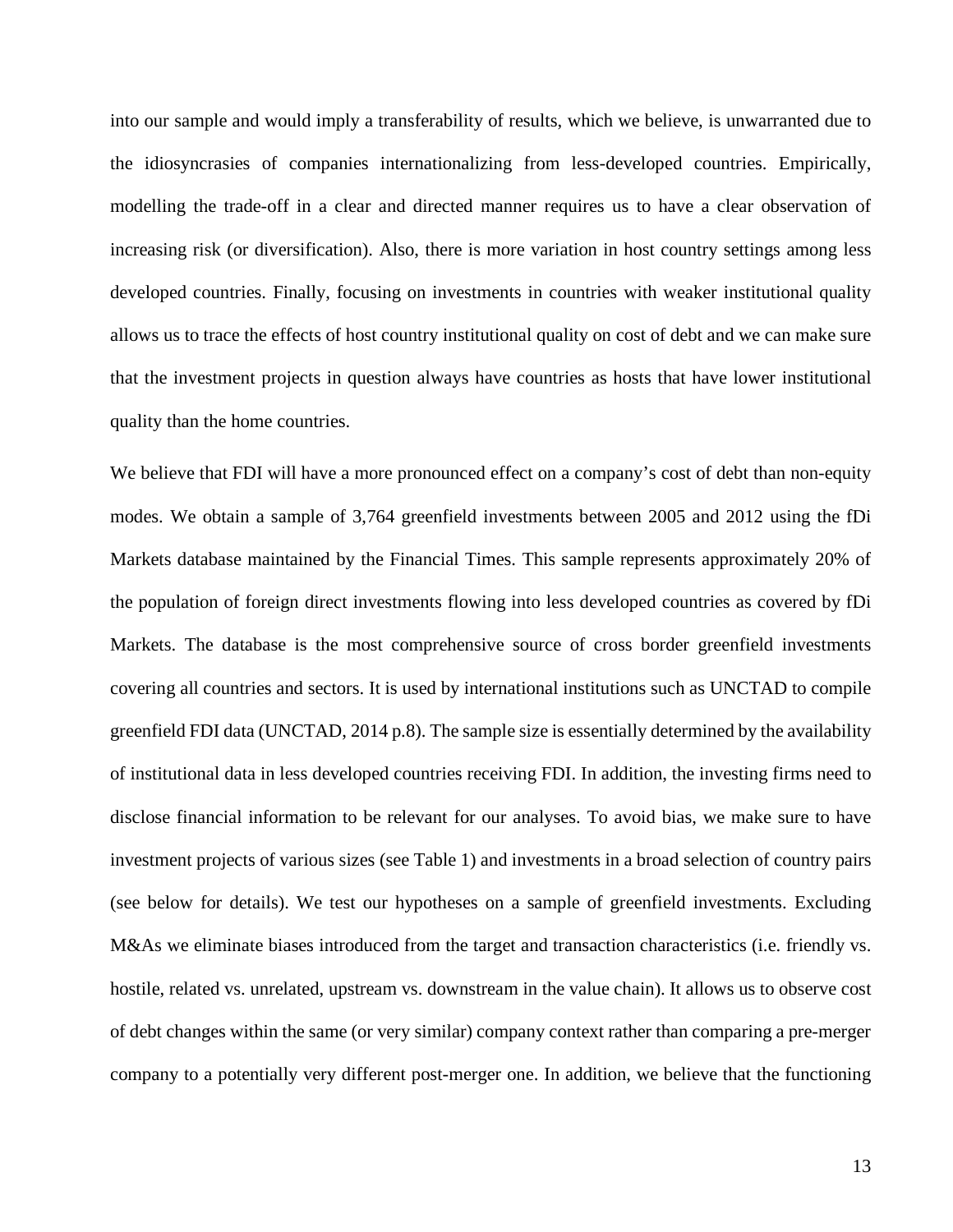of M&A markets is inherently different from firms' usual area of operation and includes a multitude of other financial, strategic and tax issues, which are beyond the scope of this paper.

Overall, the data include investments from 21 developed countries into 27 less developed countries, which is a broad and quite symmetric distribution. As expected, the most prominent pairs of countries in terms of number of transactions are investments from the USA to China (18%), Japan to China (15%), Germany to China (6%), and the USA to Brazil (5%). The majority of investments (56%) are dispersed over 165 pairs of countries, each contributing less than 5% to the total. Those include investments from Switzerland into Croatia, from Australia into Colombia, and from the United States into Botswana, for example. The sample covers all continents. Regarding industries, the sample consist of firms from 39 different industries. Chemicals take the largest share in the sample (9%), industrial machinery, equipment & tools follows with 8 per cent. The third largest contributor is food and tobacco with 7 per cent. We believe that the sample is well diversified with regards to countries and industries captured.

We conduct hierarchical linear analysis to account for differences in error terms between the firm and country levels. Hierarchical linear modelling is superior to ordinary least square modelling because it explicitly incorporates different levels of error clusters. Hierarchical effects estimation allows efficient modelling and avoids both spuriously significant and inefficient estimators resulting from clustered error terms (Hox, 2002). We test the superiority of random over fixed effects before introducing crosslevel interactions into the model. We also control for year and industry effects using dummies.

# **4. Variables and Measurement**

#### **Dependent variable**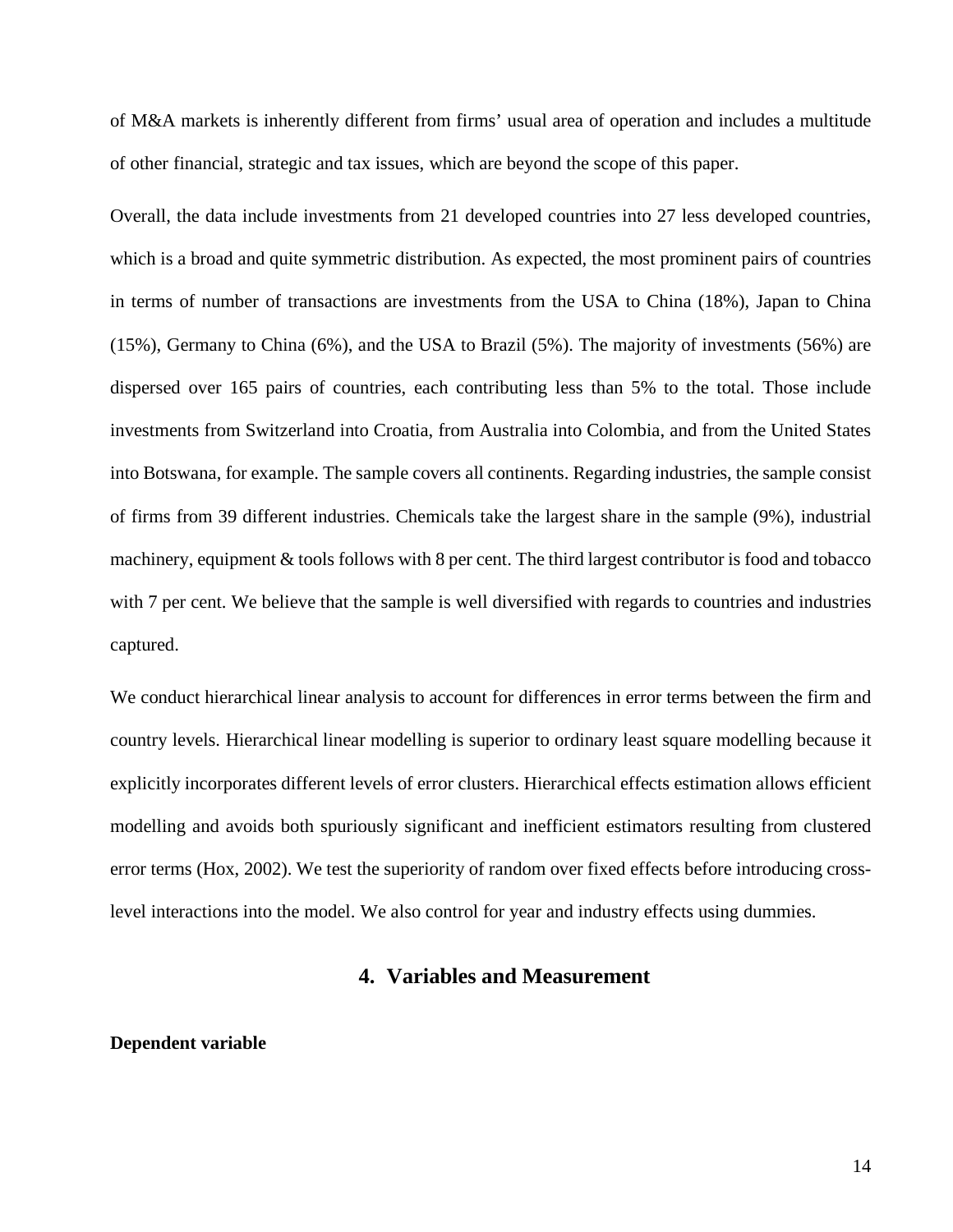Our main dependent variable is the cost of debt in the year following the greenfield FDI obtained from Bloomberg. We also run models with the change in cost of debt in the year and the two years following the greenfield investment as robustness checks, which yield consistent results. We use yearly rather than monthly changes in cost of debt to account for the fact that capital structure is rather sticky and changes involve adjustment costs (Byoun, 2008; Fama and French, 2002; Kraus and Litzenberger, 1973; Shyam-Sunder and C. Myers, 1999). The mean cost of debt for our sample companies is 2.572 per cent annually.

#### **Main variables of interest**

To test our hypotheses, we include six independent variables. We measure institutional distance (H1) using a compound measure of the normative and regulatory (Scott, 1995) dimensions of cross-national institutional distance as proposed by Berry et al. (2010). These dimensions have been found to specifically affect the cost of debt (Atilgan et al., 2015). We use the administrative, economic, financial, and political distance scores computed from time-varying covariance matrices to capture the dynamics of the measure. These data have been updated in 2014. We compound the four dimensions following Kogut and Singh (1988) by weighting the distance dimensions with the inverse of their variance. Such a compound is the most-used indicator of distance in IB literature (Bae and Salomon, 2010). We conduct robustness checks and find very similar results for individual dimensions of institutional distance compared to the compound we apply.

We measure institutional quality by absolute country risk measures for home and host countries (H2a) and H2b). Country risk is a multidimensional construct as risk can stem from varying institutional sources (Miller, 1992). As a consequence, we believe that an isolated consideration of certain types of risk does not capture the full complexity of a country's institutional quality. Therefore, we follow Bevan et al. (2004) and use the country risk score compiled by the Economist Intelligence Unit (EIU)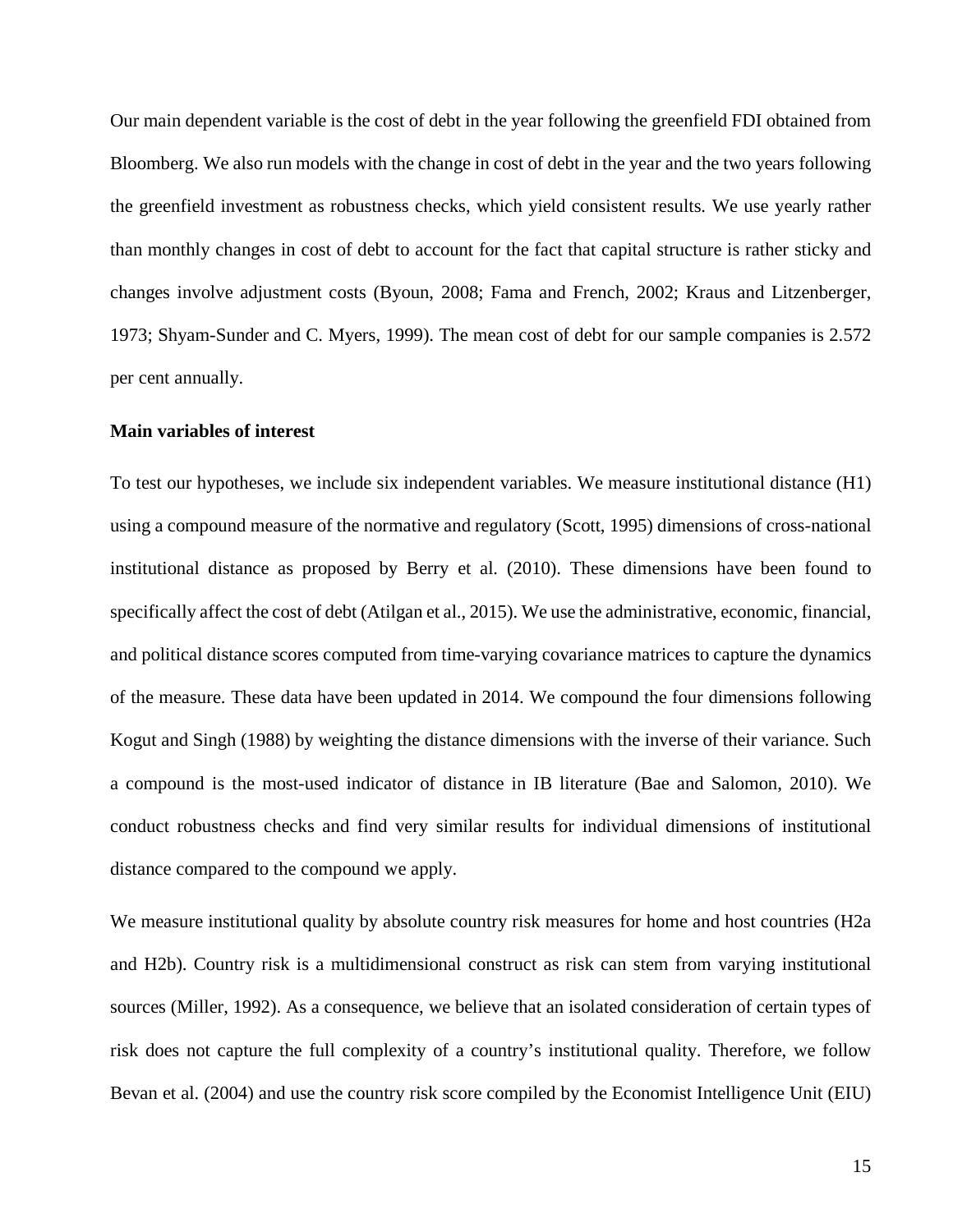and provided by Bureau van Dijk Electronic Publishing to operationalize the institutional quality in the home and host country. Of course, higher country risk represents lower institutional quality. Hence, the signs of our coefficients have to be inverted for interpretation. To account for the time lag between investment decision and market entry, we use institutional quality from the year before investment. We calculate the year-on-year changes in institutional distance (H3), as well as in the levels of institutional quality for both home and host country (H4a and H4b) to capture changes in expectations. We do so using changes from three to two years before investment to avoid multicollinearity issues associated with incorporating the value for the year before investment.

As expected, when firms from developed countries invest in less developed markets, host country institutional quality is on average lower than home country institutional quality. Overall, there is considerable variation in both home and host country institutional quality and each market entry in our sample is a downstream investment into a country with weaker than home country institutions.

#### **Company-level controls**

We control for size of the foreign direct investment using the reported local FDI capital expenditure in the FDI markets database. Cost of debt in the year preceding the investment is included to make the change in cost of debt following the investment visible. Following Demirgüç-Kunt and Maksimovic (1999) we use long-term debt to total assets as a measure of leverage. In addition, we include the ratio of equity over total assets to account for capital structure characteristics not included in the debt-ratio measure. Fama and French (2002) have shown that the beta of a company influences a company's cost of debt and capital structure. We use the five-year asset beta as reported in the Orbis database of Bureau van Dijk as a direct measure of company specific risk. We also control for other firm-level effects following Fama and French (2002).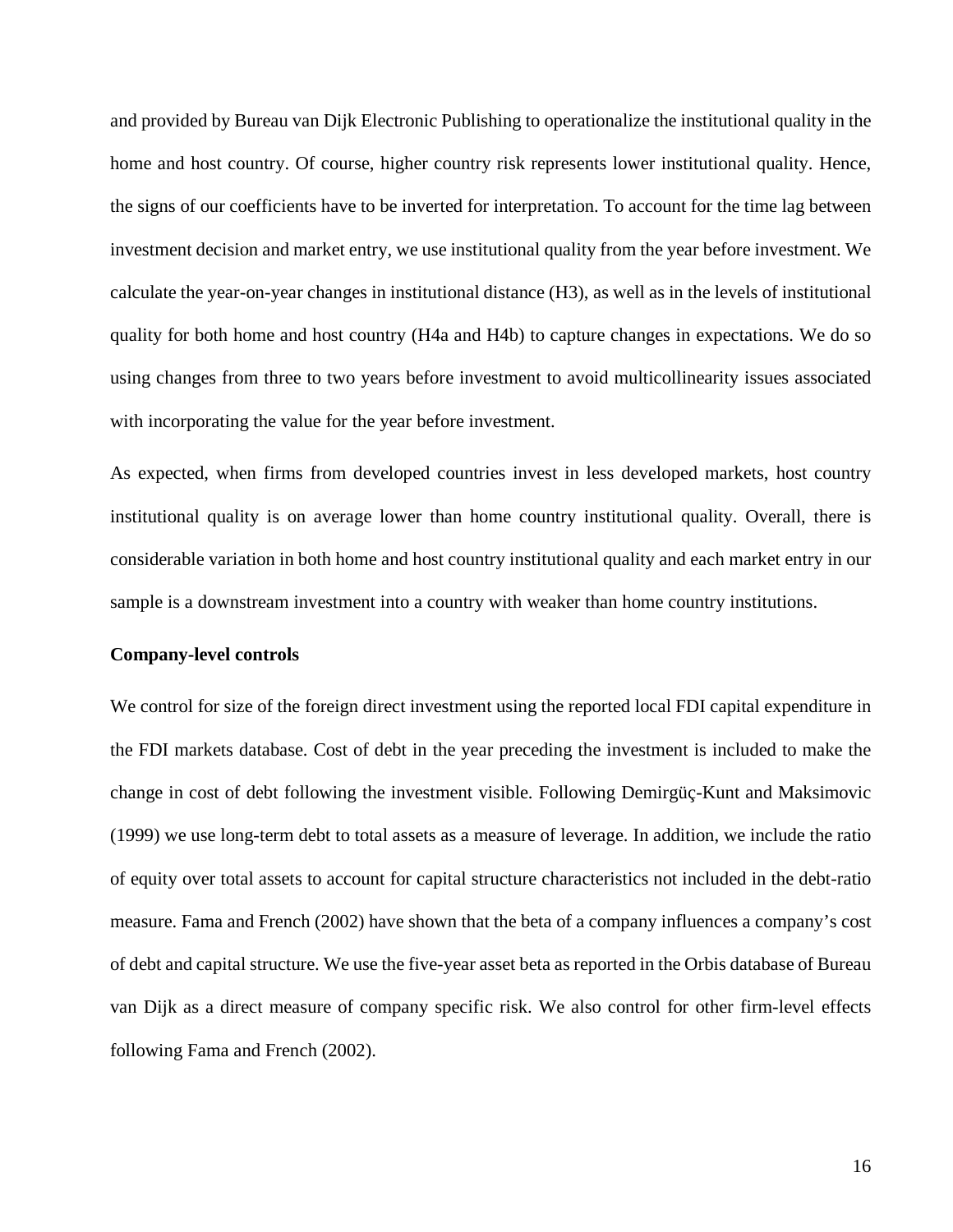As the cost of debt is highly dependent on agency cost, firm governance and shareholder structure play an important role in determining a company's cost of debt. We control for governance structure by including the number of recorded shareholders. Research on internal capital markets has shown that managers can use the complexity of organizational structure in highly diversified firms for empire building and inefficient decision making (Cline et al., 2014). We capture this agency effect by including the number of companies in group, number of subsidiaries and number of affiliates in group as measures of organizational complexity.

#### **Host country-level controls**

Several macro variables have shown to have an effect on capital structure and cost of debt (Demirgüç-Kunt and Maksimovic, 1999). We include country level controls for GDP growth, total GDP, inflation (Consumer price index), lending rate, one-year exchange rate volatility and inward FDI. To distinguish different types of emerging markets, we include dummies based on (Hoskisson et al., 2013). In their five-group classification of mid-range economies, they differentiate emerging markets based on improvements in their institutional environment and their factor markets.

#### **5. Results & Discussion**

Descriptive statistics and partial correlations of the variables in our models are shown in Tables 1-3. We find no problematic or surprising cross-correlations. The two profitability measures are of course highly correlated. Leaving out either one, however, does not significantly change our results. Following Fama and French (2002) we keep both in our firm-level model.

> ---------------------------------- insert Tables 1-3 about here ----------------------------------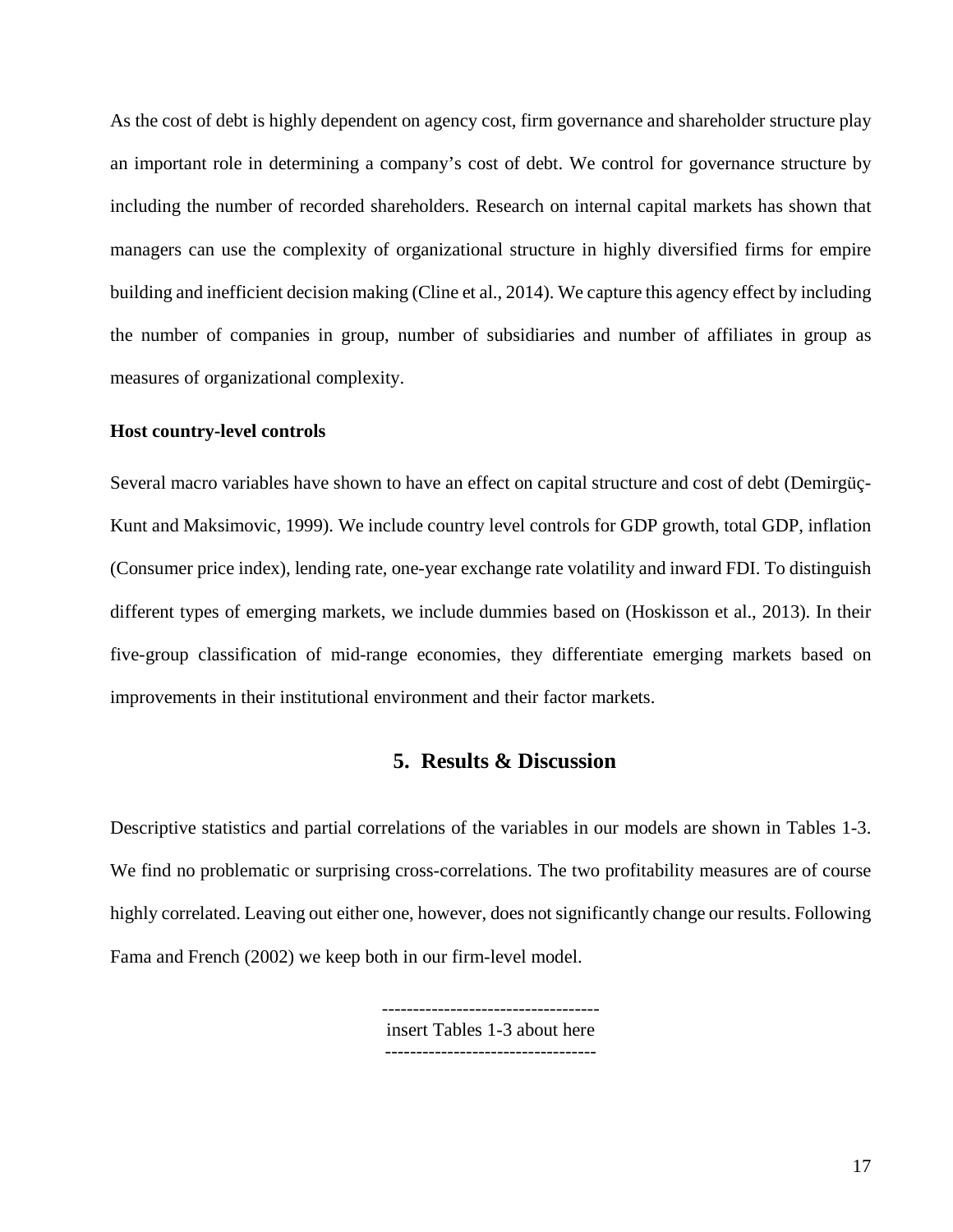We run an empty model (1) in Table 4 including the fixed effects specification for industries, years, and host countries for the 3,764 observations we collected. The intercept is significant and gives us a conditional mean cost of debt of 2.283 per cent in the year after the FDI for the reference industry and year.

> ---------------------------------- insert Table 4 about here ----------------------------------

We then introduce company level determinants of cost of debt in model (2) and closely follow Fama and French (2002) therein. The intercept remains significant and positive at a somewhat lower level. We control for past cost of debt using the cost of debt in the previous year. Consequently, the other variables can be interpreted as net of the cost of capital in the year minus one (i.e. change in cost of debt). We do not report insignificant controls. Firm-level coefficients support findings by earlier research (Fama and French, 2002). In model 3 we introduce the variables measuring institutional distance and quality. We test them together because our conceptual model is based on the assumption of parallel effects and because, from a statistical perspective, their interplay is contingent on the observed values for the respective other variables (we also find the effects in individual tests, though).

We find strong support for H1 which states that investments in foreign markets should provide a diversification advantage that increases with increasing institutional distance. This expands existing findings from Griffin and Karolyi (1998). On the one hand, our results support their argument that international diversification can reduce the cost of debt. On the other hand, our approach moves beyond their assessment of international diversification, which is purely based on the host country level. By focusing on the cross-country level and by providing a clear concept and measure of distance, our approach provides both an important addition to existing theory as well as guidance for practitioners. We also find strong support for H2a, stating that lower home country institutional quality means less risk added by the investment and hence lower marginal cost of debt. This broadly reflects existing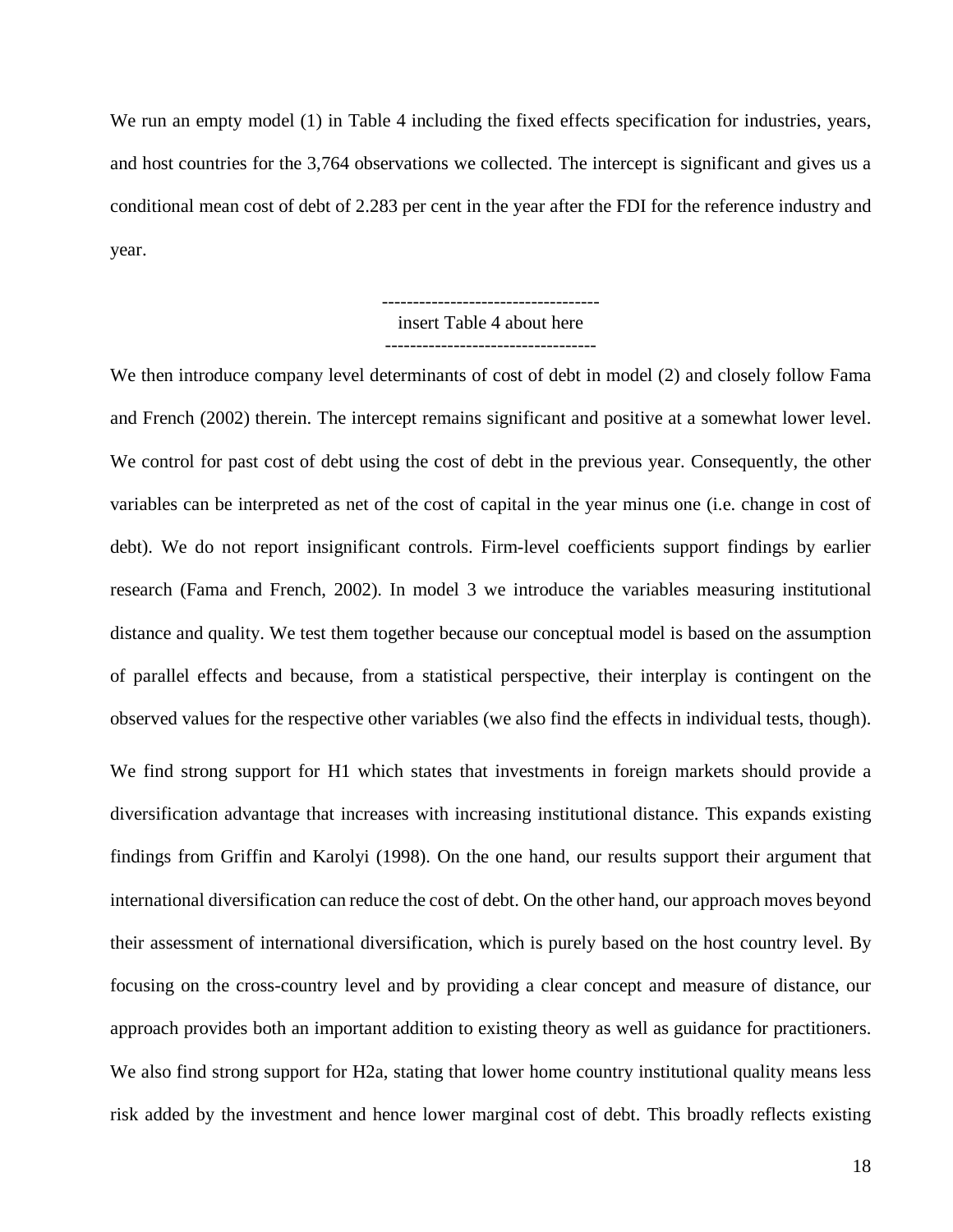results from Demirgüç-Kunt and Maksimovic (1999). Qi et al. (2010) and Zhu and Cai (2014) highlight the relevance of the home country institutional context for cost of debt changes stemming from international investments. In the interpretation of host country institutional quality and distance, it is important to look at the value of the respective other in order to interpret the overall effect. Results do not provide direct support for our H2b, as we find that lower host country institutional quality reduces risk as reflected in lower cost of debt. This is not in line with most existing research that points towards a risk and cost increase from low institutional quality in the host country. However, our holistic conceptualization of the institutional context allows us to derive implications beyond effects of the single dimensions: as argued in the development of H5, effects of distance and institutional quality in the host country on marginal cost of debt are related conceptually and empirically. Which effect prevails absolutely may be context specific.

For ease of interpretation of the results on H5, we provide effect plots for the dependencies of cost of debt on host country institutional quality and distance given the respective other in Figure 2. While for low distances the cost of debt decreases with decreasing institutional quality in the host country (bottom left panel of Figure 2), it increases for higher distances (bottom right panel of Figure 2). In the latter case, we therefore find support for H2b even though the direct effect overall does not match our conceptual model. Consequently, our findings strongly suggest that effects of institutional context and distance must be modelled jointly because of strong conceptual and empirical contingencies: In our case, the diversification effect of distance dominates the risk-increasing effect of low institutional quality for high values of institutional quality in the host country (see top panels in Figure 2). For investments in countries with low institutional quality, firms are not able to reap the benefits of diversification and the risk-increasing effect of low institutional quality dominates. This supports H5 also in terms of the direction of the interaction effect.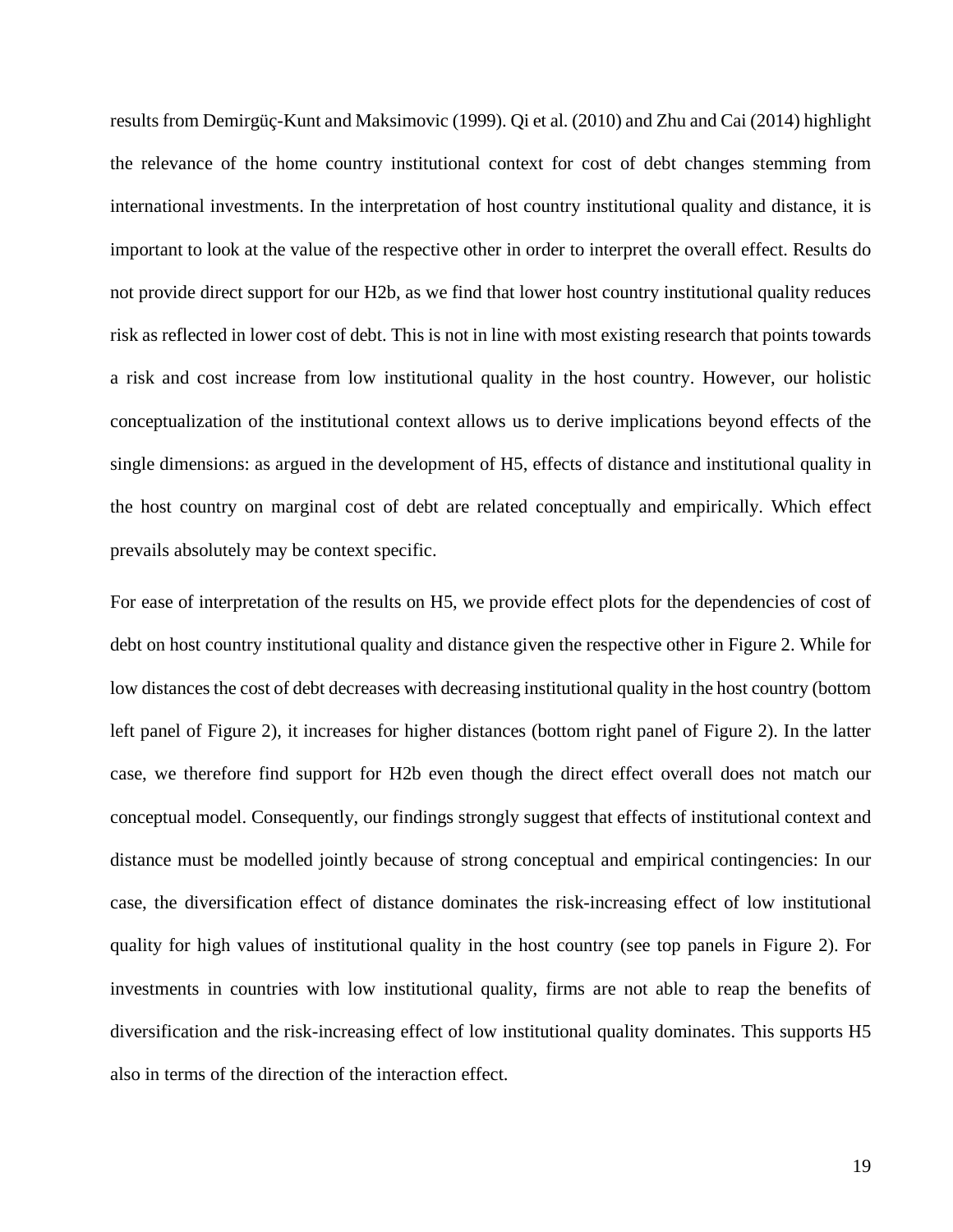In model 4 we add the temporal dynamics to our model. We move from a fixed-effects specification to a random-effects specification. The change in model fit is not significant. The findings from model 3 remain robust. We do not find support for H3. This tells us that simultaneous variation in both distance and time might be more complex than the predictions made by static trade-off theory.

Interestingly, we find a significant negative effect of changes in the home country institutional quality while our hypothesis predicts a positive effect (mind the inverse measure). The direct effect of a change in institutional quality in the home country most likely dominates the effect of the international investment. The added risk resulting from low institutional quality in the host country may well be reduced with expectations of a decrease in home country institutional quality. Yet, the change in the home country directly affects the cost of debt as well and the latter effect seems to dominate. We find support for the direct effect we hypothesize in H4b. Yet, as highlighted above, we need to be cautious in interpretation of the direct effects because of the relevance of interactions.

This supports the relevance of our final hypothesis, H6. Again, to facilitate interpretation, we provide effect plots in Figure 3. We observe that the overall effects of expectations about changes to institutional quality and distance are numerically weaker than those of the status quo. Yet, they are highly significant. Expectations seem to play a highly relevant role, but (in economic terms) a smaller one than the status quo. We could interpret this finding in terms of how expectations are formed: mostly, they seem to be based on institutional quality and distance as they are observed today; expected changes strengthen or weaken these expectations. Contrary to the status quo, the diversification effect prevails in institutionally weak countries, while for institutionally well developed countries the effect of institutional quality dominates.

Control variables do not change much in magnitude and significance throughout our models (see Table 4). We conduct robustness checks with an alternative dependent variable as well as different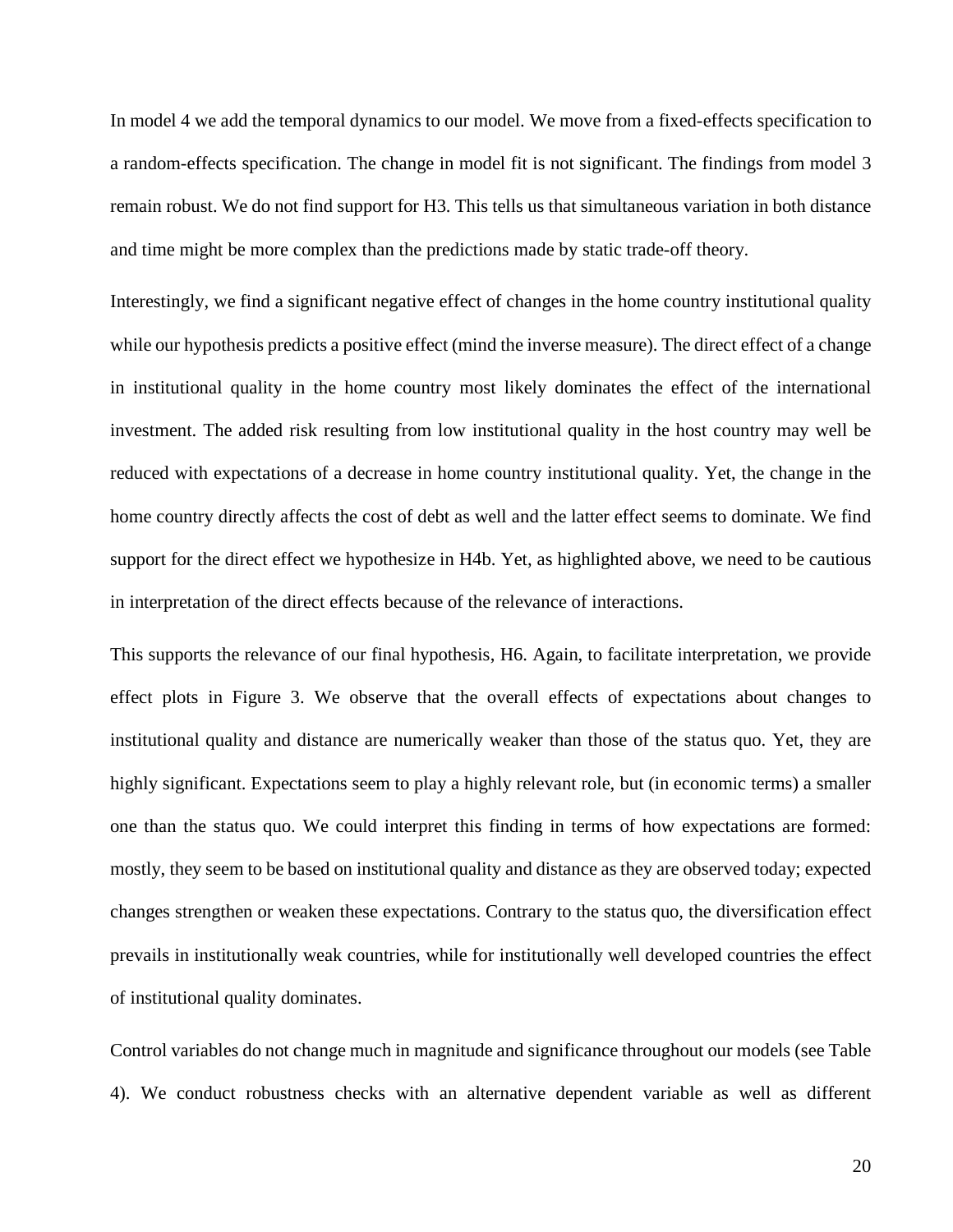independent variables. In the dependent variable, we use the change of the cost of debt and obtain very similar results. In the independent variables, we measure institutional distance in several ways (economic distance, political distance, compound measure in the main analyses). We find very similar results. We therefore are confident that our findings are robust.

# **6. Implications and Limitations**

Our empirical examination largely supports the conceptual model we developed based on an integration of trade-off theory with the institutional perspective from the field of IB. We find strong and robust evidence that marginal cost of debt is contingent on the institutional contexts, as represented by institutional quality, distance, and dynamics.

Apart from the empirical contributions we make with the comprehensive dataset of greenfield investments in less developed markets and the method we apply, our results provide important contributions to theory development. By answering the calls of Agmon (2006) and Bowe et al. (2010), we integrate theory from the field of finance with theory and conceptual work central to the field of IB. This has important implications for theory in the field of finance. In this area, theoretical reasoning is largely based on a 'context-free assumption', especially with regard to the country- and cross-country context. Our results provide strong evidence that this assumption needs to be reconsidered. Our conceptual model provides a clear and theory-based framework on potential effects stemming from the institutional environment and our results point strongly towards the significance of country-level institutional factors for cost of capital in an international context. We therefore believe that theory development in the field of finance can benefit from integrating and/or adjusting our conceptual approach to further aspects of investment and financing across borders.

We also make an important contribution to institution-based reasoning in the field of IB. While such reasoning so far largely focusses on factor markets, our model and results provide evidence that this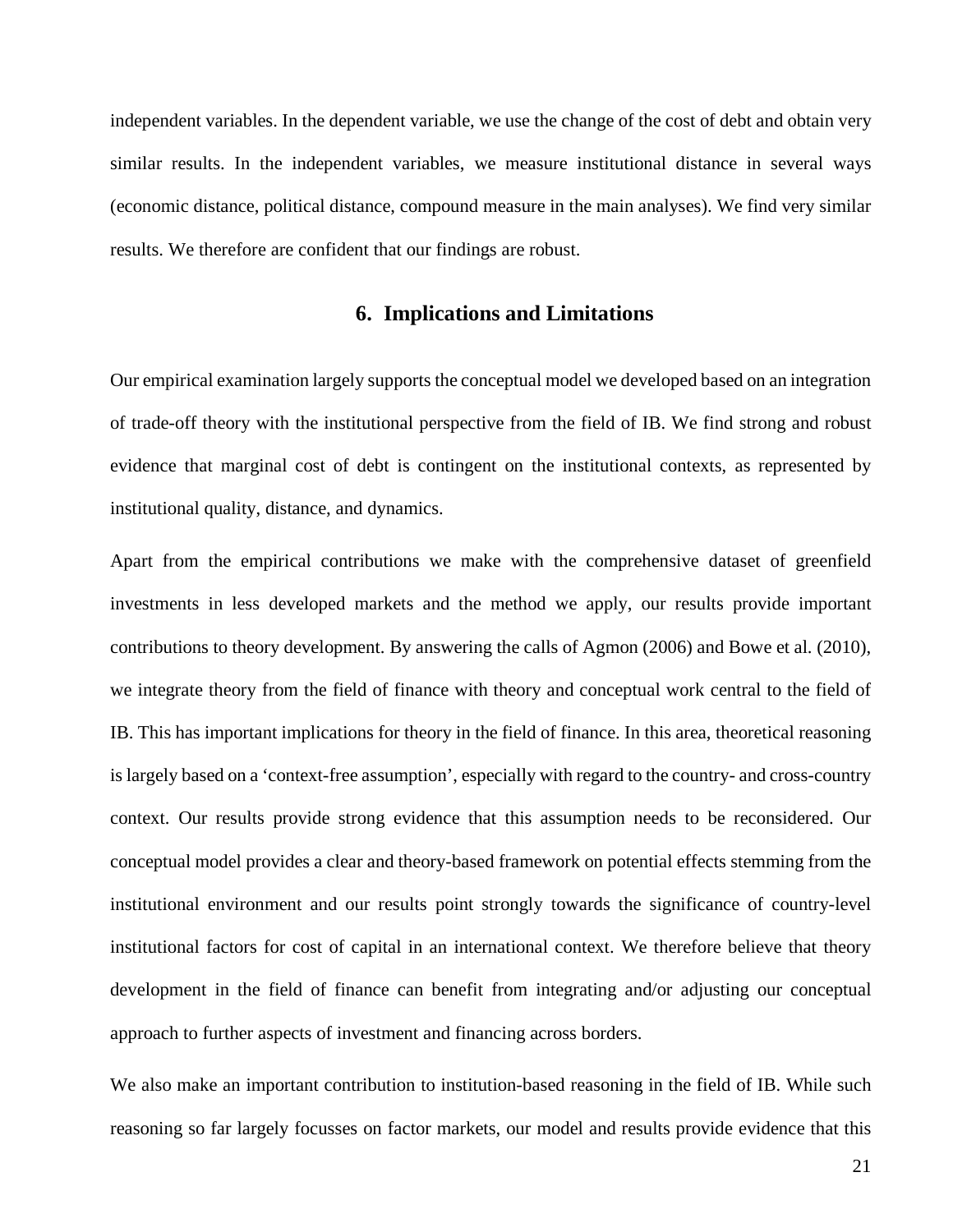reasoning also transfers to the field of financial markets. Our results thus provide further evidence for the relevance of institutional reasoning also beyond the areas the approach has already been applied to. We believe that beyond the two core aspects elaborated above, our approach provides relevant contributions for two additional streams of international business research: the multinationalityperformance discussion and transaction cost theory. First, firm performance is a function of expected cash flows and the uncertainty associated with them. Conceptualizing the two elements separately may help to overcome conflicting findings of past research. On the one hand, internationalization confronts firms with additional risks. On the other hand, it provides firms with opportunities to diversify their returns. Hence, only when taking into account both, research can find out which effect dominates under what circumstances. Second, when analyzing entry mode decisions, researchers have repeatedly stressed that a country's institutions and cultural distance are insufficient measures of uncertainty (Zhao et al., 2004). We add institutional dynamics as an additional driver of risk and provide empirical evidence on its relevance. Adding the first order expectations about future changes in uncertainty, as we propose in this paper, may thus help to get a better grasp of different aspects of uncertainty in entry mode studies based on transaction cost theory. Our results highlight the role of institutional expectations and their effect on MNEs. So far, negative effects from institutional dynamics on MNC have been found in the political context (Fisman, 2001; Inoue et al., 2013; Siegel, 2007) when cashflows of a politically embedded MNE are misappropriated by a changing opposition government. Our result shows that negative effects can occur indirectly from non-local stakeholders such as investors, which adjust their claims to the perceived increase in bankruptcy risk*.*

Despite the extensive dataset and clear theoretical perspective, our study has several limitations. First, while we can account for changes in cost of capital and institutional quality, as well as the size of the greenfield investment, we cannot control for changes in several other company-level variables such as international diversification or number of recorded shareholders during the time when the greenfield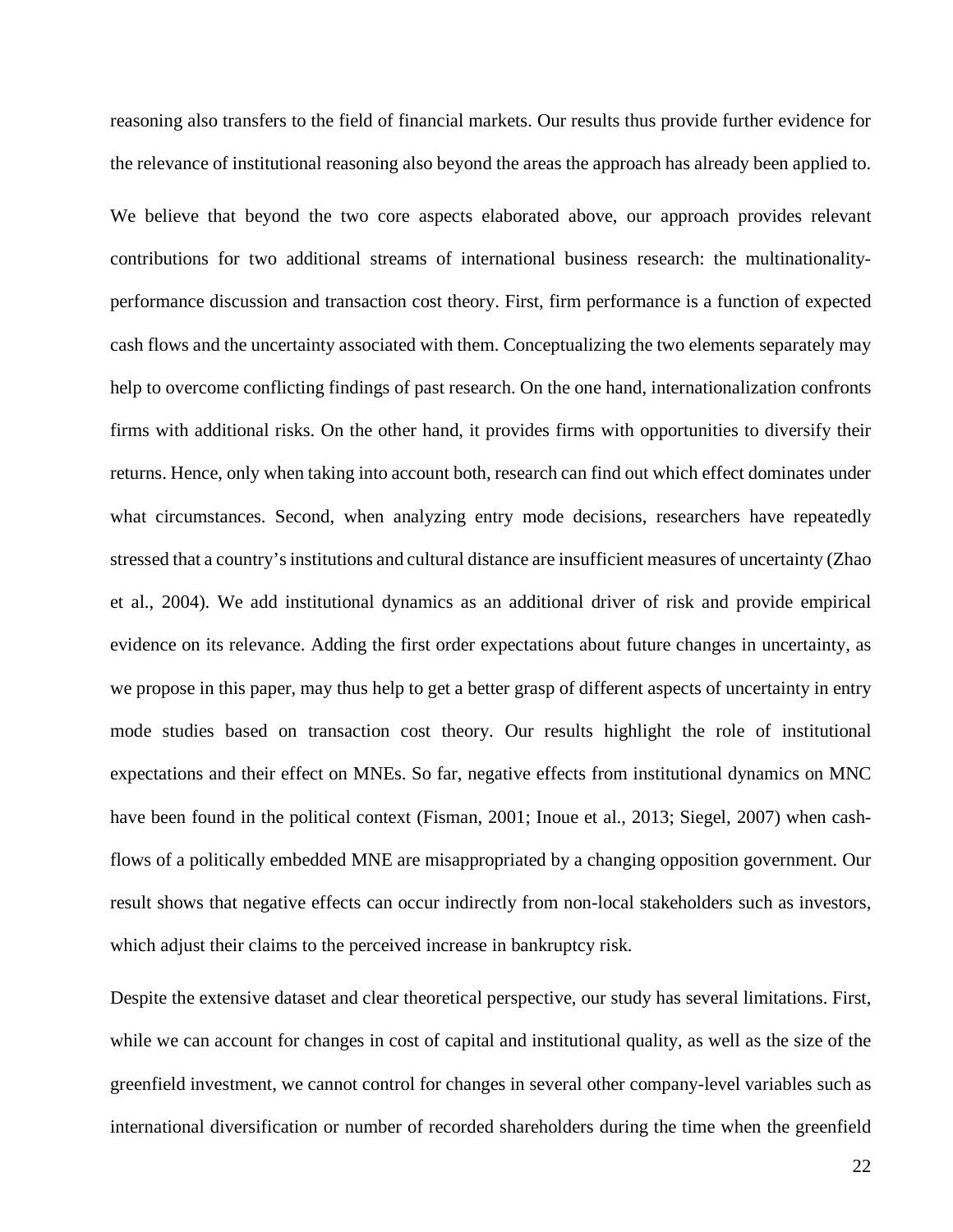investment occurs. This could be a limitation as changes in cost of debt may be attributable to variations in these company-level determinants, rather than host country effects. Given the large dataset, however, we hope that the effects of these changes – as they are, by definition, largely unrelated to the greenfield investment in question – average out to zero. Second, as in much literature relating to institutional distance, we have to make a choice of how to measure this construct. We use the dimensions of Berry et al. (2010) that relate to the regulatory and normative domain as identified by Scott (1995). This choice is based upon evidence from Atilgan et al. (2015) who demonstrate that these dimensions are relevant for the valuation of debt. This choice, despite the results being robust to changing the dimensions and prior evidence supporting it, leaves room for further research. The choice of dimensions and their respective weighting remains a topic of intense academic discussion (Dow and Karunaratna, 2006). Third, while using greenfield investments as a research setting provides empirical benefits, it reduces the generalizability of our results since M&A transaction may function very differently. In fact, we believe that they do and we leave it up to future research to address this question. Fourth, a similar limitation is related to the directional or down-stream nature of the investments in our sample. Looking at upstream investments will require different theoretical perspectives that account for the different nature of such investments but could provide valuable insights and important contributions to IB literature. Fifth, future researchers should also consider the source of debt. In our model we do not distinguish whether the debt used to finance the greenfield investment is domestic or foreign. Controlling for the institutional environments in both countries, we implicitly assume that international debt composition of the company remains on average stable before and after the event. While this is a reasonable assumption considering strong home country bias in lending (Carey and Nini, 2007; Centeno and Mello, 1999; Cooper and Kaplanis, 1995; Fidora et al., 2007; Giannetti and Laeven, 2012; Presbitero et al., 2014), foreign debt can help to mitigate exchange rate risk, political risk, and open up favorable financing opportunities. Accordingly, the issue of debt sourcing is one that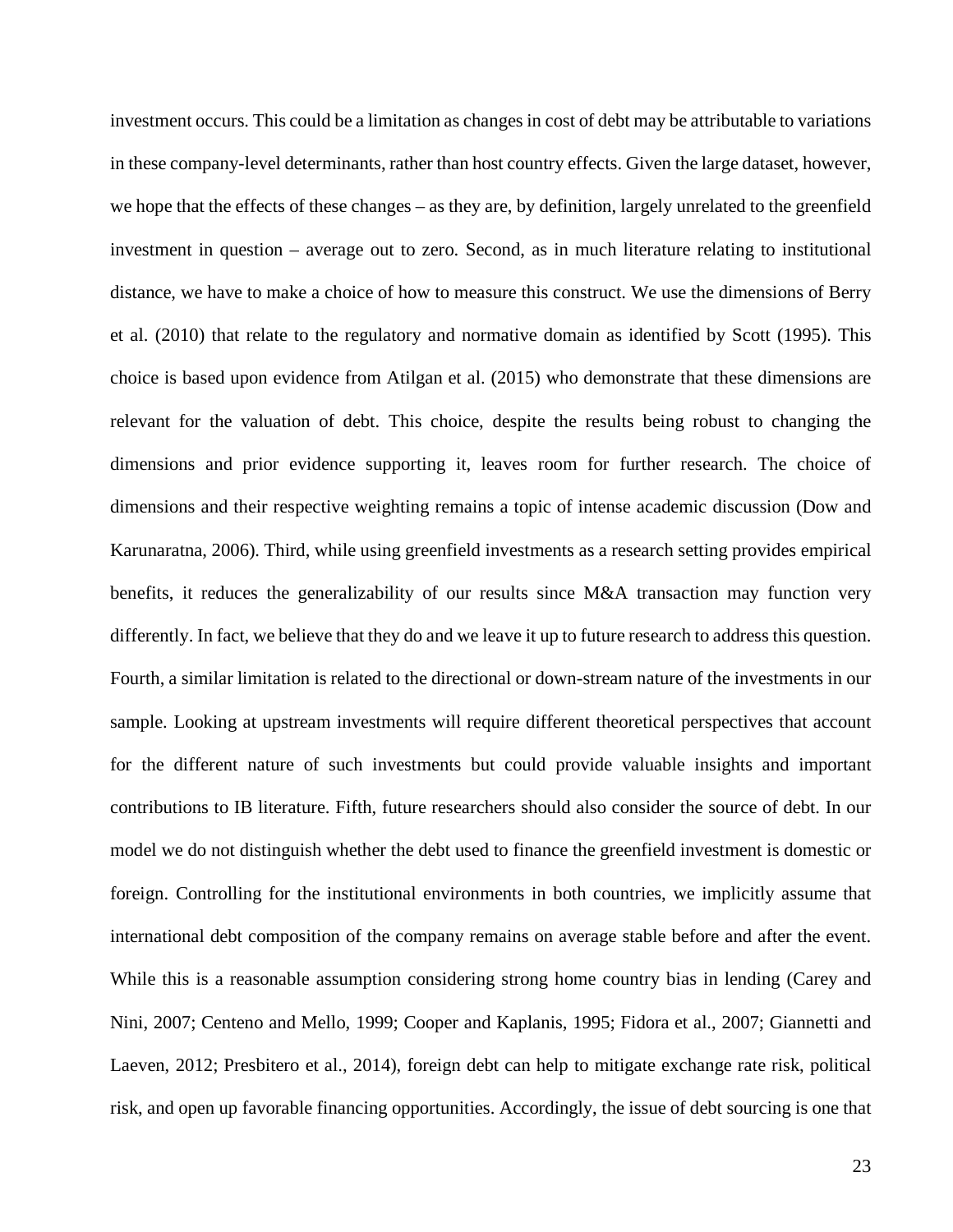needs addressing in future IB research. Finally, reverse causality may be an issue. It is possible that firms anticipate lower cost of debt and decide to enter volatile markets when the price for debt in the future is low. In this respect, we have to make the assumption that managers do not exclusively make decisions based on the availability of financial resources.

Beyond the potential research questions highlighted above, our results indicate further promising avenues for research in different areas. Future studies analyzing the cost of debt or other consequences of risk associated with international investment should go deeper into the institutional characteristics of host countries, combining institutional aspects with corporate governance indicators such as the measures developed by La Porta et al. (1998) and Berkowitz et al. (2003). Such research may help understand two important issues. From the country perspective, legislators can build institutional environments such that they attract firms with desirable governance characteristics. From the firm perspective, investment decisions can be based on the match between the firm's and target countries' governance structures. Disaggregations of institutional quality into different dimensions could be used in order to identify the macro drivers of cost of debt change. While there are some dimensions of institutional distance that may lead to both diversification and risk-increasing effects, there may be others where this is not the case. For some, only risk-increasing effects may be observable, while for others only the diversifying effect plays a role. Finally, trading off diversification and risk-increasing effects and appropriately capturing the two is a challenge and should be further investigated.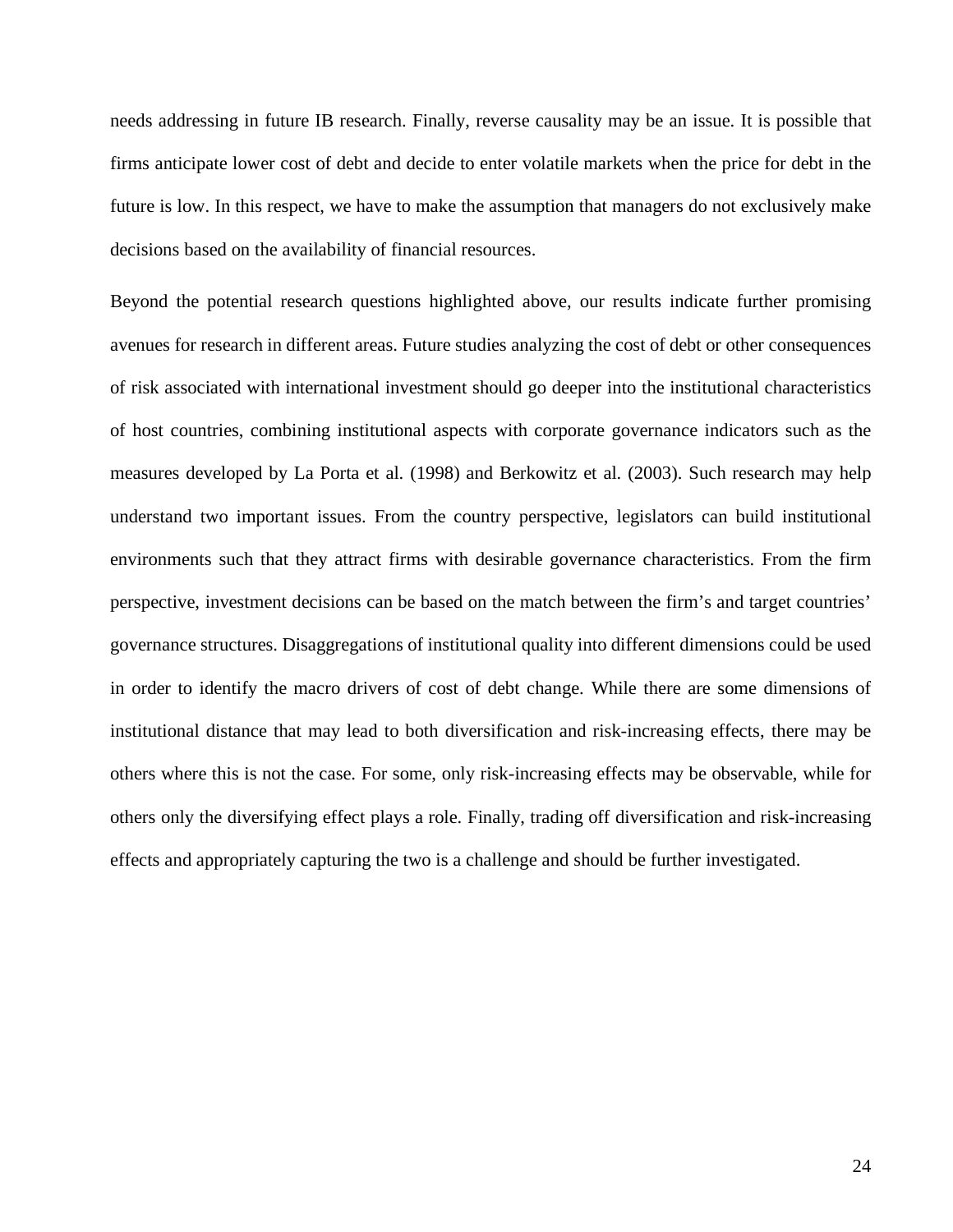# **Appendix**



<span id="page-25-0"></span>**Figure 1:** Illustration of hypothesized relationships. Dotted lines indicate control variables.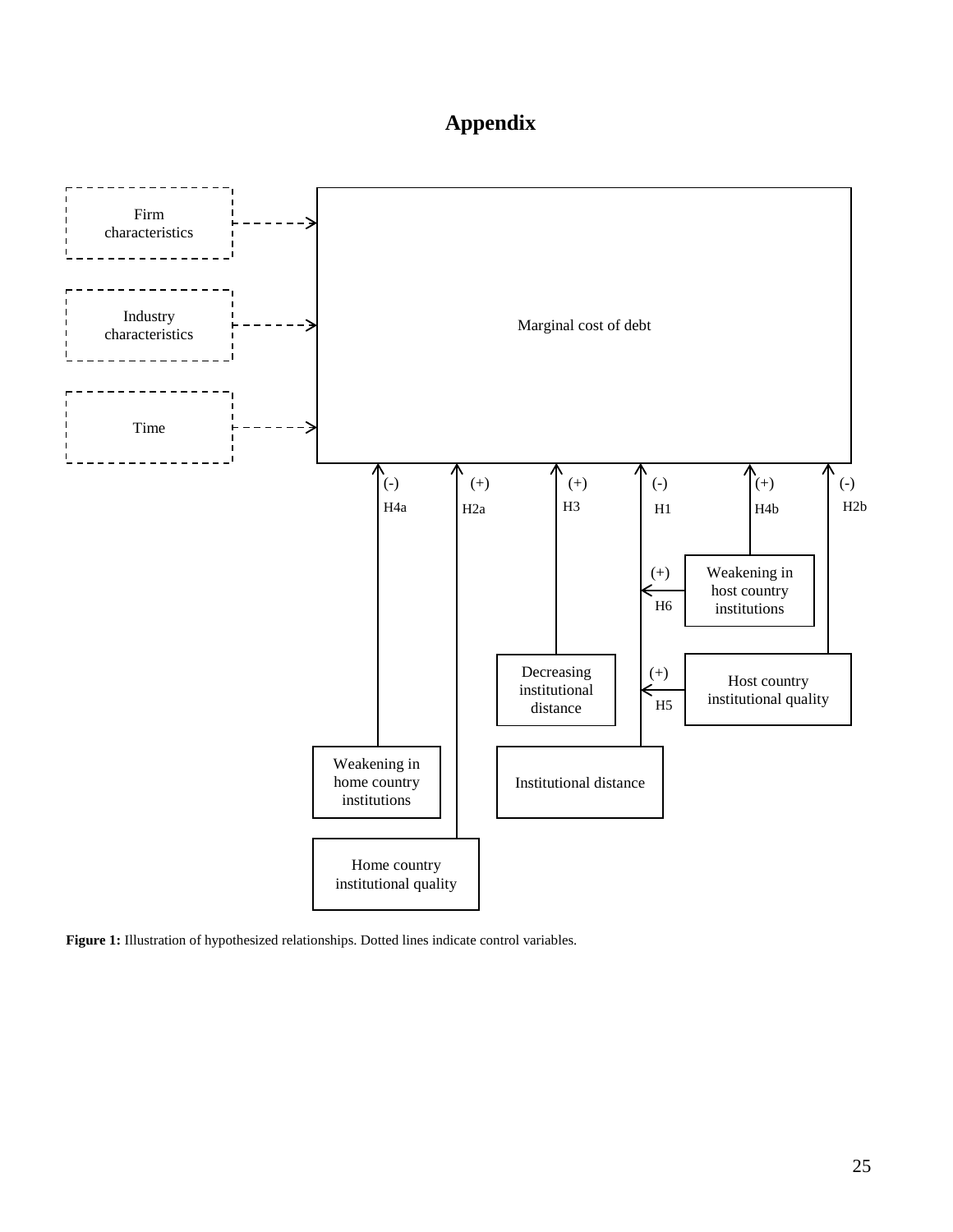| Statistic                                                              | ${\bf N}$ | Mean           | St. Dev.    | Min              | Max          |  |  |
|------------------------------------------------------------------------|-----------|----------------|-------------|------------------|--------------|--|--|
| $(1)$ Cost of debt $(t+1)$                                             | 3,764     | 2.572          | 1.608       | 0.000            | 9.002        |  |  |
| (2) FDI capital expenditure                                            | 3,764     | 105.236        | 314.129     | 0.045            | 7,177.000    |  |  |
| $(3)$ Cost of debt $(t-1)$                                             | 3,764     | 2.793          | 1.654       | 0.000            | 9.002        |  |  |
| (4) Long term debt ratio                                               | 3,764     | 27.161         | 20.967      | 0.000            | 96.539       |  |  |
| (5) Equity ratio                                                       | 3,764     | 39.240         | 18.851      | $-88.541$        | 95.840       |  |  |
| (6) Industry diversification                                           | 3,764     | 1.651<br>4.190 |             | $\overline{2}$   | 10           |  |  |
| (7) International diversification                                      | 3,764     | 0.003          | 0.024       | 0.000            | 1.368        |  |  |
| (8) Company beta                                                       | 3,764     | 0.998<br>0.370 |             | $-3.075$         | 5.989        |  |  |
| (9) Num. recorded shareholders                                         | 3,764     | 63.812         | 32.964      |                  | 245          |  |  |
| (10) Num. recorded affiliates                                          | 3,764     | 311.912        | 312.974     |                  | 1,463        |  |  |
| (11) Companies in group                                                | 3,764     | 312.679        | 324.893     | $\boldsymbol{0}$ | 1,779        |  |  |
| (12) Num. recorded subsidiaries                                        | 3,764     | 123.110        | 592.621     | $\overline{0}$   | 6,476        |  |  |
| (13) Pre-tax earnings ratio                                            | 3,764     | 0.076          | 0.093       | $-1.408$         | 0.532        |  |  |
| (14) After-tax earnings ratio                                          | 3,764     | 0.052          | 0.078       | $-1.408$         | 0.434        |  |  |
| (15) Market-to book value                                              | 3,764     | 1.923          | 17.435      | $-513.716$       | 76.873       |  |  |
| (16) Total assets                                                      | 3,764     | 46,786,616     | 71,977,069  | 2,256.728        | 373,109,737  |  |  |
| (17) Number of employees                                               | 3,764     | 119,372.100    | 252,438.300 | 7                | 2,200,000    |  |  |
| (18) Fixed asset ratio                                                 | 3,764     | 0.249          | 0.145       | $-0.029$         | 0.888        |  |  |
| (19) Cash ratio                                                        | 3,764     | 0.124          | 0.116       | 0.001            | 0.972        |  |  |
| (20) R&D ratio                                                         | 3,764     | 0.030          | 0.045       | 0.000            | 1.068        |  |  |
| $(21)$ R&D dummy                                                       | 3,764     | 0.766          | 0.423       | $\boldsymbol{0}$ | $\mathbf{1}$ |  |  |
| (22) GDP growth                                                        | 3,764     | 7.384          | 4.412       | $-14.759$        | 15.007       |  |  |
| (23) GDP total                                                         | 3,764     | 6,194.529      | 5,058.774   | 23.416           | 14,749.000   |  |  |
| (24) Consumer price index                                              | 3,764     | 4.192          | 2.686       | $-0.850$         | 26.240       |  |  |
| (25) Lending rate                                                      | 3,764     | 12.131         | 12.505      | 3.543            | 55.383       |  |  |
| (26) Exchange rate volatility                                          | 3,764     | 0.035          | 0.027       | 0.000            | 0.206        |  |  |
| (27) Inward FDI                                                        | 3,764     | 81.804         | 74.517      | $-22.184$        | 231.652      |  |  |
| (28) Emerging market type                                              | 3,764     | 4.195          | 1.060       | $\mathbf{1}$     | 5            |  |  |
| (29) Home country institutional quality (inverse<br>measure)           | 3,764     | 22.241         | 5.699       | 11               | 42           |  |  |
| (30) Change in home country institutional quality<br>(inverse measure) | 3,764     | 1.130          | 3.200       | -6               | 13           |  |  |
| (31) Host country institutional quality (inverse<br>measure)           | 3,764     | 42.254         | 4.963       | 23               | 69           |  |  |
| (32) Change in host country institutional quality<br>(inverse measure) | 3,764     | $-0.434$       | 3.192       | $-10$            | 11           |  |  |
| (33) Institutional distance                                            | 3,764     | 5.562          | 1.896       | 1.191            | 18.452       |  |  |
| (34) Change in institutional distance                                  | 3,764     | 2.290          | 1.437       | $-13.470$        | 5.967        |  |  |

Table 1: Descriptive statistics. Cost of debt is in per cent, FDI CAPEX in million USD, Long term debt ratio and equity ratio are in per cent of total assets, Industry diversification is Number of NACE industry codes, International diversification is foreign revenues over total assets, Pre-tax earnings ratio is EBT over total assets, After tax earnings ratio is after-tax earnings over total assets, Total assets is in USD, Fixed assets ratio, Cash ratio, and R&D ratio are fractions of total assets, the R&D dummy indicates whether a firm discloses R&D expenditure, GDP growth is in per cent, GDP in billion USD, Consumer price index and Lending rate are in per cent, Exchange rate volatility is one-year volatility prior to the investment year, Inward FDI is net flow of FDI in billion USD in the year before the investment, Emerging market types are the types identified by (Hoskisson*, et al.*, 2013), Institutional quality is country risk as provided by the EIU field CORS, Institutional distance is a compound of administrative, political, financial, and economic distance (Berry *et al*., 2010).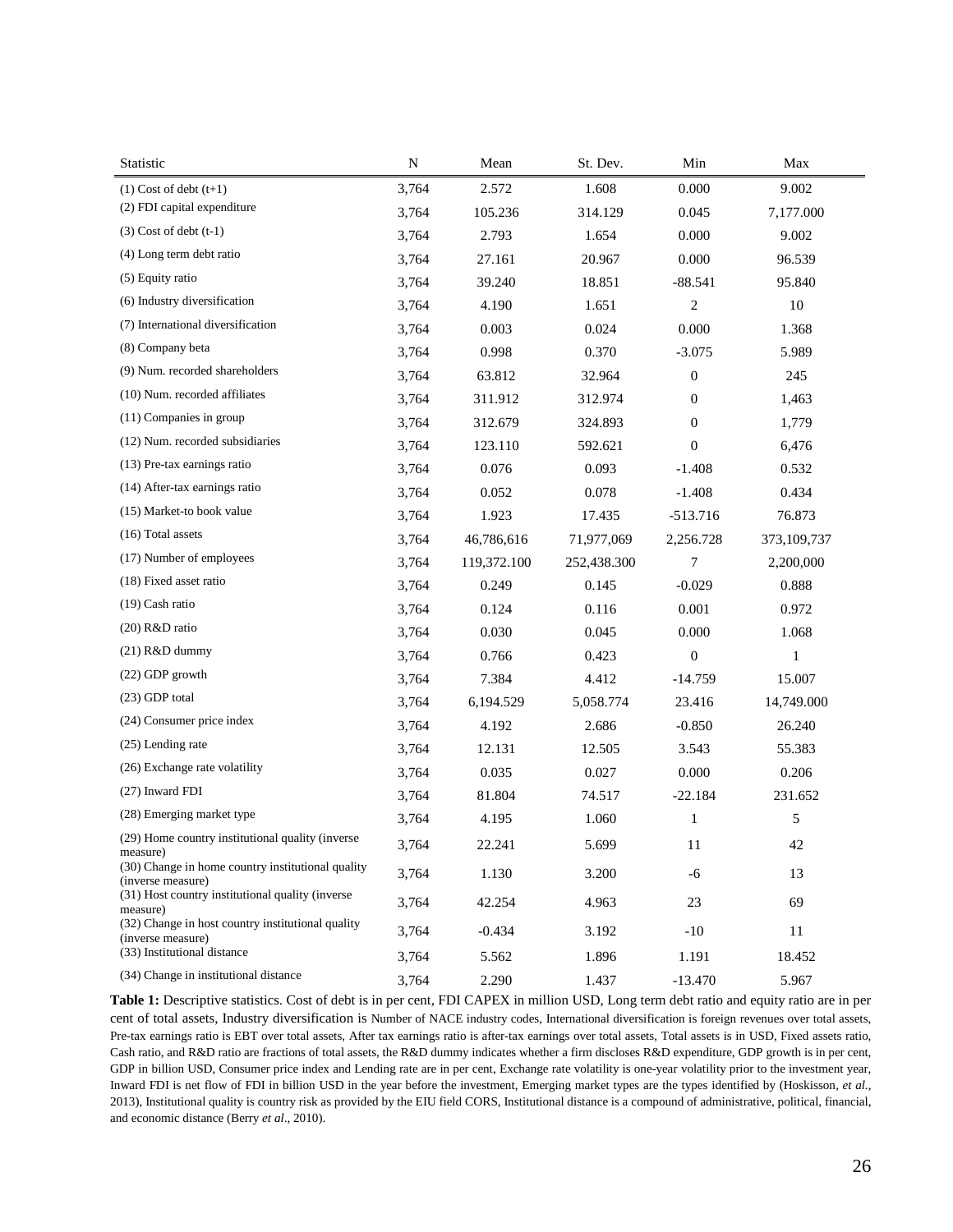| Pairwise correlations                          | (1)       | (2)      | (3)      | (4)      | (5)      | (6)       | (7)       | (8)      | (9)      | (10)     | (11)     | (12)     | (13)     | (14)     | (15)     | (16)     | (17)     |
|------------------------------------------------|-----------|----------|----------|----------|----------|-----------|-----------|----------|----------|----------|----------|----------|----------|----------|----------|----------|----------|
| $(1)$ Cost of debt $(t+1)$                     |           | 0.052    | 0.734    | 0.029    | $-0.193$ | 0.025     | $-0.0002$ | 0.201    | 0.226    | 0.075    | 0.080    | 0.021    | $-0.032$ | 0.0002   | $-0.031$ | $-0.023$ | 0.013    |
| (2) FDI capital expenditure                    | 0.052     |          | 0.074    | 0.080    | $-0.071$ | $-0.018$  | $-0.009$  | 0.058    | 0.095    | 0.080    | 0.074    | 0.012    | 0.026    | 0.020    | $-0.053$ | 0.144    | 0.049    |
| $(3)$ Cost of debt $(t-1)$                     | 0.734     | 0.074    |          | 0.071    | $-0.235$ | 0.045     | $-0.002$  | 0.236    | 0.240    | 0.068    | 0.075    | 0.021    | $-0.069$ | $-0.032$ | $-0.008$ | $-0.003$ | 0.011    |
| (4) Long term debt ratio                       | 0.029     | 0.080    | 0.071    |          | $-0.645$ | 0.055     | $-0.013$  | 0.069    | $-0.185$ | 0.280    | 0.260    | $-0.074$ | $-0.428$ | $-0.372$ | $-0.084$ | 0.378    | 0.114    |
| $(5)$ Equity ratio                             | $-0.193$  | $-0.071$ | $-0.235$ | $-0.645$ |          | $-0.090$  | 0.011     | $-0.113$ | 0.039    | $-0.384$ | $-0.364$ | 0.004    | 0.351    | 0.319    | 0.097    | $-0.351$ | $-0.207$ |
| (6) Industry diversification                   | 0.025     | $-0.018$ | 0.045    | 0.055    | $-0.090$ |           | 0.036     | 0.075    | 0.107    | 0.203    | 0.188    | 0.121    | $-0.020$ | $-0.010$ | 0.008    | 0.190    | 0.190    |
| (7) International diversification              | $-0.0002$ | $-0.009$ | $-0.002$ | $-0.013$ | 0.011    | 0.036     |           | 0.019    | 0.047    | 0.049    | 0.019    | $-0.012$ | 0.063    | 0.055    | 0.004    | $-0.019$ | $-0.022$ |
| (8) Company beta                               | 0.201     | 0.058    | 0.236    | 0.069    | -0.113   | 0.075     | 0.019     |          | 0.340    | 0.040    | 0.020    | $-0.080$ | $-0.109$ | $-0.098$ | 0.004    | $-0.051$ | $-0.145$ |
| (9) Num. recorded shareholders                 | 0.226     | 0.095    | 0.240    | $-0.185$ | 0.039    | 0.107     | 0.047     | 0.340    |          | 0.082    | $-0.042$ | 0.082    | 0.264    | 0.253    | 0.0002   | 0.045    | 0.003    |
| (10) Num. recorded affiliates                  | 0.075     | 0.080    | 0.068    | 0.280    | $-0.384$ | 0.203     | 0.049     | 0.040    | 0.082    |          | 0.864    | $-0.114$ | $-0.070$ | $-0.057$ | 0.003    | 0.624    | 0.287    |
| $(11)$ Companies in group                      | 0.080     | 0.074    | 0.075    | 0.260    | $-0.364$ | 0.188     | 0.019     | 0.020    | $-0.042$ | 0.864    |          | $-0.071$ | $-0.081$ | $-0.067$ | 0.0003   | 0.600    | 0.294    |
| (12) Num. recorded subsidiaries                | 0.021     | 0.012    | 0.021    | $-0.074$ | 0.004    | 0.121     | $-0.012$  | $-0.080$ | 0.082    | $-0.114$ | $-0.071$ |          | 0.099    | 0.073    | 0.022    | 0.129    | 0.693    |
| (13) Pre-tax earnings ratio                    | $-0.032$  | 0.026    | $-0.069$ | $-0.428$ | 0.351    | $-0.020$  | 0.063     | $-0.109$ | 0.264    | $-0.070$ | $-0.081$ | 0.099    |          | 0.964    | 0.058    | $-0.077$ | $-0.004$ |
| (14) After-tax earnings ratio                  | 0.0002    | 0.020    | $-0.032$ | $-0.372$ | 0.319    | $-0.010$  | 0.055     | $-0.098$ | 0.253    | $-0.057$ | $-0.067$ | 0.073    | 0.964    |          | 0.047    | $-0.063$ | $-0.003$ |
| (15) Market-to book value                      | $-0.031$  | $-0.053$ | $-0.008$ | $-0.084$ | 0.097    | 0.008     | 0.004     | 0.004    | 0.0002   | 0.003    | 0.0003   | 0.022    | 0.058    | 0.047    |          | $-0.011$ | 0.010    |
| (16) Total assets                              | $-0.023$  | 0.144    | $-0.003$ | 0.378    | $-0.351$ | 0.190     | $-0.019$  | $-0.051$ | 0.045    | 0.624    | 0.600    | 0.129    | $-0.077$ | $-0.063$ | $-0.011$ |          | 0.519    |
| (17) Number of employees                       | 0.013     | 0.049    | 0.011    | 0.114    | $-0.207$ | 0.190     | $-0.022$  | $-0.145$ | 0.003    | 0.287    | 0.294    | 0.693    | $-0.004$ | $-0.003$ | 0.010    | 0.519    |          |
| (18) Fixed asset ratio                         | 0.074     | 0.160    | 0.068    | 0.145    | $-0.030$ | $-0.051$  | $-0.010$  | 0.00004  | 0.001    | $-0.126$ | $-0.151$ | 0.264    | 0.014    | 0.004    | $-0.009$ | $-0.083$ | 0.153    |
| $(19)$ Cash ratio                              | $-0.191$  | $-0.070$ | $-0.208$ | $-0.423$ | 0.495    | $-0.066$  | 0.061     | 0.024    | 0.105    | $-0.244$ | $-0.212$ | $-0.065$ | 0.231    | 0.195    | 0.062    | $-0.178$ | $-0.165$ |
| (20) R&D ratio                                 | $-0.090$  | $-0.087$ | $-0.114$ | $-0.238$ | 0.234    | $-0.019$  | $-0.019$  | 0.089    | 0.055    | $-0.121$ | $-0.122$ | $-0.098$ | $-0.104$ | $-0.137$ | 0.039    | $-0.098$ | $-0.115$ |
| $(21)$ R&D dummy                               | $-0.064$  | 0.012    | $-0.080$ | $-0.002$ | 0.090    | 0.070     | $-0.016$  | 0.154    | 0.031    | 0.033    | 0.053    | $-0.237$ | $-0.041$ | $-0.035$ | $-0.031$ | 0.026    | $-0.243$ |
| $(22)$ GDP growth                              | 0.037     | $-0.037$ | $-0.049$ | $-0.173$ | 0.106    | $-0.105$  | $-0.011$  | 0.065    | 0.022    | $-0.117$ | $-0.130$ | 0.030    | 0.028    | 0.012    | 0.004    | $-0.154$ | $-0.032$ |
| $(23)$ GDP total                               | $-0.193$  | $-0.039$ | $-0.145$ | $-0.043$ | 0.100    | 0.040     | $-0.033$  | 0.060    | $-0.002$ | $-0.176$ | $-0.189$ | 0.026    | $-0.034$ | $-0.038$ | $-0.014$ | $-0.126$ | $-0.058$ |
| (24) Consumer price index                      | 0.138     | 0.035    | 0.104    | $-0.009$ | $-0.060$ | $-0.0002$ | $-0.002$  | $-0.017$ | $-0.035$ | 0.092    | 0.107    | $-0.026$ | 0.036    | 0.044    | 0.001    | 0.080    | 0.028    |
| $(25)$ Lending rate                            | 0.006     | 0.120    | 0.018    | 0.003    | -0.016   | $-0.130$  | $-0.002$  | $-0.001$ | 0.094    | $-0.003$ | $-0.002$ | 0.020    | 0.047    | 0.047    | $-0.023$ | 0.016    | $-0.002$ |
| (26) Exchange rate volatility                  | $-0.047$  | 0.105    | 0.011    | 0.044    | $-0.016$ | $-0.180$  | 0.0005    | $-0.085$ | $-0.050$ | 0.018    | 0.016    | $-0.042$ | 0.005    | 0.001    | 0.013    | 0.025    | $-0.025$ |
| (27) Inward FDI                                | $-0.185$  | $-0.038$ | $-0.167$ | $-0.068$ | 0.103    | 0.051     | $-0.030$  | 0.073    | 0.028    | $-0.196$ | $-0.211$ | 0.020    | $-0.028$ | $-0.025$ | $-0.022$ | $-0.140$ | $-0.071$ |
| (28) Emerging market type                      | $-0.097$  | 0.017    | $-0.066$ | $-0.085$ | 0.108    | $-0.167$  | $-0.028$  | 0.080    | 0.071    | $-0.189$ | $-0.192$ | 0.058    | 0.028    | 0.014    | $-0.007$ | $-0.166$ | $-0.049$ |
| (29) HC inst. quality (inverse)                | $-0.390$  | 0.044    | $-0.343$ | 0.114    | 0.021    | 0.061     | 0.037     | $-0.109$ | $-0.021$ | $-0.091$ | $-0.103$ | $-0.051$ | $-0.102$ | $-0.080$ | $-0.050$ | $-0.037$ | $-0.076$ |
| $(30)$ $\triangle$ HC inst. quality (inverse)  | $-0.073$  | 0.025    | $-0.099$ | $-0.023$ | 0.029    | 0.136     | 0.009     | 0.077    | 0.119    | $-0.059$ | $-0.061$ | 0.008    | $-0.009$ | 0.014    | $-0.057$ | $-0.049$ | $-0.012$ |
| (31) HSTC instit. quality (inverse)            | 0.071     | $-0.039$ | 0.013    | $-0.059$ | 0.019    | 0.007     | 0.024     | $-0.025$ | $-0.051$ | $-0.002$ | $-0.007$ | 0.010    | 0.005    | 0.006    | 0.004    | $-0.033$ | 0.008    |
| $(32)$ $\triangle$ HSTC inst quality (inverse) | 0.035     | $-0.033$ | $-0.013$ | 0.004    | -0.015   | 0.069     | 0.040     | 0.028    | $-0.055$ | 0.010    | 0.014    | $-0.024$ | $-0.097$ | $-0.078$ | $-0.045$ | $-0.034$ | $-0.019$ |
| (33) Institutional distance                    | $-0.026$  | $-0.022$ | $-0.029$ | $-0.179$ | 0.205    | $-0.066$  | $-0.002$  | 0.186    | 0.221    | $-0.323$ | $-0.316$ | 0.109    | 0.092    | 0.075    | 0.001    | $-0.218$ | $-0.086$ |
| (34) Change in institutional distance          | $-0.149$  | $-0.025$ | $-0.132$ | $-0.112$ | 0.160    | $-0.052$  | $-0.025$  | 0.158    | 0.128    | $-0.275$ | $-0.284$ | 0.105    | 0.031    | 0.017    | $-0.003$ | $-0.159$ | $-0.048$ |

**Table 2:** Part one of pairwise correlations (abbreviations: HC = home country, HSTC = host country)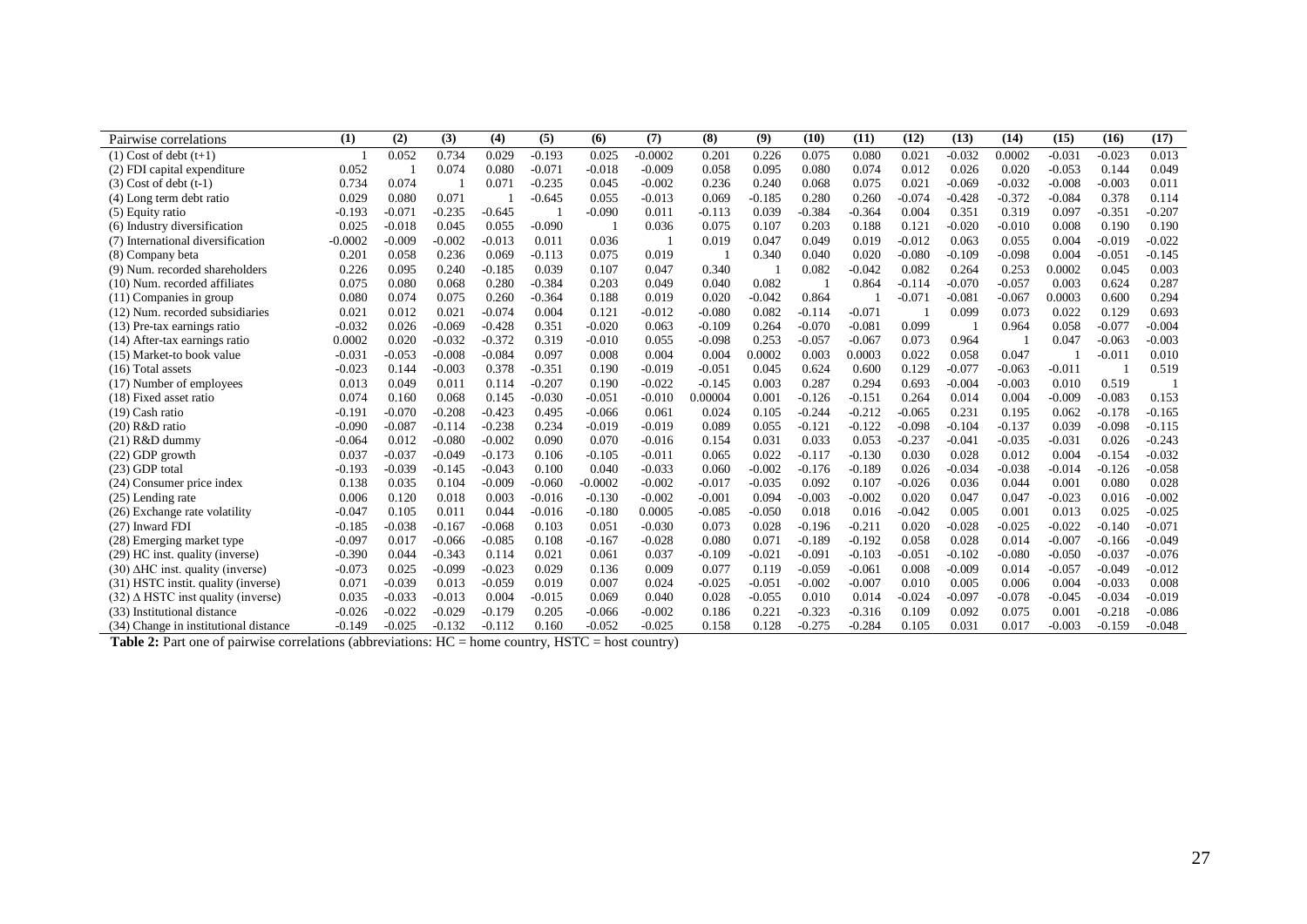| <b>Pairwise correlations</b>                   | (18)     | (19)     | (20)     | (21)     | (22)     | (23)     | (24)      | (25)     | (26)     | (27)     | (28)     | (29)     | (30)     | (31)     | (32)     | (33)     | (34)     |
|------------------------------------------------|----------|----------|----------|----------|----------|----------|-----------|----------|----------|----------|----------|----------|----------|----------|----------|----------|----------|
| $(1)$ Cost of debt $(t+1)$                     | 0.074    | $-0.191$ | $-0.090$ | $-0.064$ | 0.037    | $-0.193$ | 0.138     | 0.006    | $-0.047$ | $-0.185$ | $-0.097$ | $-0.390$ | $-0.073$ | 0.071    | 0.035    | $-0.026$ | $-0.149$ |
| (2) FDI capital expenditure                    | 0.160    | $-0.070$ | $-0.087$ | 0.012    | $-0.037$ | $-0.039$ | 0.035     | 0.120    | 0.105    | $-0.038$ | 0.017    | 0.044    | 0.025    | $-0.039$ | $-0.033$ | $-0.022$ | $-0.025$ |
| $(3)$ Cost of debt $(t-1)$                     | 0.068    | $-0.208$ | $-0.114$ | $-0.080$ | $-0.049$ | $-0.145$ | 0.104     | 0.018    | 0.011    | $-0.167$ | $-0.066$ | $-0.343$ | $-0.099$ | 0.013    | $-0.013$ | $-0.029$ | $-0.132$ |
| (4) Long term debt ratio                       | 0.145    | $-0.423$ | $-0.238$ | $-0.002$ | $-0.173$ | $-0.043$ | $-0.009$  | 0.003    | 0.044    | $-0.068$ | $-0.085$ | 0.114    | $-0.023$ | $-0.059$ | 0.004    | $-0.179$ | $-0.112$ |
| (5) Equity ratio                               | $-0.030$ | 0.495    | 0.234    | 0.090    | 0.106    | 0.100    | $-0.060$  | $-0.016$ | $-0.016$ | 0.103    | 0.108    | 0.021    | 0.029    | 0.019    | $-0.015$ | 0.205    | 0.160    |
| (6) Industry diversification                   | $-0.051$ | $-0.066$ | $-0.019$ | 0.070    | $-0.105$ | 0.040    | $-0.0002$ | $-0.130$ | $-0.180$ | 0.051    | $-0.167$ | 0.061    | 0.136    | 0.007    | 0.069    | $-0.066$ | $-0.052$ |
| (7) International diversification              | $-0.010$ | 0.061    | $-0.019$ | $-0.016$ | $-0.011$ | $-0.033$ | $-0.002$  | $-0.002$ | 0.0005   | $-0.030$ | $-0.028$ | 0.037    | 0.009    | 0.024    | 0.040    | $-0.002$ | $-0.025$ |
| (8) Company beta                               | 0.00004  | 0.024    | 0.089    | 0.154    | 0.065    | 0.060    | $-0.017$  | $-0.001$ | $-0.085$ | 0.073    | 0.080    | $-0.109$ | 0.077    | $-0.025$ | 0.028    | 0.186    | 0.158    |
| (9) Num. recorded shareholders                 | 0.001    | 0.105    | 0.055    | 0.031    | 0.022    | $-0.002$ | $-0.035$  | 0.094    | $-0.050$ | 0.028    | 0.071    | $-0.021$ | 0.119    | $-0.051$ | $-0.055$ | 0.221    | 0.128    |
| (10) Num. recorded affiliates                  | $-0.126$ | $-0.244$ | $-0.121$ | 0.033    | $-0.117$ | $-0.176$ | 0.092     | $-0.003$ | 0.018    | $-0.196$ | $-0.189$ | $-0.091$ | $-0.059$ | $-0.002$ | 0.010    | $-0.323$ | $-0.275$ |
| $(11)$ Companies in group                      | $-0.151$ | $-0.212$ | $-0.122$ | 0.053    | $-0.130$ | $-0.189$ | 0.107     | $-0.002$ | 0.016    | $-0.211$ | $-0.192$ | $-0.103$ | $-0.061$ | $-0.007$ | 0.014    | $-0.316$ | $-0.284$ |
| (12) Num. recorded subsidiaries                | 0.264    | $-0.065$ | $-0.098$ | $-0.237$ | 0.030    | 0.026    | $-0.026$  | 0.020    | $-0.042$ | 0.020    | 0.058    | $-0.051$ | 0.008    | 0.010    | $-0.024$ | 0.109    | 0.105    |
| (13) Pre-tax earnings ratio                    | 0.014    | 0.231    | $-0.104$ | $-0.041$ | 0.028    | $-0.034$ | 0.036     | 0.047    | 0.005    | $-0.028$ | 0.028    | $-0.102$ | $-0.009$ | 0.005    | $-0.097$ | 0.092    | 0.031    |
| (14) After-tax earnings ratio                  | 0.004    | 0.195    | $-0.137$ | $-0.035$ | 0.012    | $-0.038$ | 0.044     | 0.047    | 0.001    | $-0.025$ | 0.014    | $-0.080$ | 0.014    | 0.006    | $-0.078$ | 0.075    | 0.017    |
| (15) Market-to book value                      | $-0.009$ | 0.062    | 0.039    | $-0.031$ | 0.004    | $-0.014$ | 0.001     | $-0.023$ | 0.013    | $-0.022$ | $-0.007$ | $-0.050$ | $-0.057$ | 0.004    | $-0.045$ | 0.001    | $-0.003$ |
| $(16)$ Total assets                            | $-0.083$ | $-0.178$ | $-0.098$ | 0.026    | $-0.154$ | $-0.126$ | 0.080     | 0.016    | 0.025    | $-0.140$ | $-0.166$ | $-0.037$ | $-0.049$ | $-0.033$ | $-0.034$ | $-0.218$ | $-0.159$ |
| (17) Number of employees                       | 0.153    | $-0.165$ | $-0.115$ | $-0.243$ | $-0.032$ | $-0.058$ | 0.028     | $-0.002$ | $-0.025$ | $-0.071$ | $-0.049$ | $-0.076$ | $-0.012$ | 0.008    | $-0.019$ | $-0.086$ | $-0.048$ |
| (18) Fixed asset ratio                         |          | $-0.349$ | $-0.265$ | $-0.034$ | 0.033    | 0.009    | $-0.034$  | $-0.014$ | 0.041    | 0.001    | 0.044    | 0.068    | $-0.032$ | $-0.003$ | $-0.004$ | 0.061    | 0.038    |
| $(19)$ Cash ratio                              | $-0.349$ |          | 0.427    | 0.047    | 0.087    | 0.054    | $-0.045$  | 0.020    | $-0.045$ | 0.081    | 0.088    | $-0.002$ | 0.065    | 0.018    | 0.007    | 0.184    | 0.132    |
| $(20)$ R&D ratio                               | $-0.265$ | 0.427    |          | 0.368    | 0.067    | 0.046    | $-0.044$  | $-0.007$ | $-0.040$ | 0.047    | 0.043    | $-0.083$ | $-0.026$ | 0.001    | $-0.030$ | 0.119    | 0.062    |
| $(21)$ R&D dummy                               | $-0.034$ | 0.047    | 0.368    |          | 0.005    | 0.014    | $-0.006$  | $-0.005$ | $-0.010$ | 0.014    | $-0.022$ | $-0.008$ | $-0.024$ | $-0.009$ | $-0.003$ | 0.018    | 0.020    |
| (22) GDP growth                                | 0.033    | 0.087    | 0.067    | 0.005    |          | 0.642    | $-0.180$  | $-0.405$ | $-0.182$ | 0.577    | 0.670    | $-0.112$ | $-0.028$ | 0.149    | 0.118    | 0.211    | 0.492    |
| $(23)$ GDP total                               | 0.009    | 0.054    | 0.046    | 0.014    | 0.642    |          | $-0.259$  | $-0.418$ | $-0.147$ | 0.914    | 0.786    | 0.187    | 0.123    | $-0.034$ | $-0.018$ | 0.161    | 0.602    |
| (24) Consumer price index                      | $-0.034$ | $-0.045$ | $-0.044$ | $-0.006$ | $-0.180$ | $-0.259$ |           | 0.307    | 0.245    | $-0.121$ | $-0.227$ | $-0.079$ | 0.080    | 0.324    | $-0.071$ | $-0.026$ | $-0.190$ |
| (25) Lending rate                              | $-0.014$ | 0.020    | $-0.007$ | $-0.005$ | $-0.405$ | $-0.418$ | 0.307     |          | 0.457    | $-0.310$ | $-0.166$ | 0.061    | 0.064    | 0.090    | $-0.109$ | 0.093    | $-0.284$ |
| (26) Exchange rate volatility                  | 0.041    | $-0.045$ | $-0.040$ | $-0.010$ | $-0.182$ | $-0.147$ | 0.245     | 0.457    |          | $-0.152$ | 0.047    | $-0.026$ | $-0.119$ | $-0.131$ | $-0.263$ | 0.071    | $-0.015$ |
| (27) Inward FDI                                | 0.001    | 0.081    | 0.047    | 0.014    | 0.577    | 0.914    | $-0.121$  | $-0.310$ | $-0.152$ |          | 0.717    | 0.284    | 0.273    | 0.023    | 0.075    | 0.141    | 0.539    |
| (28) Emerging market type                      | 0.044    | 0.088    | 0.043    | $-0.022$ | 0.670    | 0.786    | $-0.227$  | $-0.166$ | 0.047    | 0.717    |          | 0.063    | 0.035    | $-0.159$ | $-0.012$ | 0.248    | 0.606    |
| (29) HC inst. quality (inverse)                | 0.068    | $-0.002$ | $-0.083$ | $-0.008$ | $-0.112$ | 0.187    | $-0.079$  | 0.061    | $-0.026$ | 0.284    | 0.063    |          | 0.586    | $-0.047$ | 0.233    | $-0.165$ | 0.015    |
| $(30)$ $\triangle$ HC inst. quality (inverse)  | $-0.032$ | 0.065    | $-0.026$ | $-0.024$ | $-0.028$ | 0.123    | 0.080     | 0.064    | $-0.119$ | 0.273    | 0.035    | 0.586    |          | 0.099    | 0.251    | $-0.067$ | $-0.005$ |
| (31) HSTC instit. quality (inverse)            | $-0.003$ | 0.018    | 0.001    | $-0.009$ | 0.149    | $-0.034$ | 0.324     | 0.090    | $-0.131$ | 0.023    | $-0.159$ | $-0.047$ | 0.099    |          | 0.218    | $-0.013$ | $-0.148$ |
| $(32)$ $\triangle$ HSTC inst quality (inverse) | $-0.004$ | 0.007    | $-0.030$ | $-0.003$ | 0.118    | $-0.018$ | $-0.071$  | $-0.109$ | $-0.263$ | 0.075    | $-0.012$ | 0.233    | 0.251    | 0.218    |          | $-0.104$ | $-0.089$ |
| (33) Institutional distance                    | 0.061    | 0.184    | 0.119    | 0.018    | 0.211    | 0.161    | $-0.026$  | 0.093    | 0.071    | 0.141    | 0.248    | $-0.165$ | $-0.067$ | $-0.013$ | $-0.104$ |          | 0.479    |
| (34) Change in institutional distance          | 0.038    | 0.132    | 0.062    | 0.020    | 0.492    | 0.602    | $-0.190$  | $-0.284$ | $-0.015$ | 0.539    | 0.606    | 0.015    | $-0.005$ | $-0.148$ | $-0.089$ | 0.479    |          |

**Table 3:** Part two of pairwise correlations (abbreviations: HC = home country, HSTC = host country)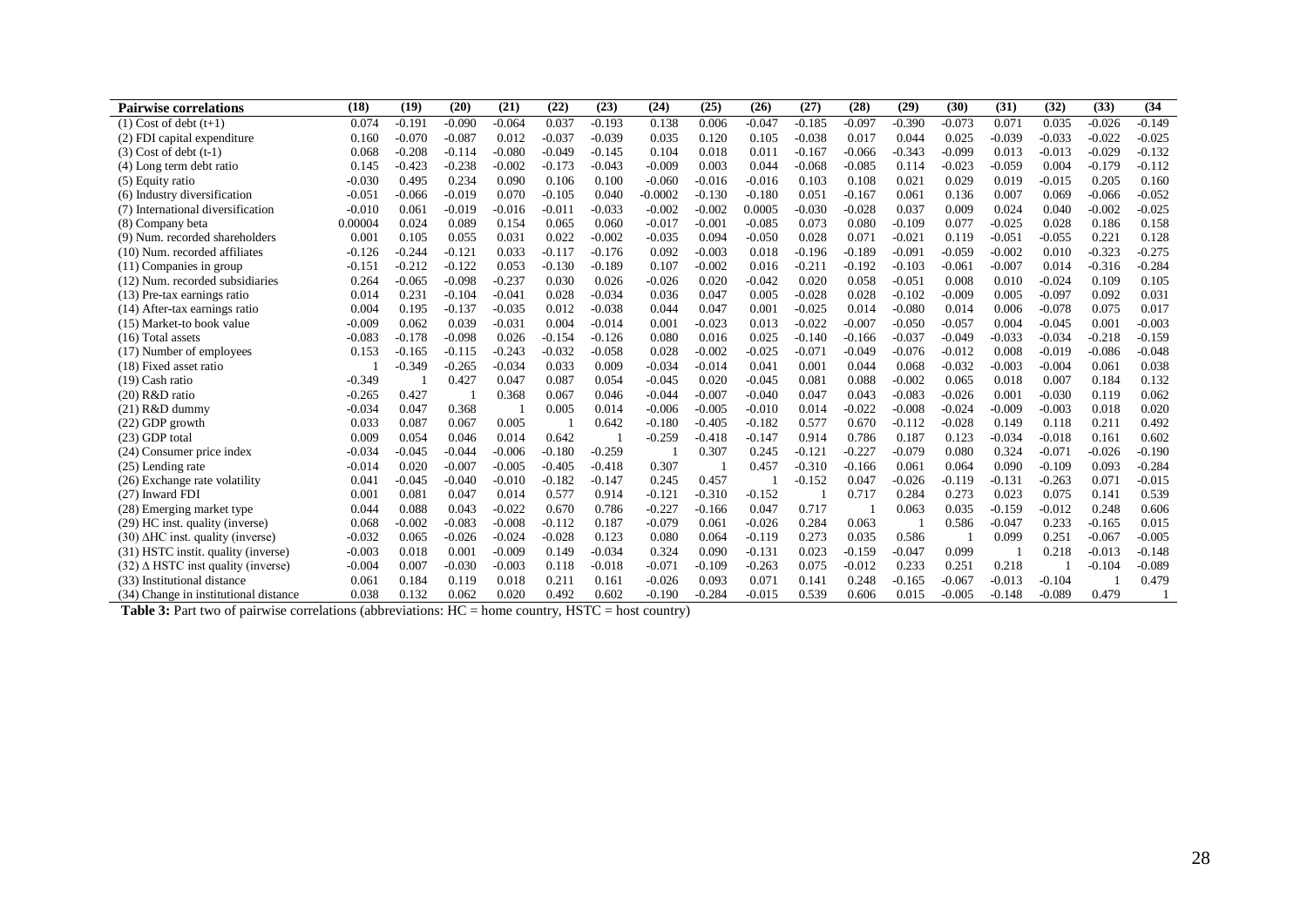| DV: marginal cost of debt                                   | Model (1)    | Model(2)     | Model(3)     | Model (4)    |
|-------------------------------------------------------------|--------------|--------------|--------------|--------------|
| Intercept                                                   | $2.283*$     | $1.596*$     | $3.688***$   | $4.946*$     |
|                                                             | (0.607)      | (0.523)      | (0.774)      | (0.829)      |
| Cost of debt t-1                                            |              | $0.480***$   | $0.475***$   | $0.476***$   |
|                                                             |              | (0.014)      | (0.014)      | (0.014)      |
| Long term debt ratio                                        |              | $0.623***$   | $0.611***$   | $0.588**$    |
|                                                             |              | (0.187)      | (0.187)      | (0.187)      |
| After tax earnings                                          |              | $3.518***$   | $3.526***$   | $3.610***$   |
|                                                             |              | (0.809)      | (0.807)      | (0.802)      |
| Eearnings before tax                                        |              | $-3.572***$  | $-3.570***$  | $-3.648***$  |
|                                                             |              | (0.702)      | (0.700)      | (0.696)      |
| Market value over book value                                |              | $-2.671$ **  | $-2.658**$   | $-2.478**$   |
|                                                             |              | (0.915)      | (0.913)      | (0.908)      |
| Firm Size                                                   |              | $-0.063**$   | $-0.066$ **  | $-0.063**$   |
|                                                             |              | (0.023)      | (0.023)      | (0.023)      |
| Cash Ratio                                                  |              | $-0.832***$  | $-0.872***$  | $-0.902***$  |
|                                                             |              | (0.197)      | (0.197)      | (0.196)      |
| <b>Shareholders</b>                                         |              | $0.003***$   | $0.003***$   | $0.003***$   |
|                                                             |              | (0.001)      | (0.001)      | (0.001)      |
| Institutional distance                                      |              |              | $-0.239**$   | $-0.386***$  |
|                                                             |              |              | (0.090)      | (0.095)      |
| Home country institutional quality (inverted)               |              |              | $-0.024***$  | $-0.032***$  |
|                                                             |              |              | (0.006)      | (0.007)      |
| Host country institutional quality (inverted)               |              |              | $-0.032**$   | $-0.050***$  |
|                                                             |              |              | (0.011)      | (0.012)      |
| Change in institutional distance                            |              |              |              | 0.028        |
|                                                             |              |              |              | (0.026)      |
| Change in home country institutional quality (inverted)     |              |              |              | $0.034***$   |
|                                                             |              |              |              | (0.009)      |
| Change in host country institutional quality (inverted)     |              |              |              | $0.063***$   |
|                                                             |              |              |              | (0.017)      |
| Institutional distance * host country institutional quality |              |              | $0.005***$   | $0.008***$   |
| (inverted)                                                  |              |              |              |              |
|                                                             |              |              | (0.002)      | (0.002)      |
| Institutional distance * change in host country             |              |              |              | $-0.011***$  |
| institutional quality (inverted)                            |              |              |              |              |
|                                                             |              |              |              | (0.003)      |
|                                                             |              |              |              |              |
| <b>Firm Controls</b>                                        | NO           | <b>YES</b>   | <b>YES</b>   | <b>YES</b>   |
| <b>Industry Controls</b>                                    | <b>YES</b>   | <b>YES</b>   | <b>YES</b>   | <b>YES</b>   |
| Year Controls                                               | <b>YES</b>   | <b>YES</b>   | <b>YES</b>   | <b>YES</b>   |
| <i><b>Observations</b></i>                                  | 3,764        | 3,764        | 3,764        | 3,764        |
| Log Likelihood                                              | $-5,995.452$ | $-5,264.778$ | $-5,271.107$ | $-5,269.617$ |
|                                                             |              |              |              |              |

**Table 4:** Model 1 is an empty base-line model with only industry and year dummies. Model 2 is a firm level model (insignificant controls are not reported). Model 3 adds institutional distance and static institutional quality measures for home and host country. Model 4 is the full dynamic model including institutional dynamic and the interaction of distance and host country institutional quality. Models 2-4 include industry, year and country-pair fixed effects. Model 4 also uses random effects on the country-pairing level. Additional controls include: log of FDI capital expenditure, industry diversification, market-to-book value, log of number of employees, R&D ratio, R&D dummy, international diversification, company beta, fixed assets ratio, size of corporate group, number of subsidiaries, cash ratio, host country GDP growth, log of host country GDP, consumer price index host country, host country lending rate, host country classification acc. Hoskisson et al (2013), host country incoming FDI, and variation in the foreign exchange rate between home and host country.. \*, \*\*, and \*\*\* indicate significance on the 0.05, 0.01, and 0.001 level respectively.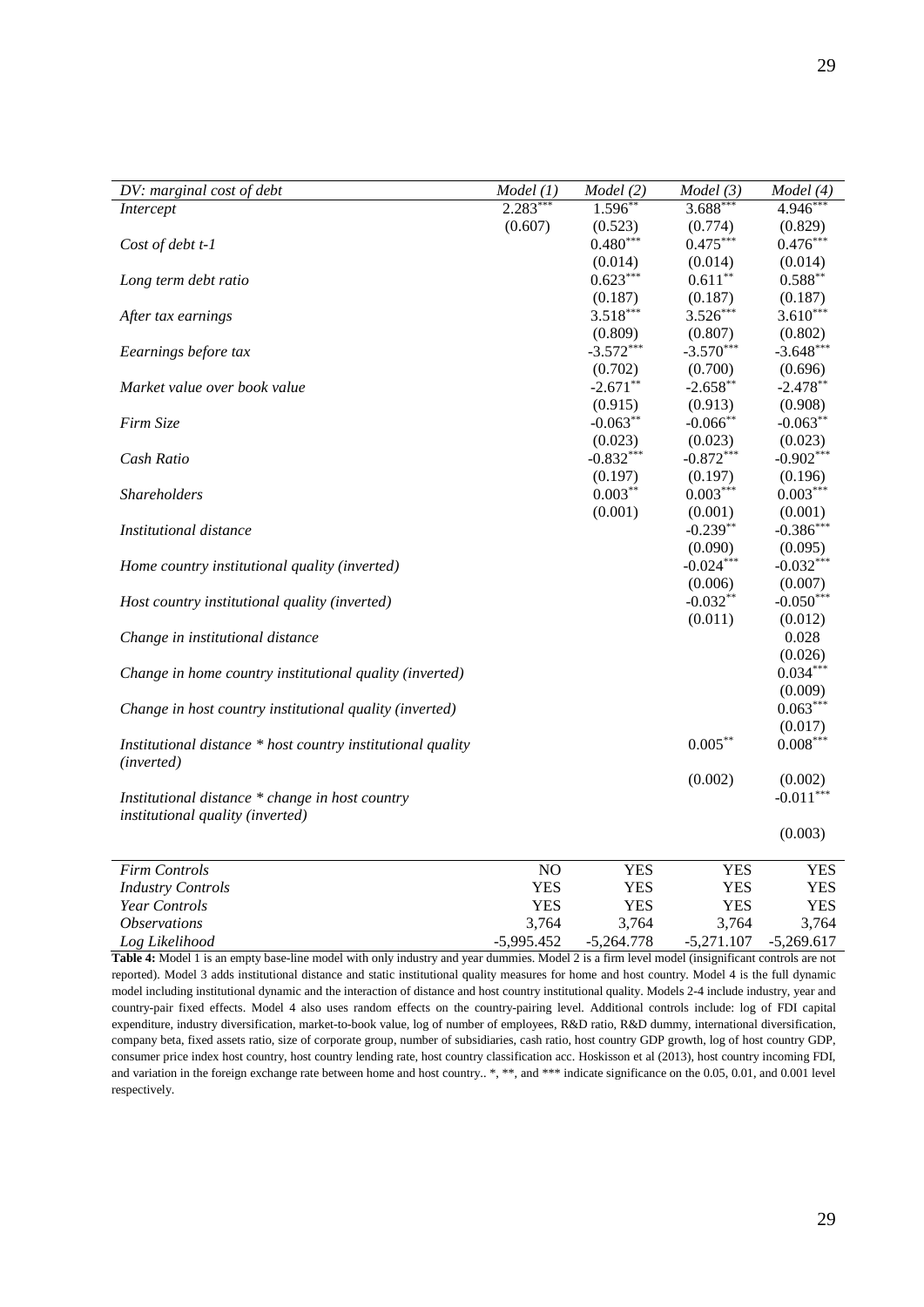



#### Low Host Country Institutional Quality

**Figure 2:** Effect plots of institutional distance and host country institutional distance (CORS inverted) on the marginal cost of debt. Top panels display the effect of distance on the cost of debt given strong (left, CORS=25) and weak (right, CORS=80) institutions. The bottom panels are the impact of institutional quality given distance, low distance (1) on the left and high distance (15) on the right. Dashes in the bottom of the panels show the density of observations. The grey area represents conditional expectation errors of the effect.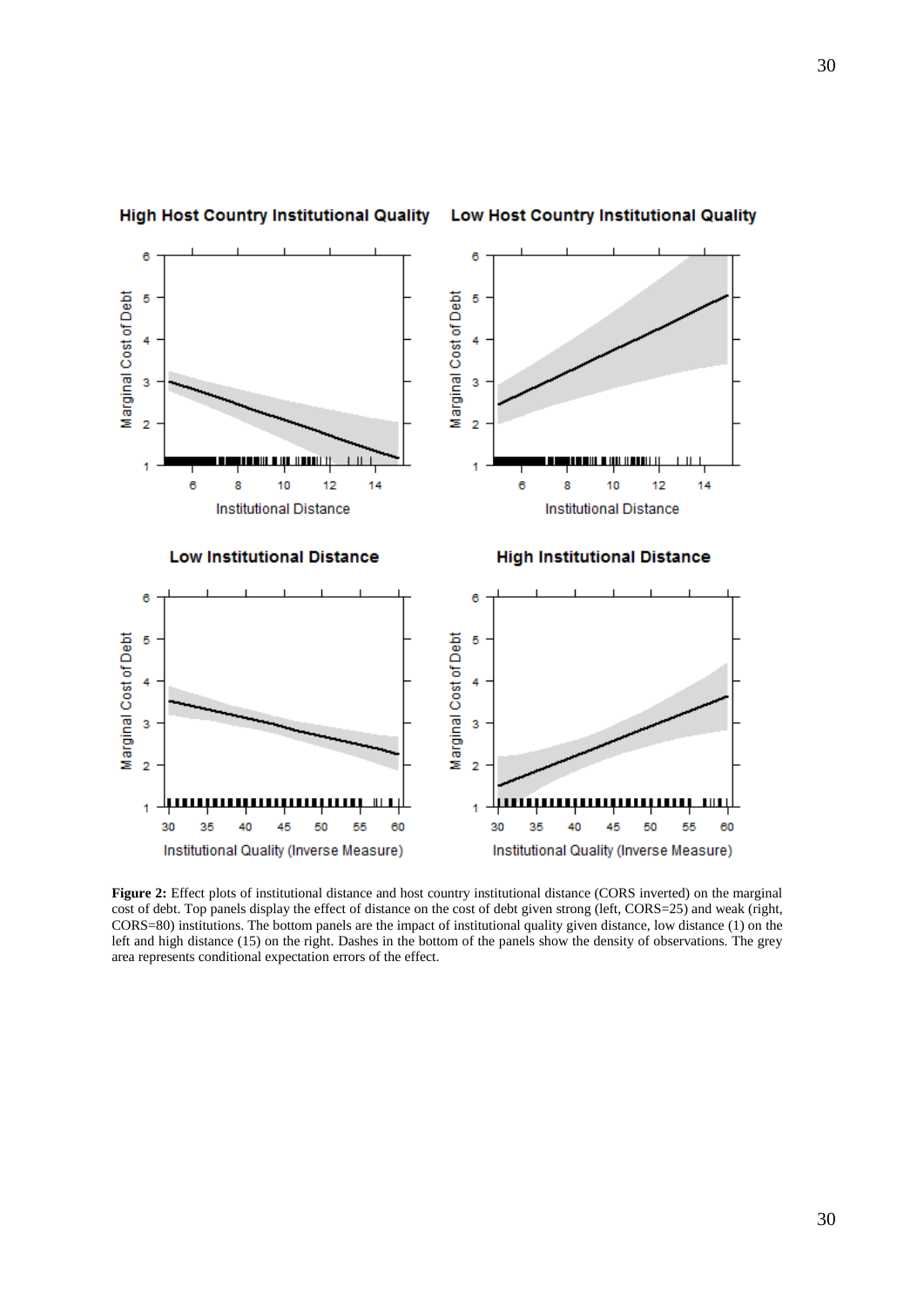

**Figure 3:** Effect plots of institutional distance and changes to host country institutional quality on the marginal cost of debt. Top panels display the effect of distance on the cost of debt given expectations of improving (left, Change in  $CORS = -12$ ) and deteriorating (right,  $CORS = +12$ ) institutional quality. The bottom panels are the impact of expectations of changes to the institutional quality in the host country given low distance (1) on the left and given high distance (15) on the right. Dashes in the bottom of the panels show the density of observations. The grey area represents conditional expectation errors of the effect.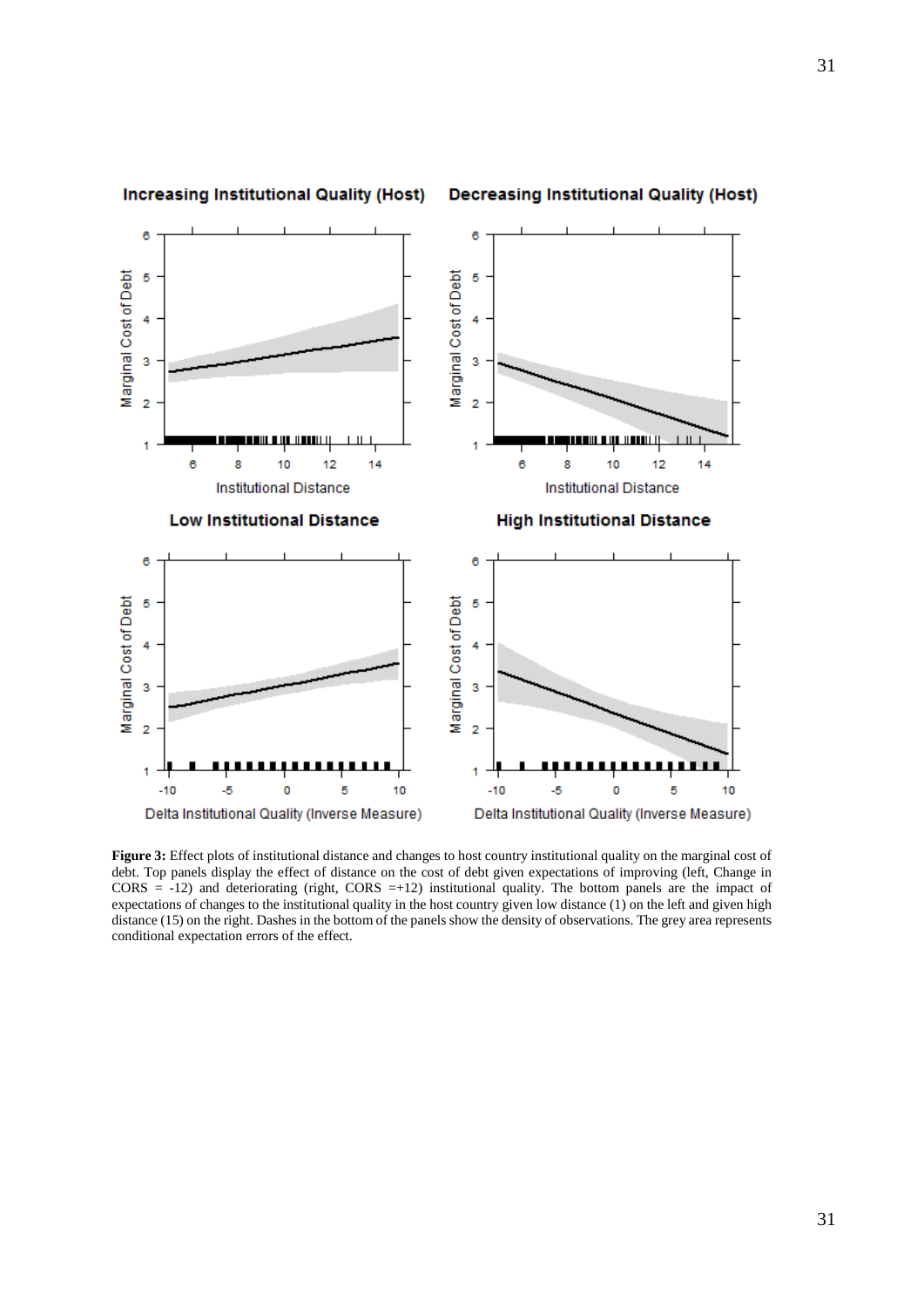# **References**

Agmon, T., 2006. Bringing financial economics into international business research: taking advantage of a paradigm change. Journal of International Business Studies 37, 575-577.

Armstrong, V.S., Riddick, L.A., Meetings., E.L., 2000. Evidence that differences in bankruptcy law among countries affect equity returns, SSRN Working Paper. Brigham Young University and American University - Kogod School of Business.

Asness, C.S., Moskowitz, T.J., Pedersen, L.H., 2013. Value and momentum everywhere. Journal of Finance 68, 929-985.

Atilgan, Y., Ghosh, A., Yan, M., Zhang, J., 2015. Cross-Listed Bonds, Information Asymmetry, and Conservatism in Credit Ratings. Journal of Money, Credit and Banking 47, 897-929.

Bae, J.-H., Salomon, R., Institutional distance in international business research, The Past, Present and Future of International Business & amp; Management, pp. 327-349.

Bancel, F., Mittoo, U.R., 2004. Cross-country determinants of capital structure choice: A survey of European firms. Financial Management 33, 103-132.

Beck, T., Demirguc-Kunt, A., 2006. Small and medium-size enterprises: Access to finance as a growth constraint. Journal of Banking & Finance 30, 2931-2943.

Beck, T., Demirgüc-Kunt, A., Maksimovic, V., 2005. Financial and legal constraints to growth: does firm size matter? Journal of Finance 60, 137-177.

Bell, G.R., Filatotchev, I., Rasheed, A., 2012. The liability of foreignness in capital markets: sources and remedies. Journal of International Business Studies 43, 107-122.

Bell, R.G., Filatotchev, I., Aguilera, R.V., 2014. Corporate governance and investors' perceptions of foreign IPO value: an institutional perspective. Academy of Management Journal 57, 301-320.

Bell, R.G., Filatotchev, I., Rasheed, A., A. , 2010. Liability of foreignness: new insights from capital markets - The Past, Present and Future of International Business & Management. Advances in International Management 23, 293-326.

Berkowitz, D., Pistor, K., Richard, J.-F., 2003. Economic development, legality, and the transplant effect. European Economic Review 47, 165-195.

Berry, H., Guillén, M.F., Nan, Z., 2010. An institutional approach to cross-national distance. Journal of International Business Studies 41, 1460-1480.

Bevan, A., Estrin, S., Meyer, K., 2004. Foreign investment location and institutional development in transition economies. International Business Review 13, 43-64.

Bodnar, G.M., Weintrop, J., Tang, C., 1999. Both sides of corporate diversification: The value impacts of geographic and industrial diversification, SSRN eLibrary. Johns Hopkins University, Washington.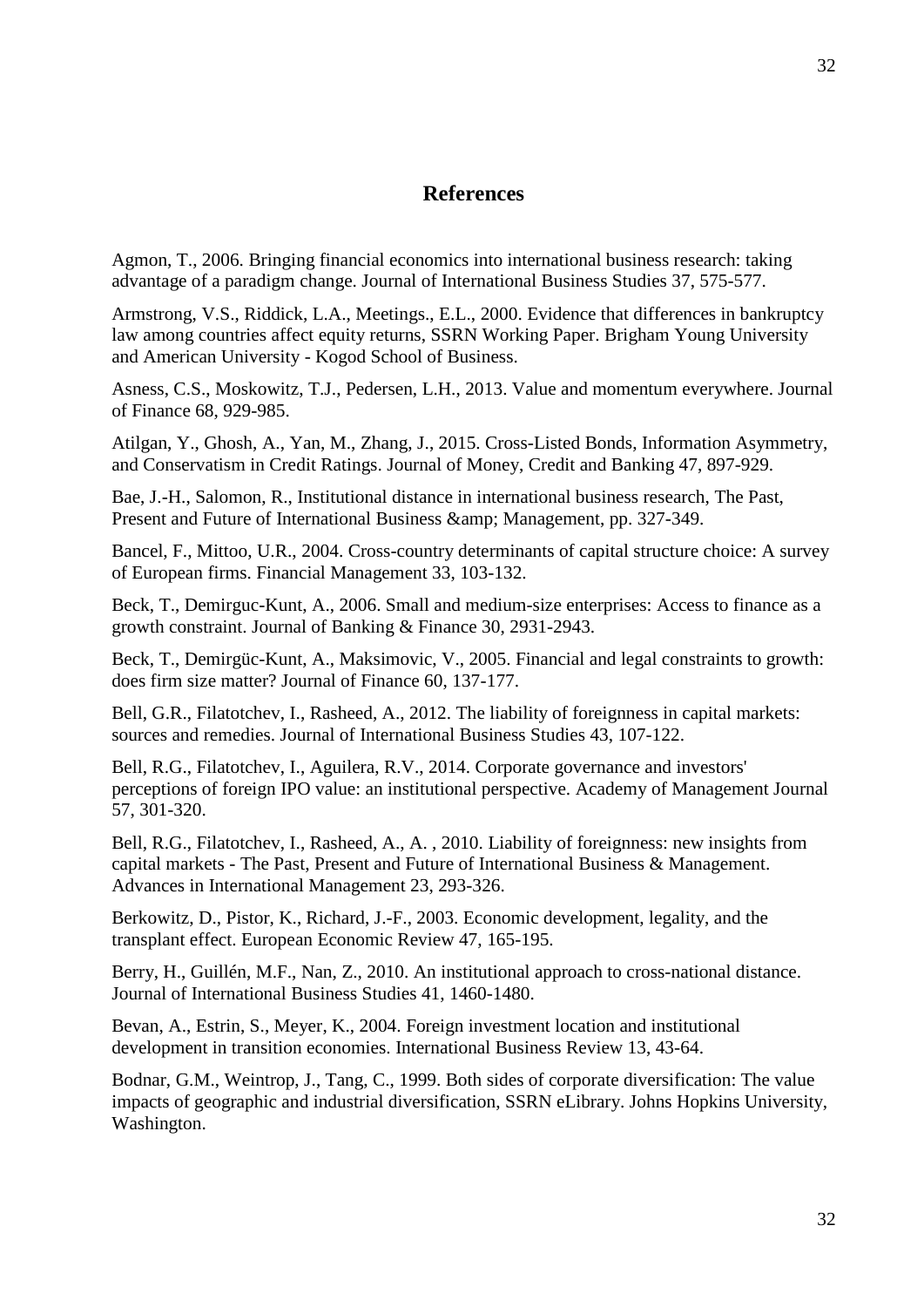Bofinger, P., Schmidt, R., 2003. On the Reliability of Professional Exchange Rate Forecasts an Empirical Analysis for the  $EUS-S$  Rate. Financial Markets and Portfolio Management 17, 437-449.

Booth, L., Aivazian, V., Demirguc-Kunt, A., Maksimovic, V., 2001. Capital structures in developing countries. Journal of Finance 56, 87-130.

Bowe, M., Filatotchev, I., Marshall, A., 2010. Integrating contemporary finance and international business research. International Business Review 19, 435-445.

Brounen, D., de Jong, A., Koedijk, K., 2006. Capital structure policies in Europe: Survey evidence. Journal of Banking & Finance 30, 1409-1442.

Brouthers, K.D., 2002. Institutional, cultural and transaction cost influences on entry mode choice and performance. Journal of International Business Studies 33, 203-221.

Burgman, T.A., 1996. An empirical examination of multinational corporate capital structure. Journal of International Business Studies 27, 553-570.

Byoun, S., 2008. How and when do firms adjust their capital structures toward targets? The Journal of Finance 63, 3069-3096.

Capron, L., Guillén, M., 2009. National corporate governance institutions and post-acquisition target reorganization. Strategic Management Journal 30, 803-833.

Carey, M., Nini, G., 2007. Is the Corporate Loan Market Globally Integrated? A Pricing Puzzle. The Journal of Finance 62, 2969-3007.

Centeno, M., Mello, A.S., 1999. How integrated are the money market and the bank loans market within the European Union? Journal of International Money and Finance 18, 75-106.

Chen, K.C.W., Chen, Z., Wei, K.C.J., 2011. Agency Costs of Free Cash Flow and the Effect of Shareholder Rights on the Implied Cost of Equity Capital. Journal of Financial & Quantitative Analysis 46, 171-207.

Cheng, J.L.C., Henisz, W., Roth, K., Swaminathan, A., 2009. From the Editors: Advancing interdisciplinary research in the field of international business: Prospects, issues and challenges. Journal of International Business Studies 40, 1070-1074.

Cline, B.N., Garner, J.L., Yore, A.S., 2014. Exploitation of the internal capital market and the avoidance of outside monitoring. Journal of Corporate Finance 25, 234-250.

Cooper, I., Kaplanis, E., 1995. Home bias in equity portfolios and the cost of capital for multinational firms. Journal of Applied Corporate Finance 8, 95-102.

De Jong, A., Kabir, R., Nguyen, T.T., 2008. Capital structure around the world: The roles of firm- and country-specific determinants. Journal of Banking & Finance 32, 1954-1969.

Delios, A., Henisz, W.J., 2000. Japanese firms' investment strategies in emerging economies. Academy of Management Journal 43, 305-323.

Demirgüç-Kunt, A., Maksimovic, V., 1999. Institutions, financial markets, and firm debt maturity. Journal of Financial Economics 54, 295-336.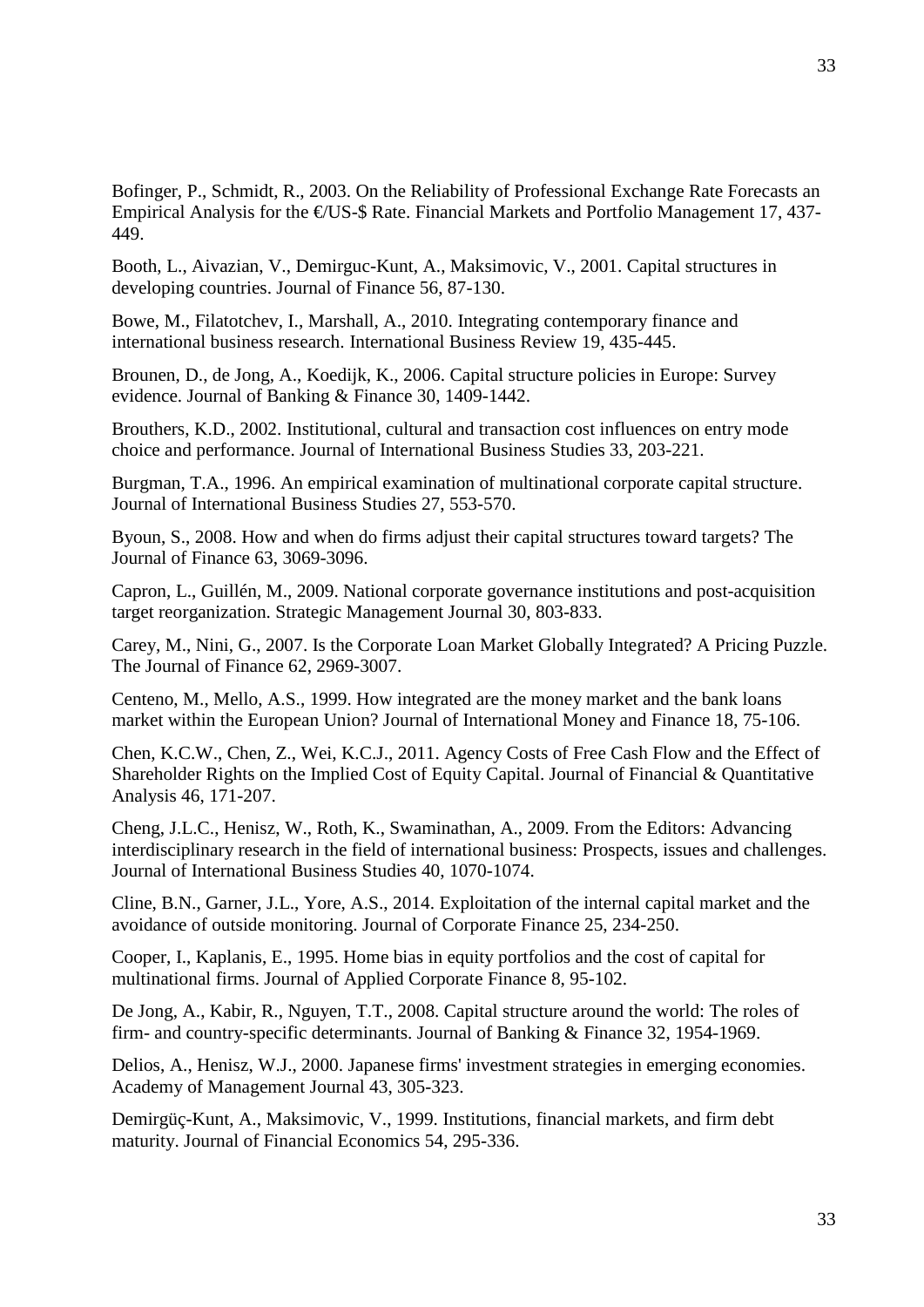Dow, D., Karunaratna, A., 2006. Developing a multidimensional instrument to measure psychic distance stimuli. J Int Bus Stud 37, 578-602.

Fama, E.F., French, K.R., 2002. Testing trade-off and pecking order predictions about dividends and debt. The Review of Financial Studies 15, 1-33.

Fama, E.F., French, K.R., 2004. The capital asset pricing model: Theory and evidence. Journal of Economic Perspectives 18, 25-46.

Fan, J.P.H., Titman, S., Twite, G., 2012. An International Comparison of Capital Structure and Debt Maturity Choices. The Journal of Financial and Quantitative Analysis 47, 23-56.

Fatemi, A.M., 1984. Shareholder benefits from corporate international diversification. Journal of Finance 39, 1325-1344.

Faulkender, M., Petersen, M.A., 2006. Does the source of capital affect capital structure? Review of Financial Studies 19, 45-79.

Fidora, M., Fratzscher, M., Thimann, C., 2007. Home bias in global bond and equity markets: The role of real exchange rate volatility. Journal of International Money and Finance 26, 631- 655.

Filatotchev, I., Jackson, G., Nakajima, C., 2013. Corporate governance and national institutions: A review and emerging research agenda. Asia Pacific Journal of Management 30, 965-986.

Filatotchev, I., Piesse, J., 2009. R&D, internationalization and growth of newly listed firms: European evidence. Journal of International Business Studies 40, 1260-1276.

Fisman, R., 2001. Estimating the Value of Political Connections. American Economic Review 91, 1095.

Forssbæck, J., Oxelheim, L., 2008. Finance-specific factors as drivers of cross-border investment—An empirical investigation. International Business Review 17, 630-641.

French, K.R., Poterba, J.M., 1991. Investor diversification and international equity markets. American Economic Review 81, 222-226.

Gallo, A., 2015. A refresher on the cost of capital. Harvard Business Review.

Geringer, J.M., Beamish, P.W., Dacosta, R.C., 1989. Diversification strategy and internationalization - implications for MNE performance. Strategic Management Journal 10, 109-119.

Giannetti, M., 2003. Do better institutions mitigate agency problems? Evidence from corporate finance choices. Journal of Financial & Quantitative Analysis 38, 185-212.

Giannetti, M., Laeven, L., 2012. The flight home effect: Evidence from the syndicated loan market during financial crises. Journal of Financial Economics 104, 23-43.

Goldstein, R., Nengjiu, J., Leland, H., 2001. An EBIT-Based Model of Dynamic Capital Structure. Journal of Business 74, 483-512.

Gozzi, J.C., Levine, R., Schmukler, S.L., 2010. Patterns of international capital raisings. Journal of International Economics 80, 45-57.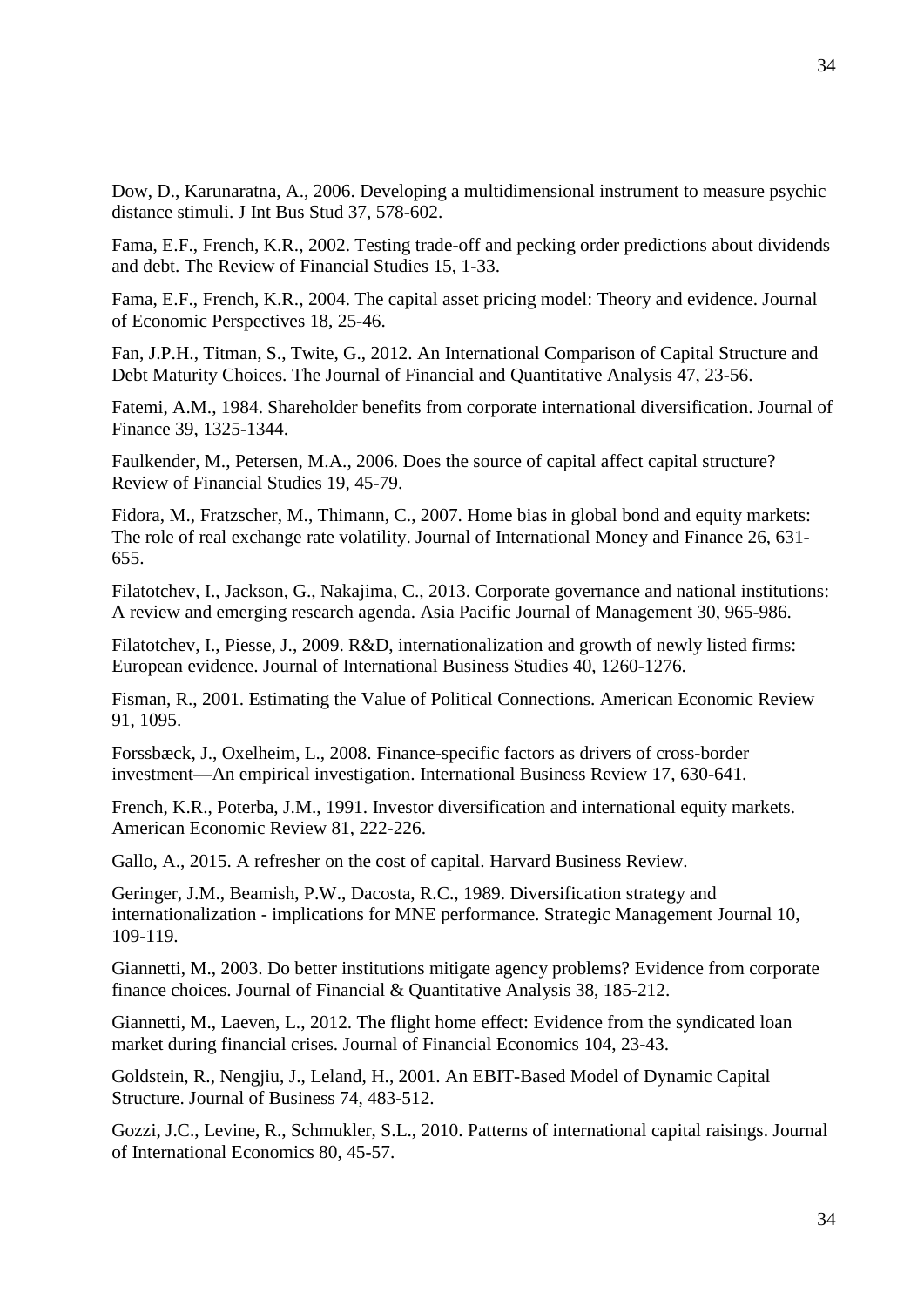Gray, S.J., Kang, T., Yoo, Y.K., 2013. National culture and international differences in the cost of equity capital. Management International Review 53, 899-916.

Griffin, J.M., Karolyi, A., G., 1998. Another look at the role of the industrial structure of markets for international diversification strategies. Journal of Financial Economics 50, 351-373.

Hail, L., Leuz, C., 2009. Cost of capital effects and changes in growth expectations around U.S. cross-listings. Journal of Financial Economics 93, 428-454.

Hall, G.C., Hutchinson, P.J., Michaelas, N., 2004. Determinants of the capital structures of European SMEs. Journal of Business Finance & Accounting 31, 711-728.

Hayakawa, K., Kimura, F., Lee, H.-H., 2013. How does country risk matter for foreign direct investment? The Developing Economies 51, 60-78.

Henisz, W.J., 2000. The institutional environment for multinational investment. Journal of Law, Economics, & Organization 16, 334-364.

Hernández, V., Nieto, M.J., 2015. The effect of the magnitude and direction of institutional distance on the choice of international entry modes. Journal of World Business 50, 122-132.

Hoskisson, R.E., Wright, M., Filatotchev, I., Peng, M.W., 2013. Emerging multinationals from mid-range economies: The influence of institutions and factor markets. Journal of Management Studies 50, 1295-1321.

Hox, J.J., 2002. Multilevel analysis - techniques and applications. Erlbaum, Mahwah, NJ [u.a.].

Hwang, P.J.-H., 1989. Multinationals' strategic choice of institutional mode: A decision model for market entry. Journal of International Business Studies 20, 600-600.

Inoue, C.F.K.V., Lazzarini, S.G., Musacchio, A., 2013. Leviathan as a Minority Shareholder: Firm-Level Implications of State Equity Purchases. Academy of Management Journal 56, 1775- 1801.

Jacowitz, K.E., Kahneman, D., 1995. Measures of anchoring in estimation tasks. Personality and Social Psychology Bulletin 21, 1161-1166.

Jensen, M.C., Meckling, W.H., 1976. Theory of the firm: managerial behavior, agency costs and ownership structure. Journal of Financial Economics 3, 305-360.

Kochhar, R., Hitt, M.A., 1998. Linking corporate strategy to capital structure: diversification strategy, type and source of financing. Strategic Management Journal 19, 601-610.

Koedijk, K.G., Van Dijk, M.A., 2004. The cost of capital of cross-listed firms. European Financial Management 10, 465-486.

Kogut, B., Singh, H., 1988. The effect of national culture on the choice of entry mode. Journal of International Business Studies 19, 411-432.

Kogut, B., Walker, G., Anand, J., 2002. Agency and institutions: National divergences in diversification behavior. Organization Science 13, 162-178.

Kostova, T., Roth, K., 2002. Adoption of an organizational practice by subsidiaries of multinational corporations: institutional and relational effects. Academy of Management Journal 45, 215-233.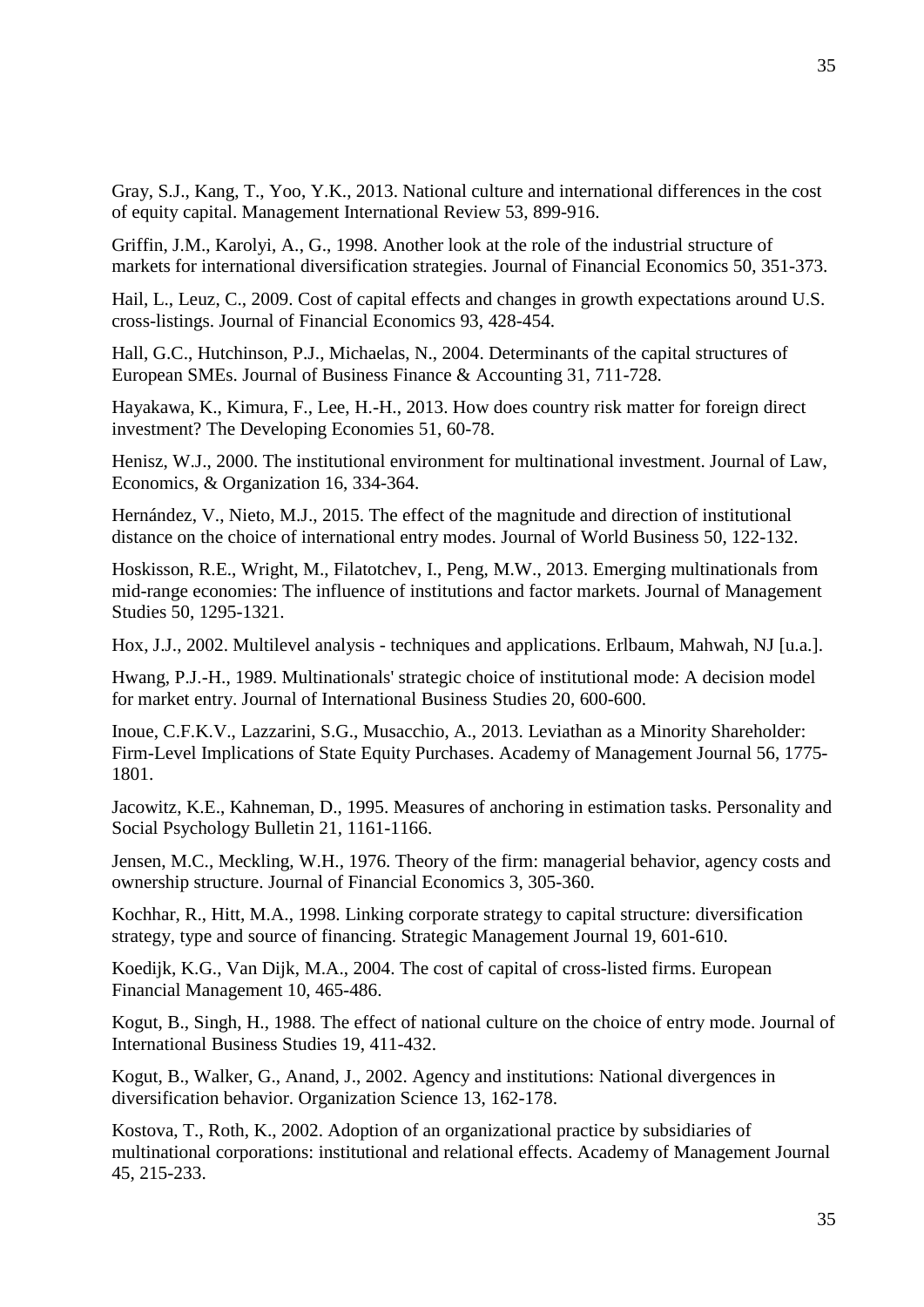Kraus, A., Litzenberger, R.H., 1973. A state-preference model of optimal financial leverage. The Journal of Finance 28, 911-922.

Kwok, C.C.Y., Reeb, D.M., 2000. Internationalization and firm risk: an upstream-downstream hypothesis. Journal of International Business Studies 31, 611-629.

La Porta, R., Lopez-de-Silanes, F., Shleifer, A., Vishny, R.W., 1998. Law and Finance. The Journal of Political Economy 106, 1113-1155.

Lewellen, W.G., 1971. Pure financial rationale for conglomerate merger. Journal of Finance 26, 521-537.

Longin, F., Solnik, B., 1995. Is the correlation in international equity returns constant - 1960- 1990. Journal of International Money and Finance 14, 3-26.

Mansi, S.A., Reeb, D.M., 2002. Corporate international activity and debt financing. Journal of International Business Studies 33, 129-147.

Meub, L., Proeger, T., Bizer, K., Spiwoks, M., 2015. Strategic coordination in forecasting – An experimental study. Finance Research Letters 13, 155-162.

Meyer, K.E., Estrin, S., Bhaumik, S.K., Peng, M.W., 2009. Institutions, resources, and entry strategies in emerging economies. Strategic Management Journal 30, 61-80.

Miller, K.D., 1992. A framework for integrated risk management in international business. Journal of International Business Studies 23, 311-331.

Moore, C.B., Bell, R.G., Filatotchev, I., Rasheed, A.A., 2012. Foreign IPO capital market choice: Understanding the institutional fit of corporate governance. Strategic Management Journal 33, 914-937.

Myers, S.C., 1977. Determinants of corporate borrowing. Journal of Financial Economics 5, 147-175.

Myers, S.C., 1984. The capital structure puzzle. Journal of Finance 39, 575-592.

Myers, S.C., Majluf, N.S., 1984. Corporate financing and investment decisions when firms have information that investors do not have. Journal of Financial Economics 13, 187-221.

North, D.C., 2004. Institutions, institutional change and economic performance, Reprint. ed. Cambridge Univ. Press, Cambridge [u.a.].

Peng, M.W., Sunny Li, S., Pinkham, B., Hao, C., 2009. The institution-based view as a third leg for a strategy tripod. Academy of Management Perspectives 23, 63-81.

Peng, M.W., Wang, D.Y.L., Yi, J., 2008. An institution-based view of international business strategy: a focus on emerging economies. Journal of International Business Studies 39, 920-936.

Presbitero, A.F., Udell, G.F., Zazzaro, A., 2014. The Home Bias and the Credit Crunch: A Regional Perspective. Journal of Money, Credit and Banking 46, 53-85.

Qi, Y., Roth, L., Wald, J.K., 2010. Political rights and the cost of debt. Journal of Financial Economics 95, 202-226.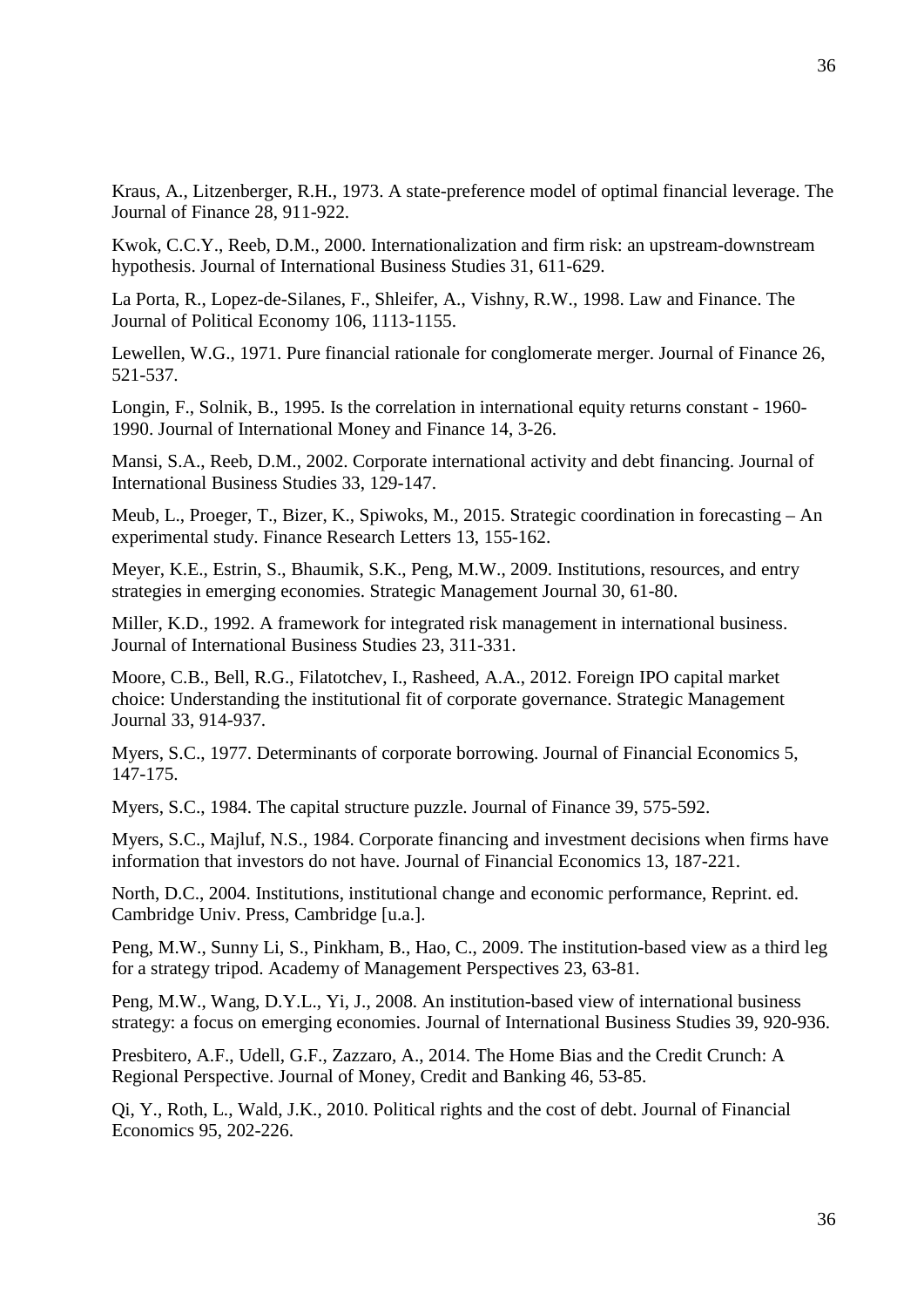Rajan, R.G., Zingales, L., 1995. What do we know about capital structure? Some evidence from international data. Journal of Finance 50, 1421-1460.

Rajan, R.G., Zingales, L., 1998. Financial dependence and growth. American Economic Review 88, 559-586.

Reeb, D.M., Kwok, C.C.Y., Baek, H.Y., 1998. Systematic risk of the multinational corporation. Journal of International Business Studies 29, 263-279.

Reeb, D.M., Mansi, S.A., Allee, J.M., 2001. Firm internationalization and the cost of debt financing: evidence from non-provisional publicly traded debt. Journal of Financial & Quantitative Analysis 36, 395-414.

Rueda-Sabater, E., 2000. Corporate governance: And the bargaining power of developing countries to attract foreign investment. Corporate Governance: An International Review 8, 117- 124.

Rugman, A.M., 1976. Risk reduction by international diversification. Journal of International Business Studies 7, 75-80.

Scott, W.R., 1995. Institutions and organizations. Sage, Thousand Oaks, Calif. [u.a.].

Shapiro, A.C., 1978. Financial structure and cost of capital in the multinational corporation. The Journal of Financial and Quantitative Analysis 13, 211-226.

Sharpe, W.F., 1964. Capital asset prices: A theory of market equilibrium under conditions of risk. The Journal of Finance 19, 425-442.

Shyam-Sunder, L., C. Myers, S., 1999. Testing static tradeoff against pecking order models of capital structure. Journal of Financial Economics 51, 219-244.

Siegel, J., 2007. Contingent Political Capital and International Alliances: Evidence from South Korea. Administrative Science Quarterly 52, 621-666.

Simerly, R.L., Li, M., 2000. Environmental dynamism, capital structure and performance: A theoretical integration and an empirical test. Strategic Management Journal 21, 31-49.

Stulz, R.M., 1999. Globalization, corporate finance, and the cost of capital. Journal of Applied Corporate Finance 12, 8-25.

Tversky, A., Kahneman, D., 1974. Judgment under uncertainty - Heuristics and biases. Science 185, 1124-1131.

UNCTAD, 2014. World Investment Report 2014 - Investing in the SDGs: An Action Plan. United Nations Conference on Trade and Development, New York & Geneva.

Vasudeva, G., Spencer, J.W., Teegen, H.J., 2013. Bringing the institutional context back in: A cross-national comparison of alliance partner selection and knowledge acquisition. Organization Science 24, 319-338.

Yiu, D., Makino, S., 2002. The choice between joint venture and wholly owned subsidiary: An institutional perspective. Organization Science 13, 667-683.

Zaheer, S., 1995. Overcoming the liability of foreignness. Academy of Management Journal 38, 341-364.